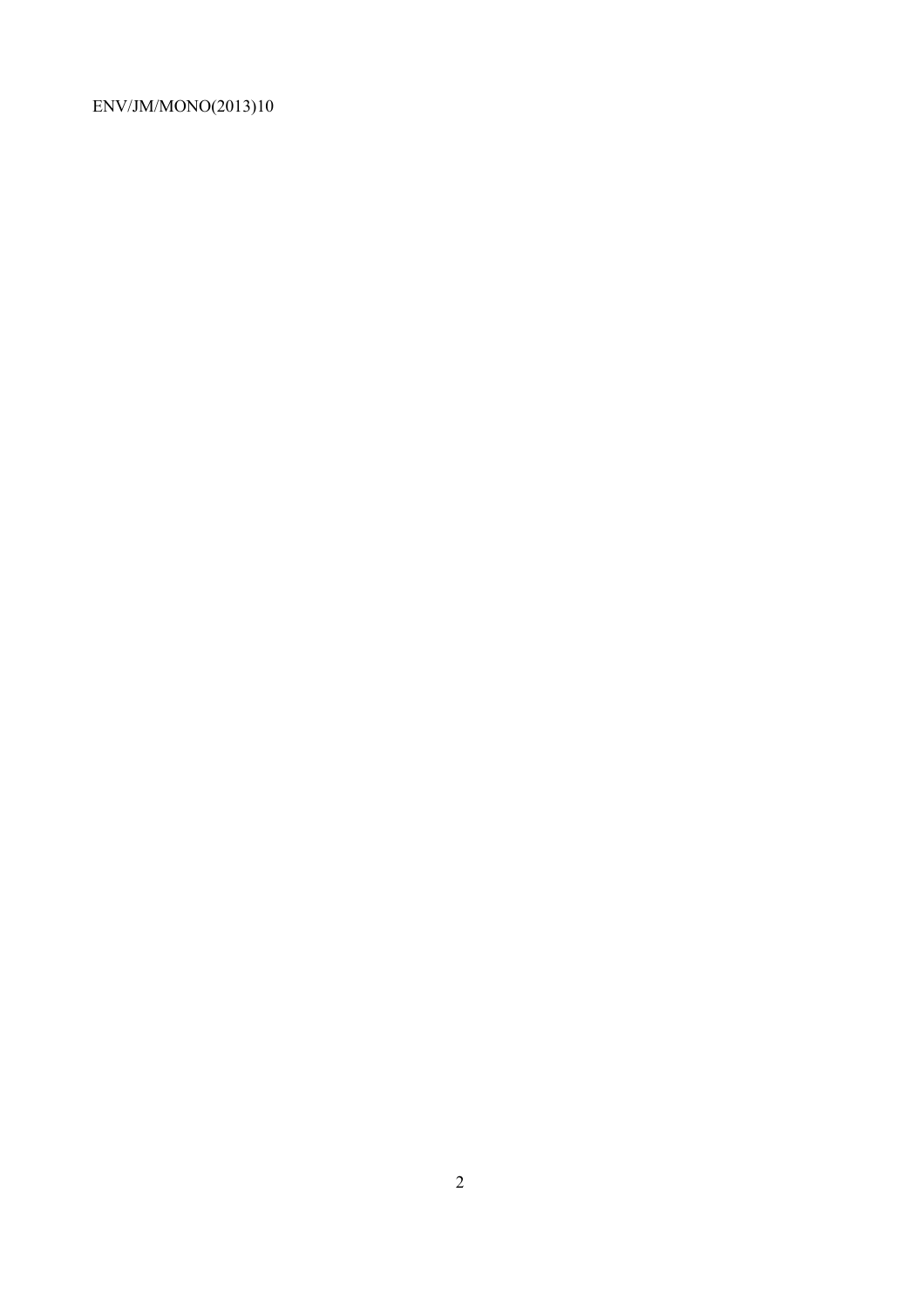# **OECD Environment, Health and Safety Publications**

Series on Testing and Assessment

**No. 151** 

# **GUIDANCE DOCUMENT SUPPORTING OECD TEST GUIDELINE 443 ON THE EXTENDED ONE-GENERATION REPRODUCTIVE TOXICITY TEST**



**Environment Directorate ORGANISATION FOR ECONOMIC CO-OPERATION AND DEVELOPMENT** 

Paris 2013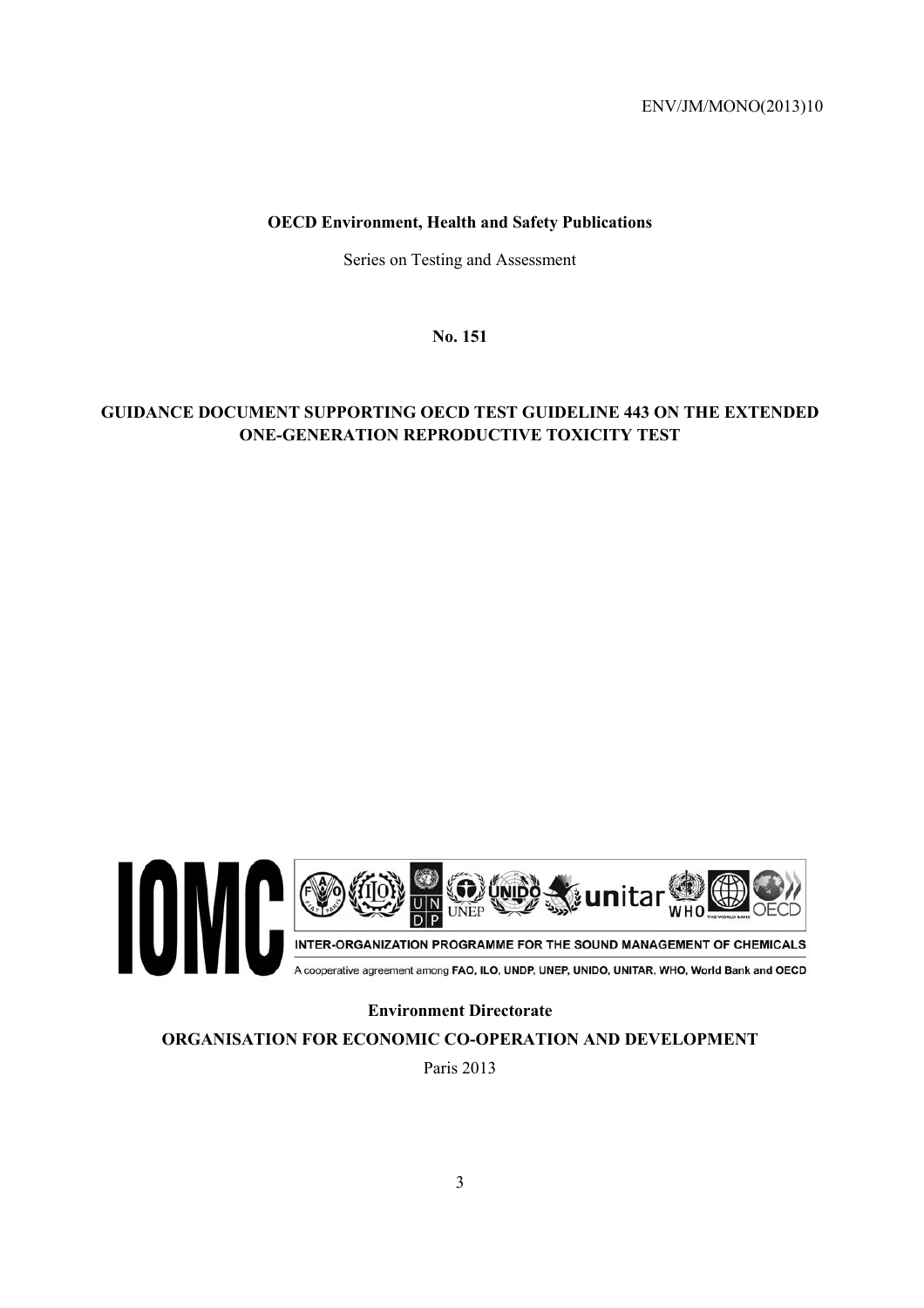# **ABOUT THE OECD**

The Organisation for Economic Co-operation and Development (OECD) is an intergovernmental organisation in which representatives of 34 industrialised countries in North and South America, Europe and the Asia and Pacific region, as well as the European Commission, meet to co-ordinate and harmonise policies, discuss issues of mutual concern, and work together to respond to international problems. Most of the OECD's work is carried out by more than 200 specialised committees and working groups composed of member country delegates. Observers from several countries with special status at the OECD, and from interested international organisations, attend many of the OECD's workshops and other meetings. Committees and working groups are served by the OECD Secretariat, located in Paris, France, which is organised into directorates and divisions.

The Environment, Health and Safety Division publishes free-of-charge documents in 11 different series: **Testing and Assessment; Good Laboratory Practice and Compliance Monitoring; Pesticides; Biocides; Risk Management; Harmonisation of Regulatory Oversight in Biotechnology; Safety of Novel Foods and Feeds; Chemical Accidents; Pollutant Release and Transfer Registers; Emission Scenario Documents; and Safety of Manufactured Nanomaterials.** More information about the Environment, Health and Safety Programme and EHS publications is available on the OECD's World Wide Web site (www.oecd.org/ehs/).

*This publication was developed in the IOMC context. The contents do not necessarily reflect the views or stated policies of individual IOMC Participating Organisations.* 

The Inter-Organisation Programme for the Sound Management of Chemicals (IOMC) was established in 1995 following recommendations made by the 1992 UN Conference on Environment and Development to strengthen co-operation and increase international co-ordination in the field of chemical safety. The Participating Organisations are FAO, ILO, UNDP, UNEP, UNIDO, UNITAR, WHO, World Bank and OECD. The purpose of the IOMC is to promote co-ordination of the policies and activities pursued by the Participating Organisations, jointly or separately, to achieve the sound management of chemicals in relation to human health and the environment.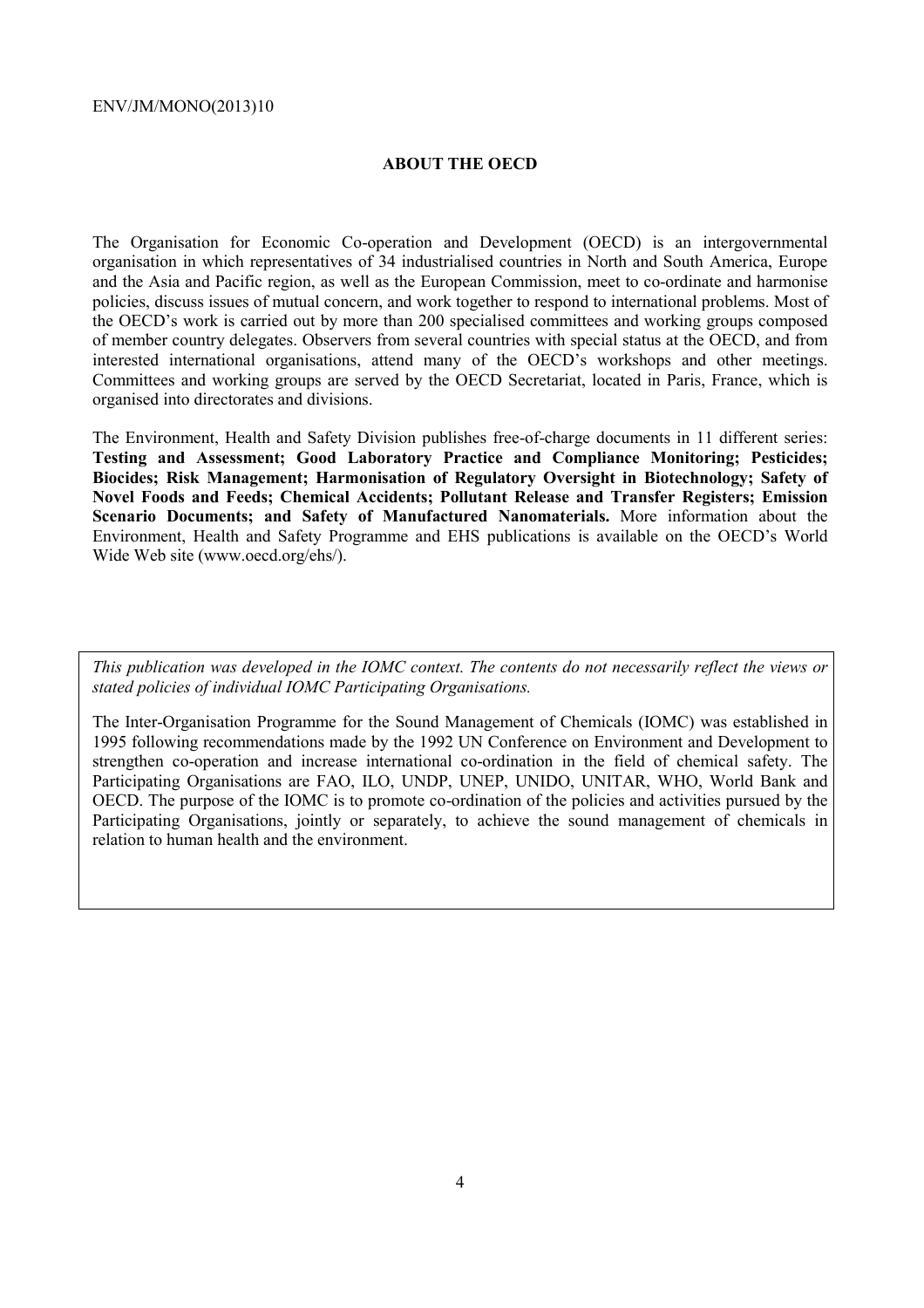**This publication is available electronically, at no charge.** 

**Also published in the Series on Testing and Assessment link**

**For this and many other Environment, Health and Safety publications, consult the OECD's World Wide Web site (www.oecd.org/ehs/)** 

**or contact:** 

**OECD Environment Directorate, Environment, Health and Safety Division 2 rue André-Pascal 75775 Paris Cedex 16 France** 

**Fax: (33-1) 44 30 61 80** 

**E-mail: ehscont@oecd.org** 

#### **© OECD 2013**

Applications for permission to reproduce or translate all or part of this material should be made to: Head of Publications Service, RIGHTS@oecd.org, OECD, 2 rue André-Pascal, 75775 Paris Cedex 16, France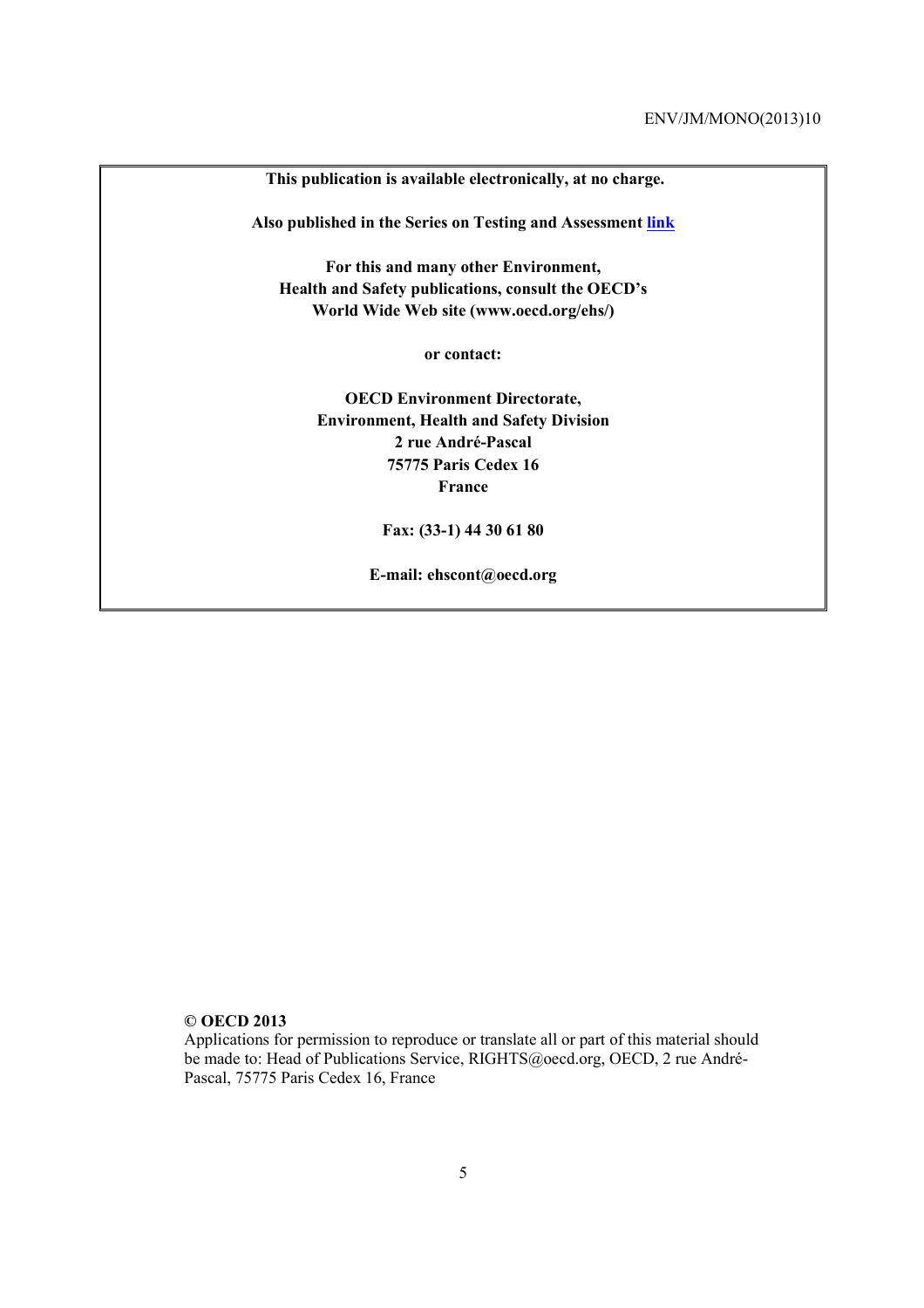#### **FOREWORD**

This Guidance Document (GD) provides guidance on the design, conduction and interpretation of results of the OECD Test Guideline (TG) 443 for an Extended One Generation Reproductive Toxicity Study. This test for reproductive endpoints covers the interaction of males with females, pregnant females, females with offspring and the development of the F1 offspring to full maturity, at approximately 14 weeks of age.

The project for developing a Guidance Document supporting TG 443 was proposed by the Secretariat and included in the workplan in 2010. The document was then developed by two consultants in close cooperation with the expert group on reproductive toxicity and the Secretariat and was sent three times to the WNT for comments between September 2011 and October 2012.

Together with the GD 117 on the Current Implementation of Internal Triggers in Test Guideline 443 for an Extended One Generation Reproductive Toxicity Study, in the United States and Canada, they constitute a set of two TG 443 specific Guidance Documents. Other GDs, also published under the Series on Testing and Assessment (i.e. GD 43, GD106, GD150), provide support to reproductive toxicity studies. They are therefore also highly relevant for TG 443 and can be consulted in addition to this current document since relevant aspects are cross-referenced where applicable.

This Guidance Document was approved by the WNT at its meeting in April 2013. The Joint Meeting of the Chemicals Committee and the Working Party on Chemicals, Pesticides and Biotechnology agreed to its declassification on 14 June, 2013.

This document is published under the responsibility of the Joint Meeting of the Chemicals committee and the Working Party on Chemicals, Pesticides and Biotechnology.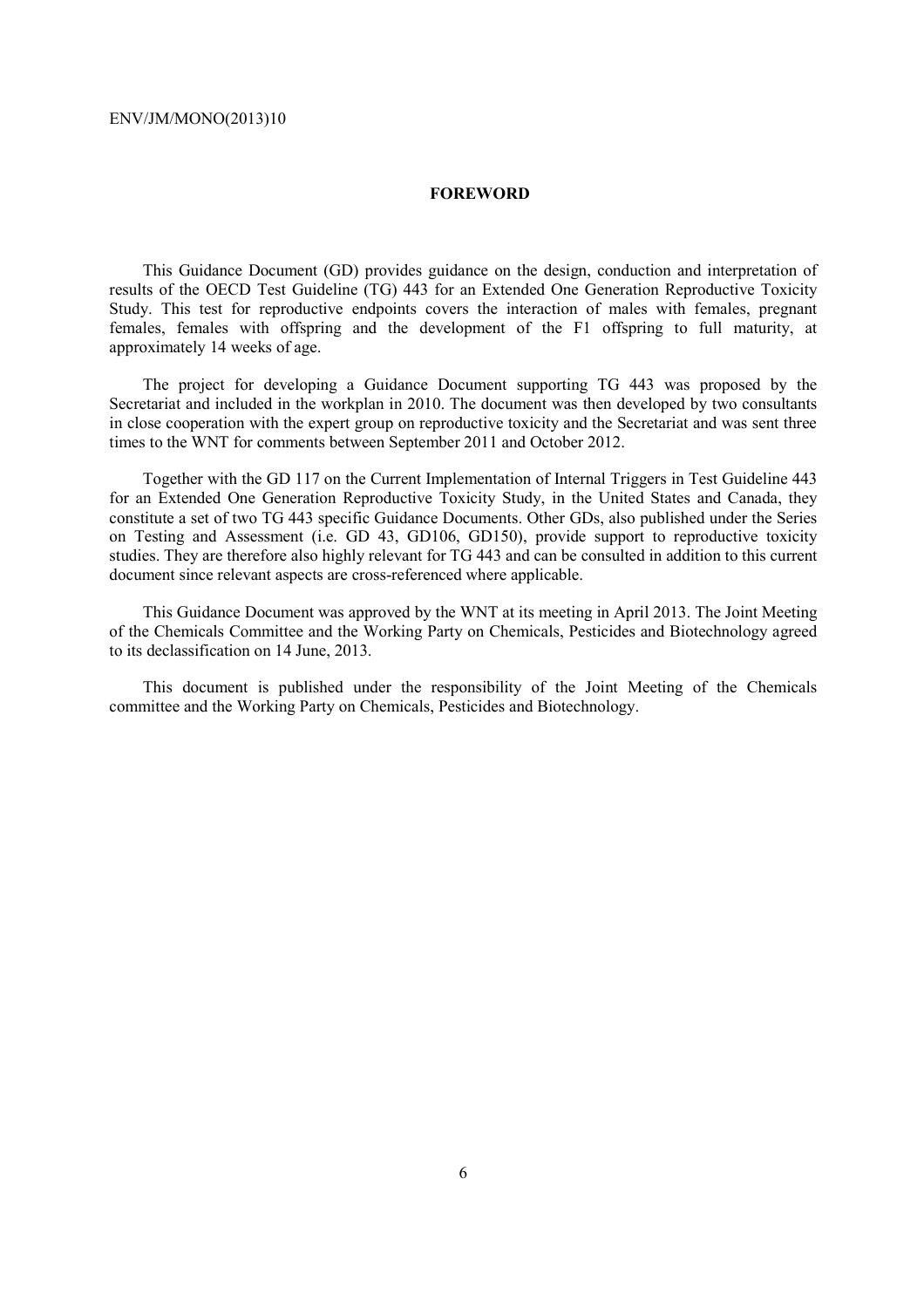# **TABLE OF CONTENTS**

| SECTION 3: IN-LIFE OBSERVATIONS WHERE FURTHER GUIDANCE IS PROVIDED24 |  |
|----------------------------------------------------------------------|--|
|                                                                      |  |
|                                                                      |  |
|                                                                      |  |
|                                                                      |  |
|                                                                      |  |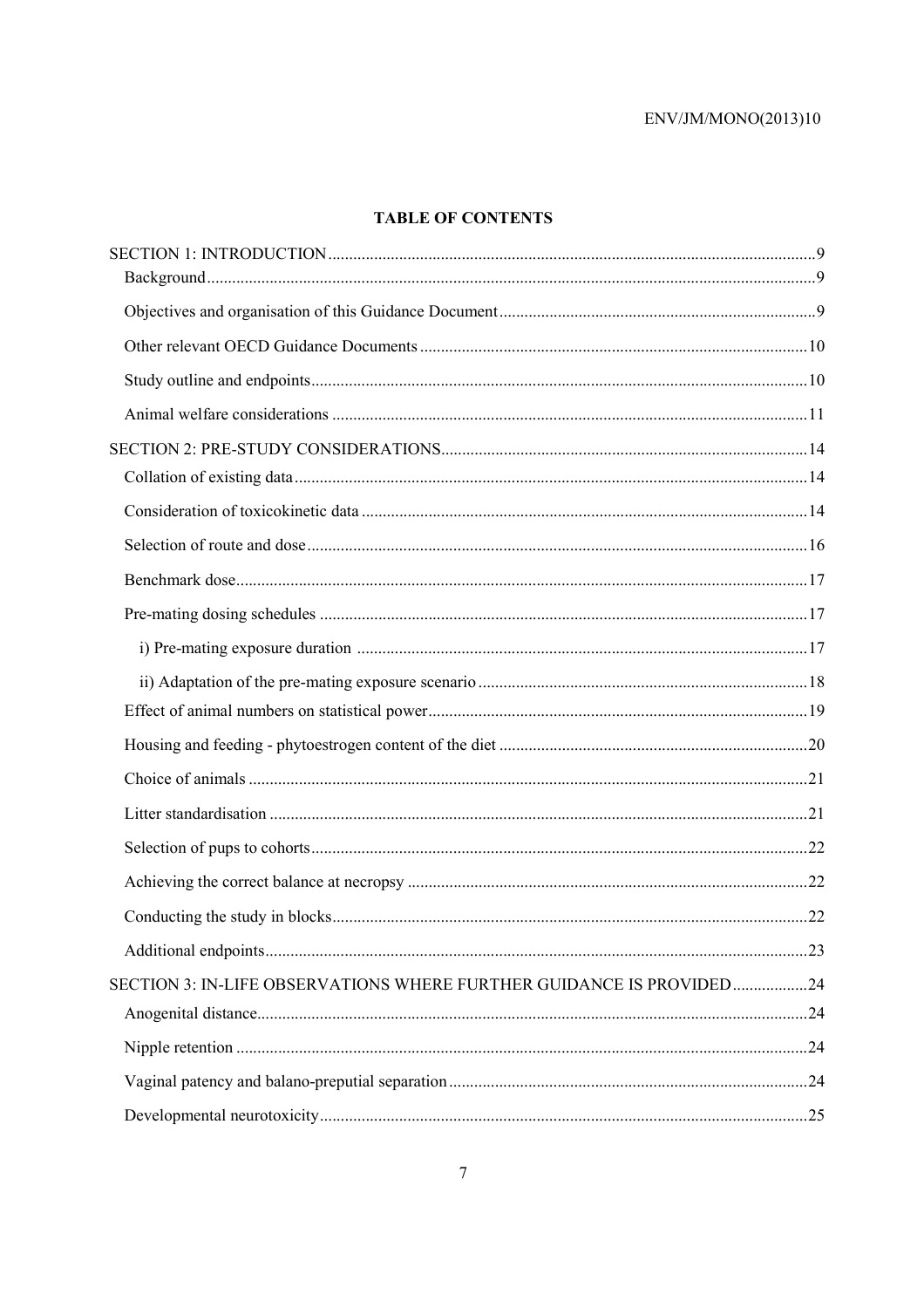| SECTION 4: TERMINAL OBSERVATIONS WHERE FURTHER GUIDANCE IS PROVIDED 25                    |  |
|-------------------------------------------------------------------------------------------|--|
|                                                                                           |  |
|                                                                                           |  |
|                                                                                           |  |
|                                                                                           |  |
|                                                                                           |  |
|                                                                                           |  |
| Immunology: Measurement of IgM responses to assess potential immunotoxicity in Cohort 328 |  |
| SECTION 5: INTERPRETATION OF DATA - SPECIFIC ISSUES WHERE FURTHER                         |  |
|                                                                                           |  |
|                                                                                           |  |
|                                                                                           |  |
|                                                                                           |  |
|                                                                                           |  |
|                                                                                           |  |
|                                                                                           |  |
|                                                                                           |  |
|                                                                                           |  |
|                                                                                           |  |
|                                                                                           |  |
|                                                                                           |  |
| ANNEX 1. DETAILED LIST OF ENDPOINTS AND EXAMINATIONS INCLUDED IN THE                      |  |
| ANNEX 2. ANALYSIS OF THE EFFECT OF DECREASED BODY WEIGHT (VIA DIETARY                     |  |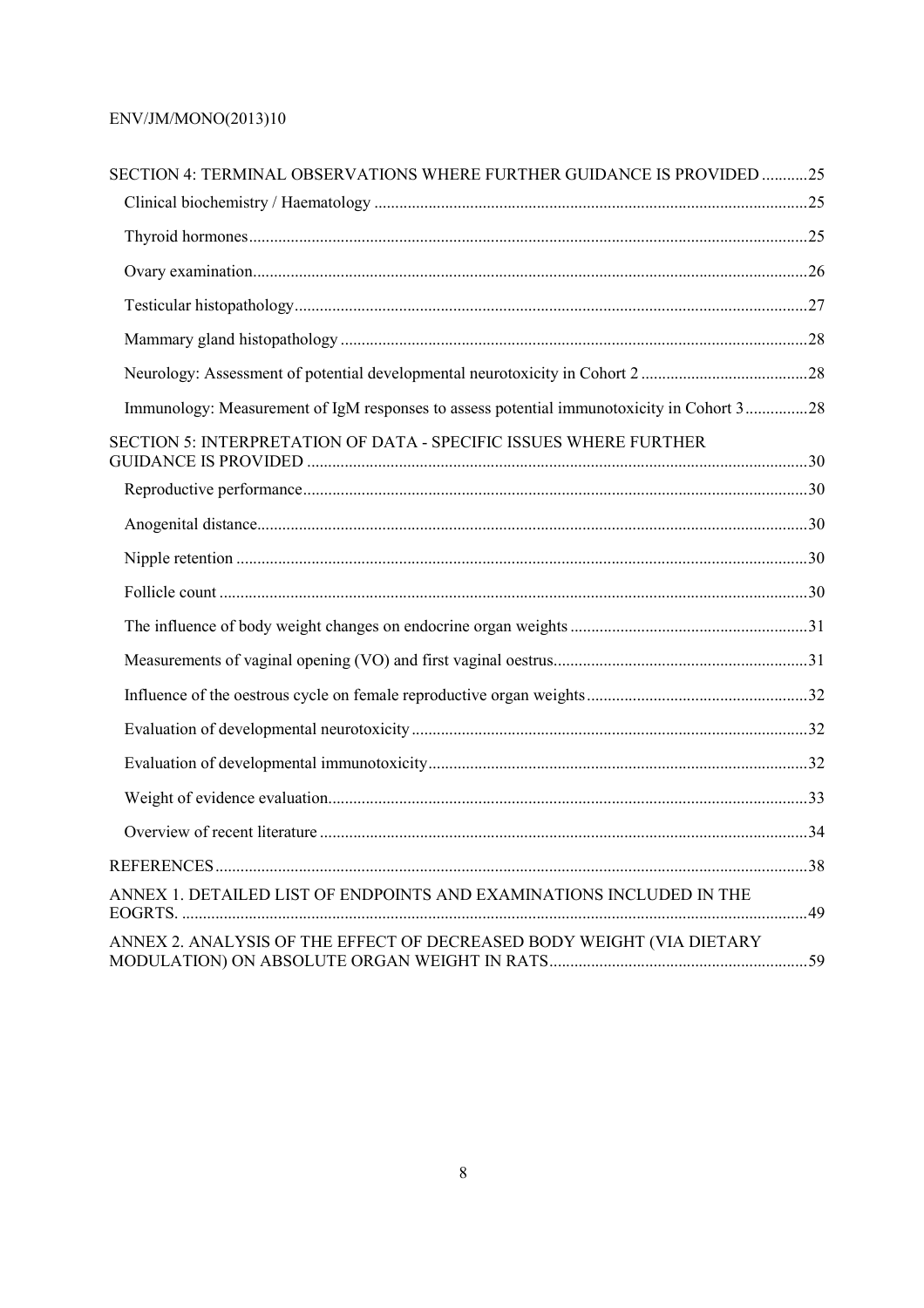# **SECTION 1: INTRODUCTION**

# **Background**

1. This Guidance Document (GD) has been developed to support the use of the OECD Test Guideline (TG) 443 (OECD, 2012) for an Extended One Generation Reproductive Toxicity Study (EOGRTS); a test for reproductive endpoints that covers the interaction of males with females, pregnant females, females with offspring and the development of the F1 offspring to full maturity, at approximately 14 weeks of age. The TG describes three cohorts of F1 animals:

• Cohort 1: assesses reproductive/developmental endpoints; this cohort may be extended to include an  $F<sub>2</sub>$  generation.

- Cohort 2: assesses the potential impact of chemical exposure on the developing nervous system.
- Cohort 3: assesses the potential impact of chemical exposure on the developing immune system.

2. TG 443 was adopted by the OECD Council in 2011 and provides details on how the EOGRTS should be conducted. During the development of the TG, specific needs for guidance were identified to support the TG, especially where several design alternatives are proposed or for some of the procedures and endpoints that would need further explanation. This Guidance Document provides these further details as well as guidance on data interpretation. However, the GD does not provide guidance on further assessment of fertility and reproductive performance of the F1 offspring (OECD, 2011a) or in situations in which it may be acceptable to omit assessment of developmental neurotoxicity (DNT) and/or developmental immunotoxicity (DIT), which will depend on existing knowledge for the chemical being evaluated, as well as the needs of various regulatory authorities (OECD, 2012).

3. It should be noted that the Mutual Acceptance of Data (Council Decision C(81)30) applies to the Test Guideline itself and not to this Guidance Document.

# **Objectives and organisation of this Guidance Document**

4. The objective of this GD is to support study sponsors and laboratories planning to carry out an EOGRTS and scientists evaluating the results of an EOGRTS for scientific and/or regulatory purposes. TG 443 provides details on how an EOGRTS may be conducted but the design of the study will depend upon existing information, regulatory requirements and whether or not cohorts have been omitted. This document gives advice on study design including the gathering of key data on the substance to be tested, endpoints and data interpretation issues not detailed in the TG.

5. The GD has been developed from information that was originally included in drafts of TG 443 during its development phase, such as footnotes, appendices and includes more details with tables and outlines designed to provide a better overview. Guidance notes are also provided on issues that were identified by the expert group at the October 2009 (expert group) meeting as being relevant to the TG. Guidance is not provided on every aspect of the EOGRTS, only on those identified as needing it.

6. The GD has been organised so that it complements the structure of TG 443 and is intended to provide a logical flow for a reader considering conducting the assay. Pre-study considerations, including collation of data and study design for the substance of interest are presented and followed by selective guidance on in-life and terminal observations. Finally, some advice on data interpretation is given.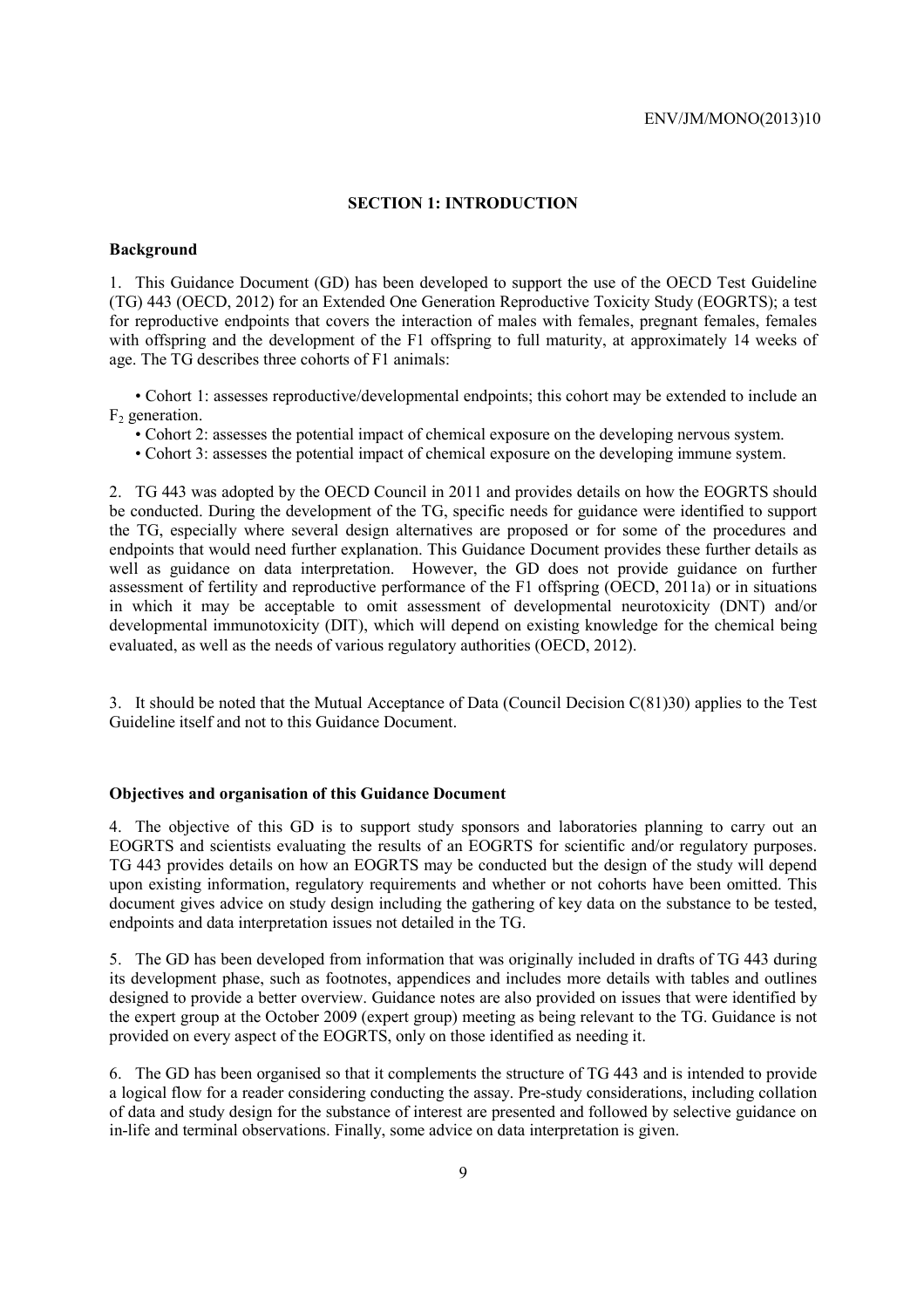#### **Other relevant OECD Guidance Documents**

7. OECD Guidance Document 43 on Mammalian Reproductive Toxicity Testing and Assessment (OECD, 2008) covers methodological aspects and interpretation of data in the testing of chemicals for potential human and other mammalian reproductive toxicity. OECD GD 43 refers to the procedures used in the other OECD *in vivo* reproductive tests TG's 414, 415, 416, 421, 422 and 426. Many of these procedures are also used in TG 443 and therefore GD 43 is highly relevant for the EOGRTS. This current GD (151) refers to GD 43 for areas where advice in GD 43 is considered to be adequate. In some cases advice in GD 43 has become outdated and new references have been identified; in these cases, the advice given here should supersede the advice given in GD 43. Guidance Document 20 for Neurotoxicity Testing (OECD, 2004) can also be consulted for additional guidance on methods for testing of chemicals for potential neurotoxicity.

8. OECD Guidance Document 117 on the Current Implementation of Internal Triggers in TG 443 for an Extended One Generation Reproductive Toxicity Study, in the United States and Canada (OECD 2011a) provides guidance for situations in which the EOGRTS will be submitted to regulatory authorities requiring internal triggers for the assessment of the second generation.

9. OECD Guidance Document 106 on Histologic Evaluation of Endocrine and Reproductive Tests in Rodents (OECD, 2009a) provides information on the preparation and evaluation of endocrine organs and vaginal smears that may be helpful for the EOGRTS.

10. OECD Guidance Document 150 on Standardised Test Guidelines for Evaluating Chemicals for Endocrine Disruption (OECD, 2011b) provides advice on the use and interpretation of assays in the OECD Conceptual Framework for Testing and Assessment of Endocrine Disrupters. TG 443 is included in the Conceptual Framework (CF) (see OECD, 2011b) and OECD Guidance Document 150 describes the use and interpretation of results from TG 443 within a number of scenarios. Endpoints in TG 443 affected by endocrine active substances and which kind of effects might be expected from substances interfering with oestrogen, androgen, thyroid and steroidogenesis disruption are also described.

11. The Guidance Documents listed above should be consulted in addition to this current document since relevant aspects are cross-referenced where applicable.

#### **Study outline and endpoints**

12. The design of the EOGRTS is provided in TG 443. A general summary is outlined in Figure 1 and Table 1, to give some context to the following sections of this GD. A detailed list of endpoints is given in Annex 1. In case the DNT (cohort 2) and/or DIT (cohort 3) cohorts are omitted or the F1 generation bred to produce an F2 generation (see paragraph 1), resulting changes should however maintain the required number of pups for reproductive assessment as detailed in this GD. Thus, whether the DNT and/or DIT assessments are performed or not, all animals, including those in cohorts 2 and 3 should be maintained until sexual maturation to ensure that sufficient animals (3/sex/litter/dose) are available for evaluation of critical endpoints.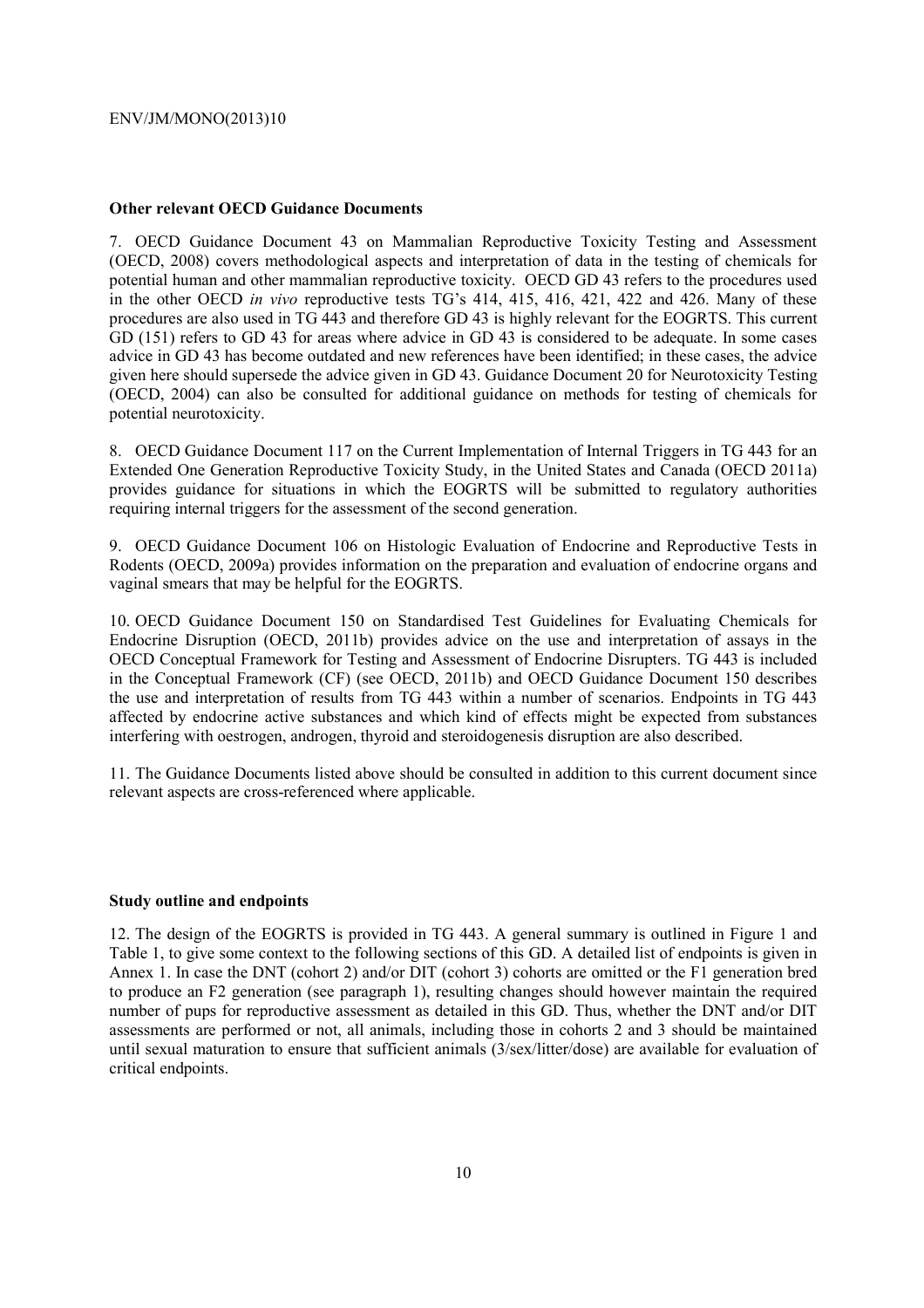#### **Animal welfare considerations**

13. The number of animals used will be reduced especially when EOGRTS is considered to fulfil information requirements on reproduction toxicity, developmental neurotoxicity and developmental immunotoxicity, as compared to the number of animals used in the three separate studies for these endpoints. As a one-generation study design it also requires fewer animals than a two-generation study endpoints. design because every generation increases the number of animals used.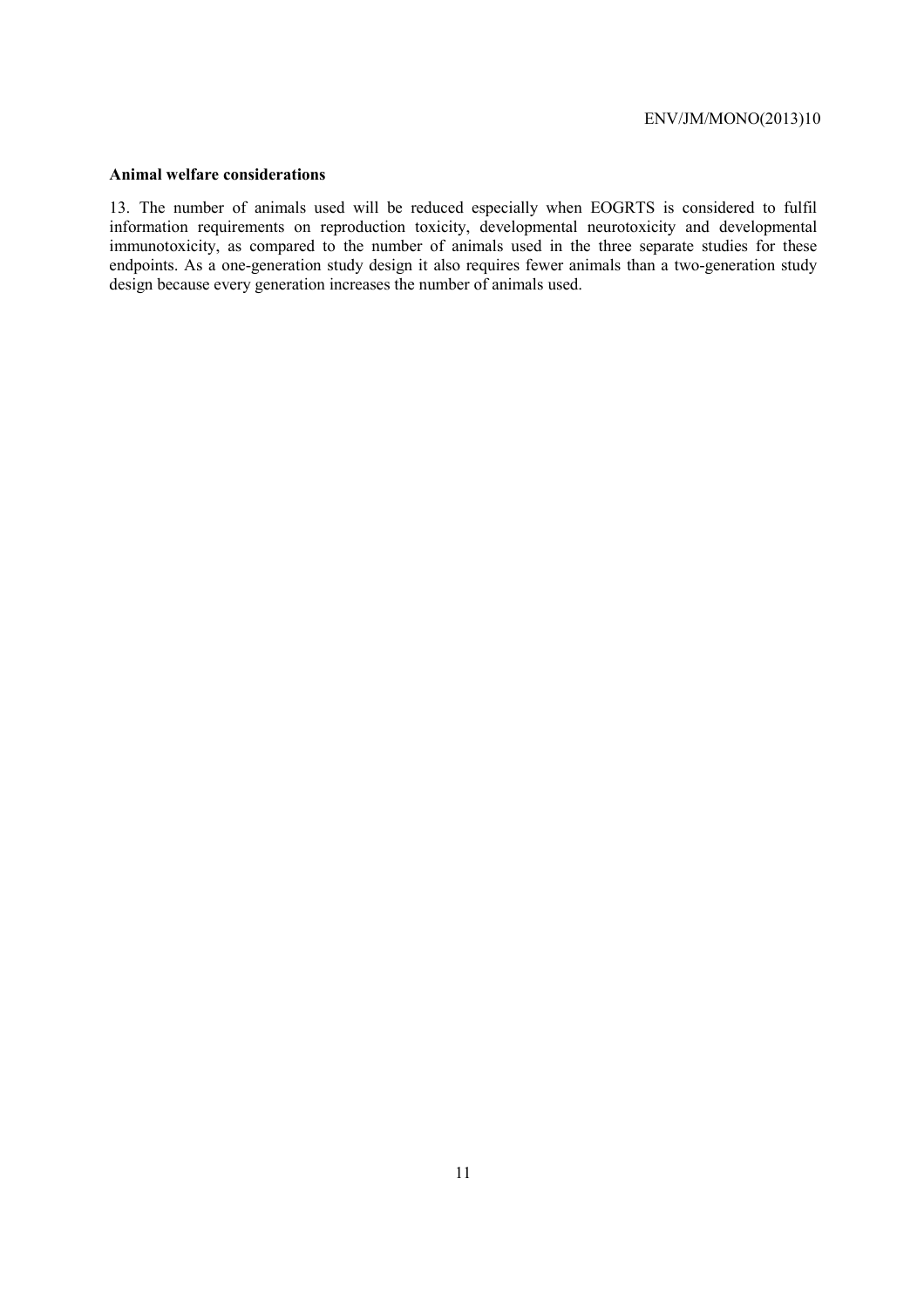**Figure 1.** Outline of study design. This figure is for illustrative purposes only. The details of the study are provided in TG 443 with further guidance in the text of this GD

|                          |        |               |        |           |                |          |                                       |                 |        |                |                          |                | Week of study                                      |                 |                |                 |        |                 |             |          |                     |               |  |
|--------------------------|--------|---------------|--------|-----------|----------------|----------|---------------------------------------|-----------------|--------|----------------|--------------------------|----------------|----------------------------------------------------|-----------------|----------------|-----------------|--------|-----------------|-------------|----------|---------------------|---------------|--|
| $\overline{\phantom{0}}$ | $\sim$ | $\sim$<br>4   | $\sim$ | $\circ$   | $\overline{ }$ | $\infty$ | $\sigma$                              | $\overline{10}$ | $\Box$ | $\overline{c}$ | 13                       | $\overline{1}$ | 15                                                 | $\overline{91}$ | $\frac{5}{18}$ | $\overline{19}$ | $20\,$ | $\overline{21}$ | 22          |          |                     |               |  |
|                          |        | P generation  |        |           |                |          |                                       |                 |        |                | F1 generation            |                |                                                    |                 |                |                 |        |                 |             | breeding | <b>Triggered F1</b> |               |  |
|                          |        |               |        |           |                |          |                                       |                 |        | <b>Cohorts</b> |                          |                |                                                    |                 |                |                 |        |                 |             |          |                     |               |  |
|                          |        |               |        |           |                | Males    | Cohort 3 DIT                          |                 |        |                |                          |                |                                                    |                 |                |                 |        |                 |             |          |                     |               |  |
|                          |        |               |        |           |                | Males    | Cohort 2A DNT <sup>1</sup>            |                 |        |                |                          |                |                                                    |                 |                |                 |        |                 |             |          |                     |               |  |
|                          |        |               |        |           |                | Males    | 2B DNT                                |                 |        |                | Cohort 1A Reproductive   |                |                                                    |                 |                |                 |        |                 |             |          |                     |               |  |
|                          |        |               |        |           |                | Males    |                                       |                 |        |                |                          |                | Cohort 1B Reproductive (if triggered) <sup>2</sup> |                 |                |                 |        |                 | Mat-        |          |                     |               |  |
|                          |        |               |        |           |                | Males    |                                       |                 |        |                |                          |                |                                                    |                 |                |                 |        |                 | ing         |          |                     |               |  |
| $P \n\delta$             |        | Mating        |        |           |                |          |                                       | $\overline{3}$  |        |                |                          |                |                                                    |                 |                |                 |        |                 |             |          |                     |               |  |
| $P \nsubseteq$           |        | <b>Mating</b> |        | Gestation |                |          | Lactation                             |                 |        |                |                          |                |                                                    |                 |                |                 |        |                 |             |          |                     |               |  |
|                          |        |               |        |           |                |          | Females                               |                 |        |                |                          |                | Cohort 1B Reproductive (if triggered) <sup>2</sup> |                 |                |                 |        |                 | Mat-<br>ing |          | F2                  | Production of |  |
|                          |        |               |        |           |                |          | Females                               |                 |        |                | Cohort 1A - Reproductive |                |                                                    |                 |                |                 |        |                 |             |          |                     |               |  |
|                          |        |               |        |           |                |          | 2B DNT<br>Females                     |                 |        |                |                          |                |                                                    |                 |                |                 |        |                 |             |          |                     |               |  |
|                          |        |               |        |           |                |          | Cohort 2A DNT <sup>1</sup><br>Females |                 |        |                |                          |                |                                                    |                 |                |                 |        |                 |             |          |                     |               |  |
|                          |        |               |        |           |                |          | Cohort 3 DIT<br>Females               |                 |        |                |                          |                |                                                    |                 |                |                 |        |                 |             |          |                     |               |  |

Blocked colour indicates approximate treatment periods (males in blue, females in pink). The illustrated week of termination is approximate.

<sup>1</sup>Cohort 2A should be necropsied at approximately 11-12 weeks of age.

<sup>2</sup>Cohort 1B should be necropsied at approximately 14 weeks of age if a second generation is not produced or at approximately 20-25 weeks of age if a second generation is produced.

 $14.$  3 $P$ arental males require at least a 10 week treatment period and should be necropsied no sooner than indicated.

Table 1. General overview of the study design. This overview is also provided for illustrative purposes only. The details of the study are given in TG 443 with further guidance in the text of this GD.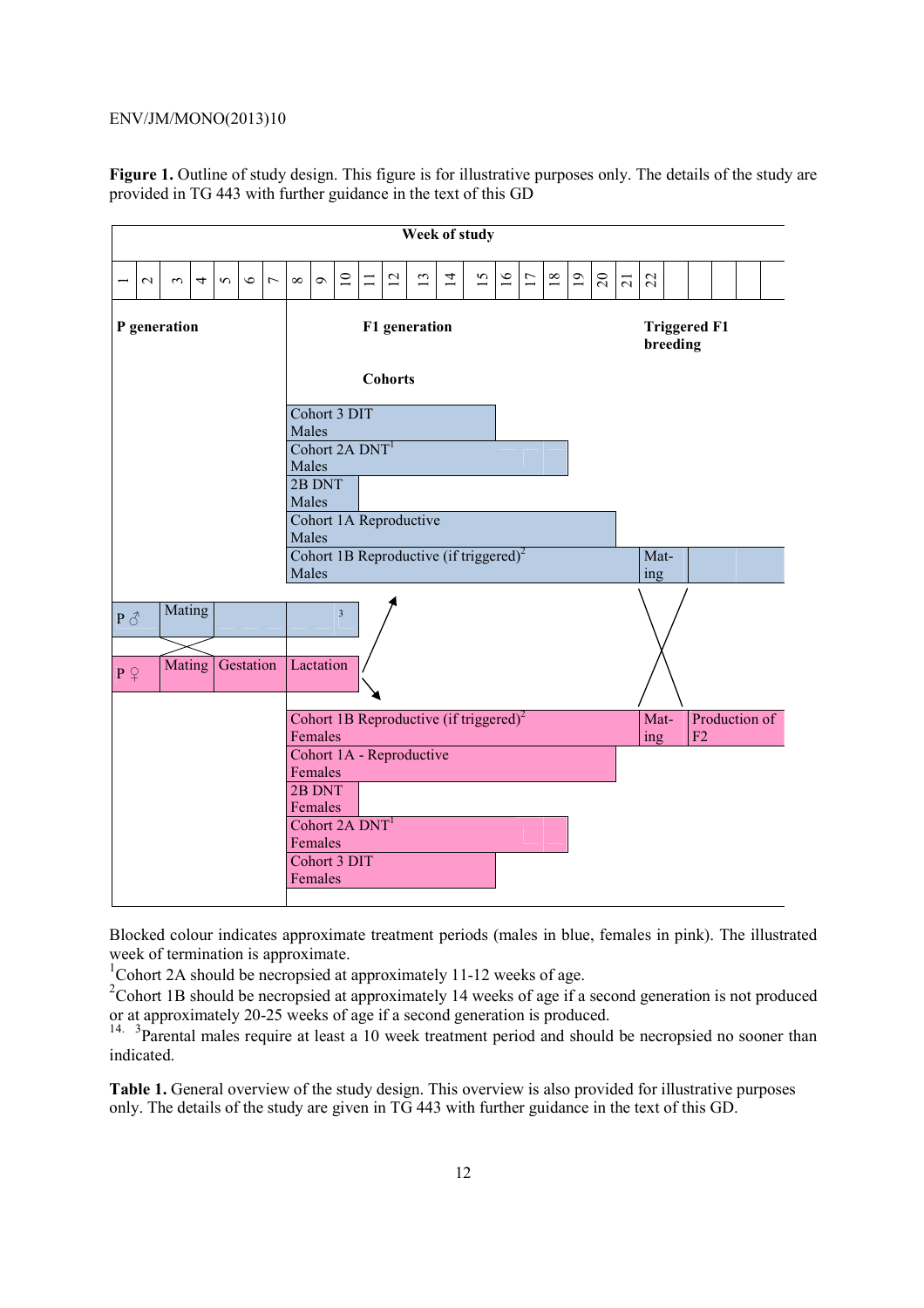- Parental (P) males and females are treated for a minimum two week period followed by a two week mating period.
- Treatment is generally continuous i.e. through pre-mating, mating, gestation and lactation stages of the parental generation and pre-weaning and post-weaning periods in offspring until termination
- The target is to achieve at least 20 litters per group from the P generation with sufficient numbers of F1 animals available for allocation to selected cohorts.
- Dams are allowed to litter and raise the pups. The litter size may be standardised on PND 4.
- After weaning, one male and one female F1 pup/litter are randomly assigned to cohorts 1A  $\&$ 1B and one male or one female F1 pup/litter are randomly assigned to cohorts 2A, 2B and 3, as follows:
	- o Cohort 1A: Assessment of effects on reproductive systems and toxicity (20M+20F/dose).
	- o Cohort 1B: Assessment of reproductive performance (if required or triggered) and for obtaining additional histopathology data for reproductive or endocrine toxicity (20M+20F/dose).
	- o Cohort 2A: Assessment of DNT post weaning (10M+10F/dose).
	- o Cohort 2B: Assessment of DNT at weaning (10M+10F/dose).
	- o Cohort 3: Assessment of DIT (10M+10F/dose).
- If there is an insufficient number of pups, then allocation to Cohort 1 should take precedence as the assessment of reproductive toxicity is the primary aim of the study.
- In-life measurements are determined as required by TG 443 (see Annex 1).
- The Cohorts are killed at approximately the following ages:
	- o Cohort 1A: 13 weeks.
	- o Cohort 1B: approximately 14 weeks if not mated, 20-25 weeks if mated.
	- o Cohort 2A: 11-12 weeks.
	- o Cohort 2B: 3 weeks (i.e. after weaning).
	- o Cohort 3: 8 weeks.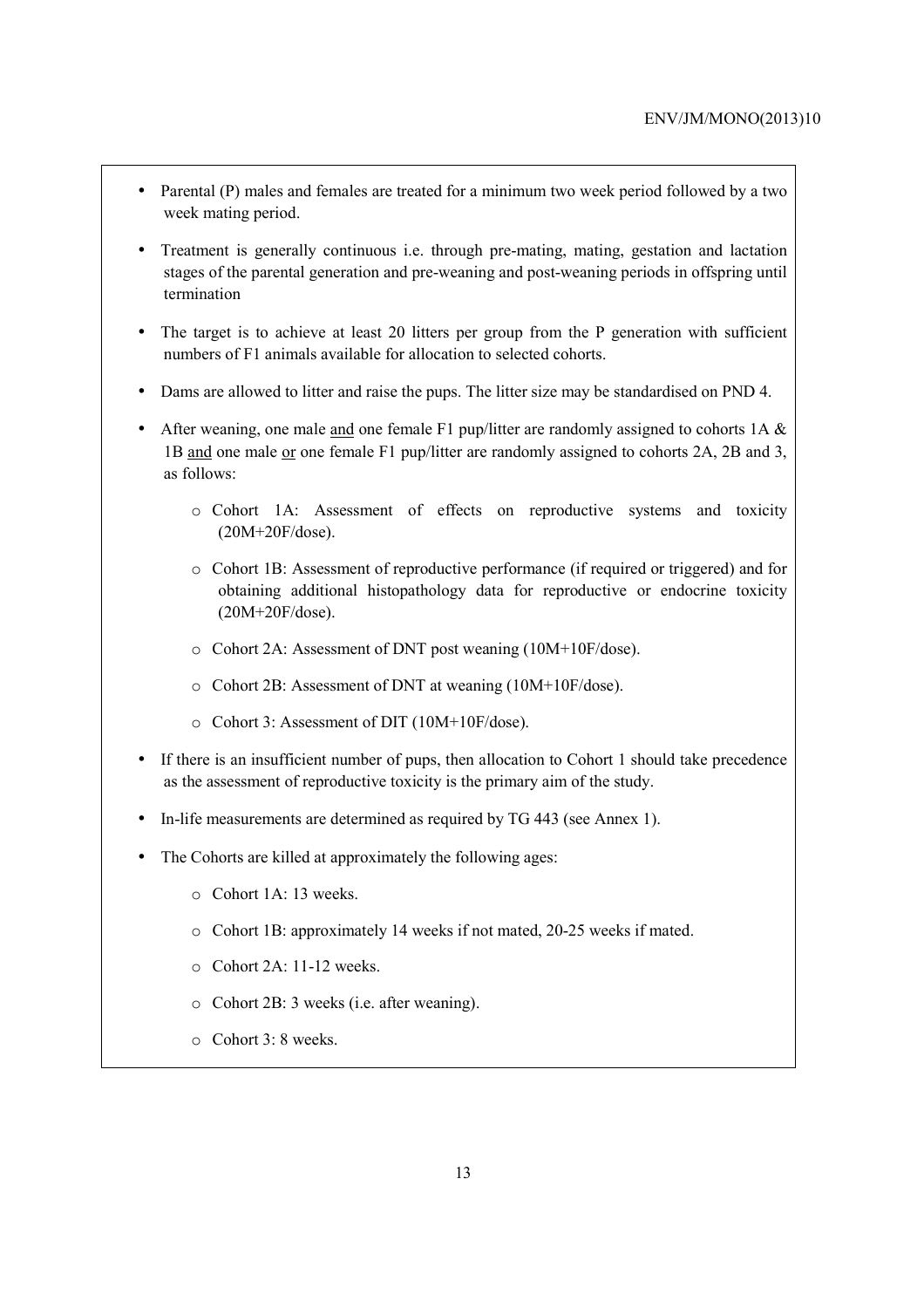#### **SECTION 2: PRE-STUDY CONSIDERATIONS**

15. There are many factors that will influence the design of the EOGRTS for a specific test substance. At the outset, all existing data should be reviewed and all areas of the study considered so that the most appropriate dose route, dosing schedule, number of animals etc can be determined. This section provides guidance and considerations on some important areas.

#### **Collation of existing data**

16. Information from existing studies should be thoroughly reviewed when designing an EOGRTS. Suitable *in vivo* studies to be reviewed are those using repeated doses and reproductive studies. Of particular use are studies where effects on fertility, reproduction, development, reproductive organs or endocrine axes have been investigated. *In vivo* studies of the types and with the purposes of those contained in Levels 3-5 of the revised OECD Conceptual Framework (CF) for the Testing and Assessment of Endocrine Disrupters (OECD, 2011b) have the most useful endpoints. The revised CF includes most current OECD repeat dosing studies and reproductive studies. Non-standard studies addressing these endpoints are also very useful. Data on structural analogues of the substance tested in these assays may also be relevant.

17. A number of *in vitro* assays can provide data which may help setting dose levels or interpreting findings in the EOGRTS. These include, for example, the embryonic stem cell test (EST), bovine *in vitro* fertilisation assay (bIVF), bovine *in vitro* maturation assay (bIVM) and bovine *in vitro* pre-implantation assay (bIVP) (see summary in AXLR8, 2010 and Adler et al, 2011). *In vitro* assays providing data on endocrine mechanisms are listed in the revised OECD CF and in OECD Guidance Document 150 (OECD, 2011b). Data on structural analogues, the use of QSAR tools (e.g*.* OECD, 2009b) as well as a check of (potential) interaction with endocrine systems may help planning and interpretation of EOGRTS results.

18. In many cases only limited data on the chemical of interest may be available prior to the design and conduct of an EOGRTS. In the absence of any data or previous information on possible effects on reproduction, it is recommended that a preliminary reproductive study be conducted (see below in "Selection of route and dose").

#### **Consideration of toxicokinetic data**

19. The use of toxicokinetic (TK) data (ADME – Absorption, Distribution, Metabolism, Excretion) during the planning of the EOGRTS is strongly recommended. This information will aid informed decisions on selection of the route of administration, choice of vehicle and selection of doses and in relation to considering whether extension of the duration of the pre-mating period is relevant (cf. paragraph 38). These data can also provide information regarding potential exposure of the offspring (*in utero* or via breast milk). Toxicokinetic information is also very valuable for interpretation of data obtained during the conduct of the EOGRTS.

20. Knowledge of the absorption, distribution, metabolism and excretion characteristics of a substance in the test species may help dose selection. For example, absorption of a substance may be saturated at a certain dose level. If toxicokinetic data are available beforehand, then the highest dose level could be set with the intention of avoiding saturation of toxicokinetic processes, as any higher dose level may not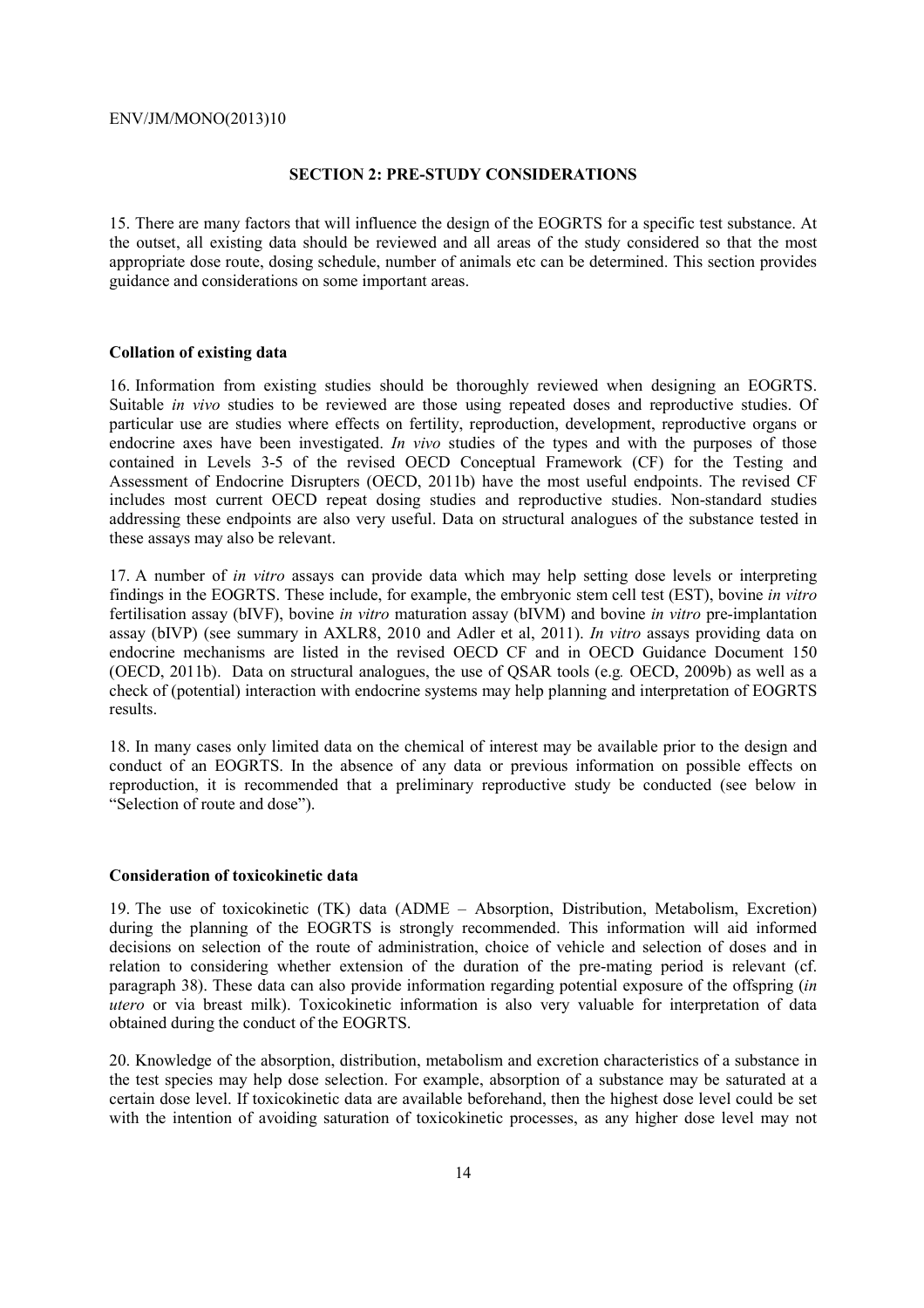increase systemic exposure unless other factors, such as loss of the integrity of intestinal lining or microbial activity in intestine contribute in case of oral absorption. Saturation of TK processes may be included in the rationale for dose setting (see paragraph 27) provided that human exposures are expected to be well below the point of saturation. (Creton et al 2012; Saghir et al. 2012; McCoy et al. 2012; McFadden et al. 2012). If available, certain types of ADME data may also be used in relation to considering whether the default pre-mating period of 2 weeks is sufficient. In case data on clearance suggest that internal steady state concentration will not be obtained within the 2 weeks, it should be considered to extend it long enough so that steady state can be achieved.

21. Information from several sources can be utilised in order to design (and/or interpret) the EOGRTS. These include structural and physico-chemical parameters (e.g. chemical structure, molecular weight, water solubility, log P, physical state, vapour pressure and particle size: see ECHA (2008) for a detailed discussion) which may allow a qualitative evaluation of TK behaviour. Information from *in vitro* testing may provide data on partition coefficients, permeation through membranes and the metabolic profile of a chemical. The latter may be addressed by the use of *in vitro* metabolising systems (Jacobs et al, 2008) and may also be useful to address potential gender and life-stage differences in xenobiotic metabolising enzymes relevant to the substance under consideration (Hines, 2008; Myllynen et al, 2009). *In vivo* information may be obtained from specific toxicokinetic studies (e.g. OECD TGs 417, 427, 428) where quantitative estimates for all aspects of ADME can be derived. Information on the differences in the toxicokinetics (e.g., biliary excretion or various membrane transport proteins) between human and the test species may assist in evaluating potential differences in the occurrence and/or potency of the observed effects. Limited toxicokinetic data is sometimes available from repeated dose toxicity studies or acute studies where additional endpoints have been included. Finally, Physiologically Based Toxicokinetics (PBTK) models may allow the estimation of the internal disposition towards a chemical during pregnancy, in the mother and in the embryo and foetus (Corley et al., 2003; Lee et al., 2002). Lactational transfer from the mother to the infant may also be assessed by measuring the compound or biologicallyactive metabolites in the milk or pup tissues (Byczkowski and Lipscomb, 2001; Yoon and Barton, 2008).

22. TG 443 states that TK data at the following time points from late pregnancy, mid-lactation and early post-weaning in dams and offspring would be very useful in the planning of the EOGRTS:

- Gestation Day 20 (late pregnancy) maternal blood and foetal blood
- Postnatal day 10 (mid-lactation) maternal blood, pup blood and/or milk
- Postnatal day 28 (early post-weaning) weanling blood samples

23. These data would provide information on passage of the substance across the placenta, and/or lactational transfer and thus reveal information regarding exposure of both dams and pups. Pups start to eat for themselves around late in the second postnatal week/early third postnatal week. Before this, if pups do not receive the substance in milk or by direct dosing, there is a gap in exposure during a potentiallycritical window of development, from birth until the pup starts to eat for itself (in dietary studies) or when direct dosing commences (gavage studies) typically at weaning.

24. It is therefore suggested that evaluation of pup exposure be incorporated into the preliminary work designed to aid dose selection. Concentrations of test substance in pup blood and milk samples can be compared to maternal plasma levels at the same time point. Milk samples can be obtained from the stomach or directly by physical manipulation of the mammary glands, following an oxytocin injection, at about Day 10 of lactation and levels of test substance compared to maternal plasma and offspring plasma levels.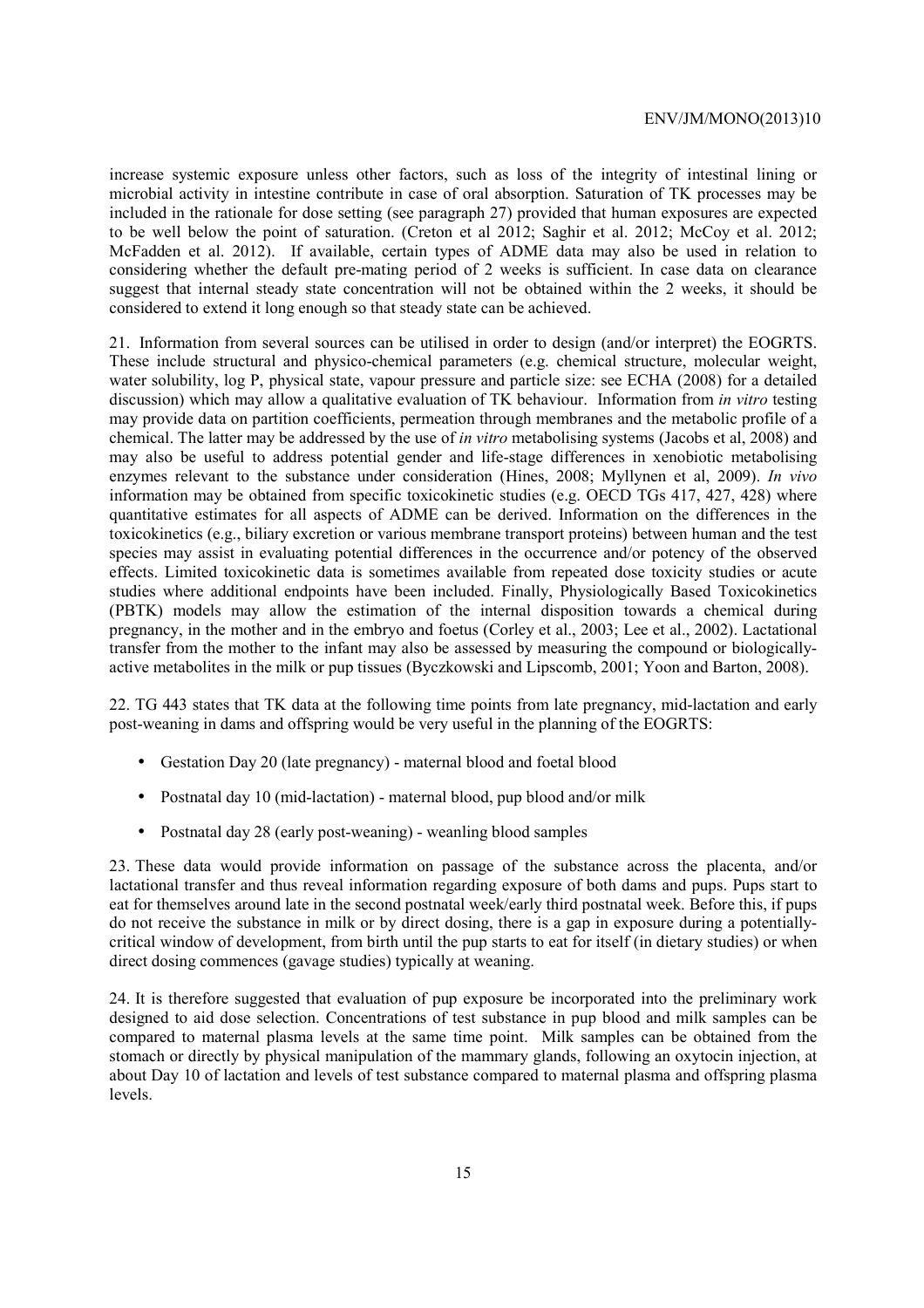25. The results of these evaluations should be used to estimate whether exposure of the offspring is considered to be satisfactory for toxicity testing/safety evaluation. This may be discussed with some regulatory authorities. Where exposure levels in the offspring are not adequate, direct dosing of the offspring should be considered (see paragraph 29) during some stages of the pre-weaning period. The period of direct dosing the pups should not overlap other sources of exposure (e.g., during the third week of lactation if the test substance is included in the diet).

26. Where there is clear toxicity to the offspring, first signs of which appear during the lactation phase, it may be related to the transfer of the test substance to the offspring via the milk, in which case a detailed evaluation of their exposure level in milk or blood may not be required. However, reduced offspring growth, relative to controls, may also be a consequence of reduced milk production or quality or other maternal toxicity, and therefore such results must be interpreted with caution.

#### **Selection of route and dose**

27. TG 443 (paragraphs 20-24) provides advice on dose selection. If there are no other relevant data, a preliminary reproductive study is recommended so that endpoints critical to the EOGRTS can be evaluated prior to the main study. It will also assist the selection of appropriate dose levels. Endpoints in the preliminary study should include mating success, fertility, litter production and pup survival. It is also suggested that evaluation of pup exposure during gestation and lactation (as outlined above) is included in this preliminary study. Based on these measures, justification of the dose levels selected should be included in the report of the EOGRTS. Observations of decreased fertility (either from range finding study or from EOGRTS) should be clearly reported in order to allow derivations of effect levels (LOAELs) in case no further signs of toxicity are seen in F1 generation.

28. The EOGRTS is designed to assess fertility and to evaluate the pre- and postnatal effects of chemicals on development. Based on weight of evidence and/or specific regulatory authority's requirements, evidence of systemic toxicity or reproductive toxicity may be required at the highest dose level in order to ensure that the test system is optimised to be able to investigate any reproductive toxic property of a substance measured in the test system. As noted in paragraph 19, toxicokinetics may also be considered in dose selection. Consulting with regulatory authorities might be appropriate. It is recognised that some dose levels of the test substance may affect fertility, such that an insufficient number of pups may be produced for assessment of the F1 generation. In situations where fertility is affected, the lower dose levels should therefore be carefully selected to ensure the objectives of the study can be met.

29. The route of administration should take into account the most relevant route for human exposure. Relevant guidance on routes of exposure for parents and offspring is also provided in GD 43 (74-77) (OECD, 2008).

30. When the route of administration is oral (by gavage, via the food or via the drinking water) exposure of the mothers can be continued through the period of birth and in the neonatal period. However, it is uncertain if the offspring will have been exposed to the test substance during lactation (via maternal milk) unless there is evidence to demonstrate this (see paragraphs 23-24). It may therefore be necessary to consider the direct dosing of pups during some stages of the pre-weaning period. The potential technical, logistical and dosage problems involved in directly dosing young pups should not be underestimated.

31. Although there is a risk of injury to delicate tissues or accidental death, if done correctly, direct dosing of pups does not produce excessive stress in the pups. Careful consideration should be given to the impact of such procedures on toxic response and data interpretation (ILSI, 2003; Moser et al., 2005).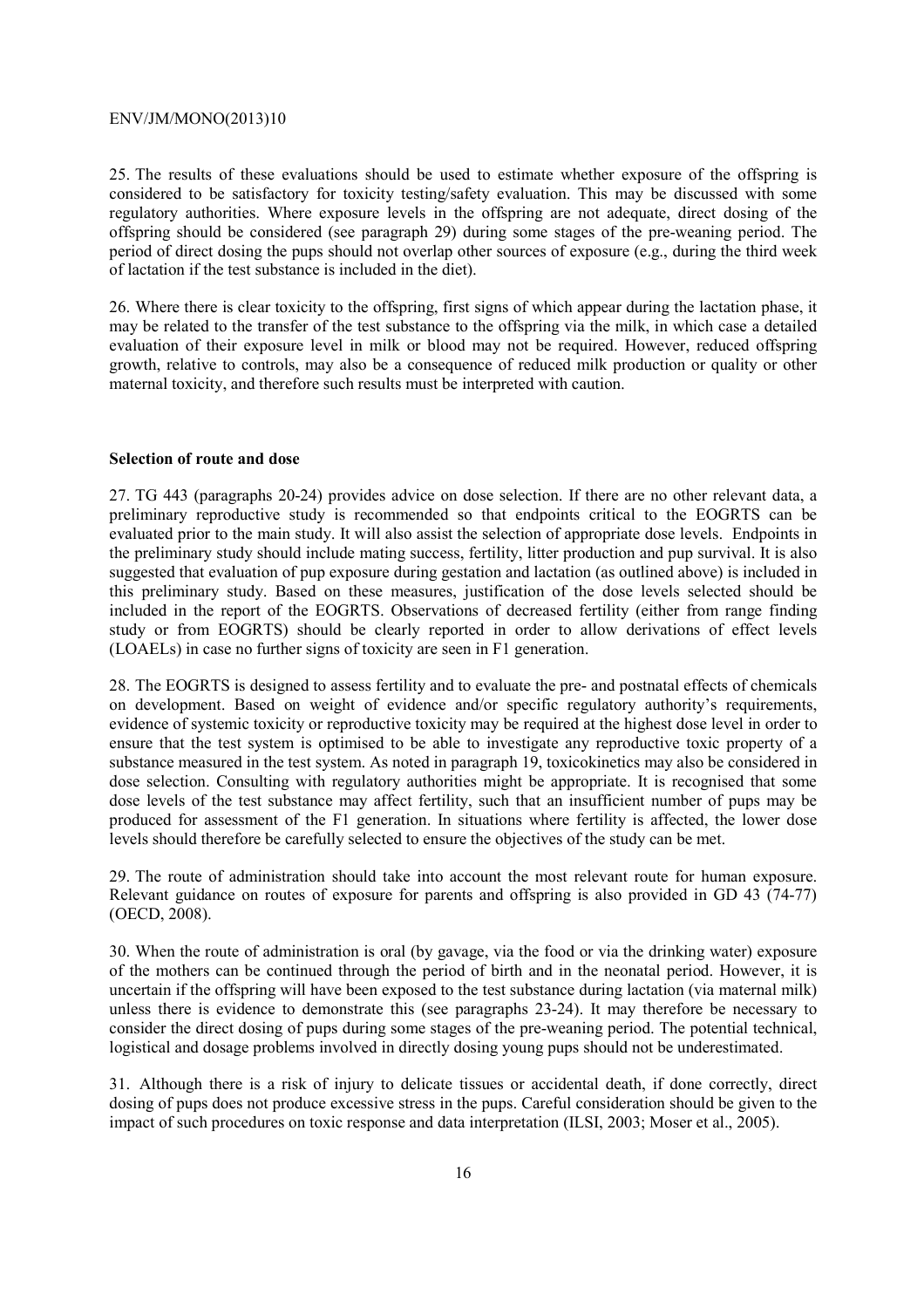32. For whole body inhalation studies, the parent animals and the pups should be exposed simultaneously as separation of the dam from the litter is not favoured (OECD, 2008). Exposure routes in this situation will be dermal and oral (via grooming) in addition to inhalation. However, the benefits of not separating the pups from their parents are considered to outweigh the disadvantages of the exposures via the unintended routes.

33. The dermal route of exposure is not recommended for the EOGRTS. Although the dermal route may be the major exposure pathway in humans, the technical difficulties associated with reproductive testing by the dermal route outweigh the advantages of replicating the human exposure scenario. Some of the technical difficulties typically encountered from dermal exposure include: (i) disruption of nursing due to occlusion of application sites in maternal animals, (ii) techniques to ensure dermal exposure of the neonates, and (iii) incidental oral ingestion by the offspring during nursing. In addition, maternal care behavior (*e.g.,* nesting, licking, grooming) may be affected due to the methods used to occlude the application site (not the compound) leading to stress and/or behavioural changes in the offspring. These factors could, in turn, confound interpretation of effects in the offspring (*e.g.,* decreased pup weight or changes in immune response may be affected by stress due to poor maternal care, or motor activity in the offspring may be affected due to occlusion of the application site). Other studies, such as ADME studies should be undertaken to facilitate extrapolation from the oral to the dermal route, if this is required.

#### **Benchmark dose**

34. When designing an EOGRTS, if a benchmark dose (BMD) approach is considered rather than using the No Observed Adverse Effect Level (NOAEL) as the point of departure (POD) for risk assessment, then dose levels should be selected that will enable its use. Guidance on the BMD approach can be found in the United States Environmental Protection Agency (US EPA)'s benchmark dose technical guidance document (US EPA 2000). The lower confidence band of the benchmark dose (BMDL) may be used as the POD. Default values for the magnitude of the response for which the BMDL is derived (i.e. the benchmark response – BMR) as well as the recommended dose-response models can be found in the European Food Safety Authority (EFSA) guidance on the use of the benchmark dose approach in risk assessment (EFSA, 2009). The EFSA document also gives guidance on the reporting of the results of a BMD analysis.

# **Pre-mating dosing schedules**

# *i) Pre-mating exposure duration*

35. TG 443 states that the "parental (P) generation should be dosed for a defined pre-mating period (selected based on the available information for the test substance; but for a minimum of two weeks)". This differs from TG 416 that requires a 10 week pre-treatment period. The basis for the minimum requirement of a two week pre-mating period is that a two week pre-pairing treatment is normally sufficient to establish effects upon male mating behaviour (Sakai, 2000) and effects on epididymal sperm maturation. In addition histopathology and sperm analysis, which are included in TG 443, are considered more sensitive than male fertility assessment by mating and are able to detect the actions of a testicular toxicant at the end of the overall treatment period which will be at least 10 weeks. For females, the twoweek exposure period covers approximately 3 complete oestrous cycles. Thus two weeks is also considered adequate for treatment-induced disruption of oestrous cyclicity to become established (Sanbuissho, 2009). The mating of the P females allows for the assessment of corpora lutea function during pregnancy. It should be noted however, that as the duration of the full folliculogenesis in female rats is at least 61 days (Latini, 2008), exposure covers the full folliculogenesis only in F1 animals. And if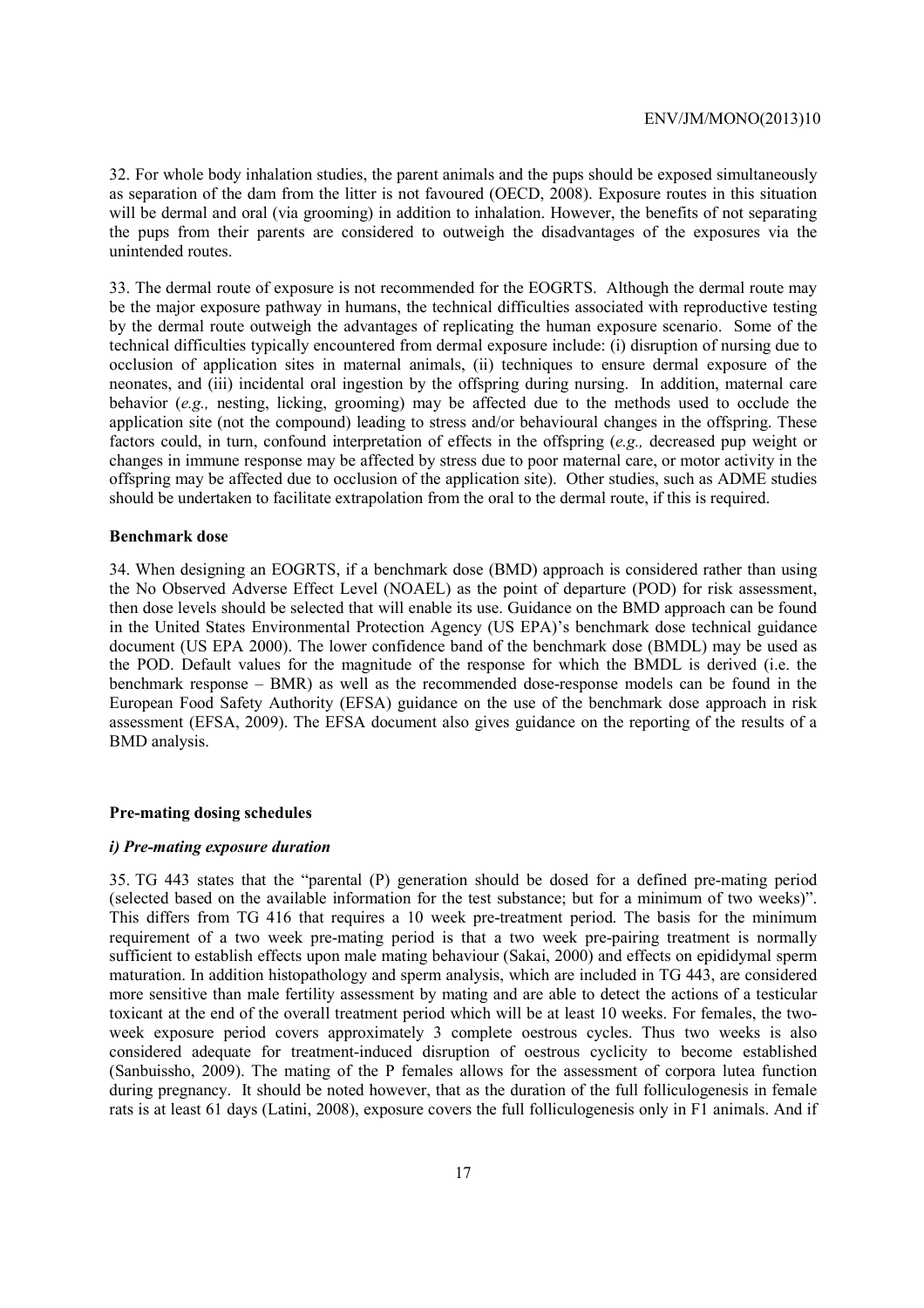F1 animals are mated, it also includes the function of the corpora lutea and fertilisation of the ova exposed from primordial stage until maturation.

36. The adequacy of a 2 week pre-mating period is justified below:

- For most substances, two weeks of treatment is sufficiently long to achieve steady state exposure conditions (Gibaldi and Perrier, 2009).
- Spermatozoa acquire their motility during the post-testicular phase when they transit the epididymis. This process takes 2 weeks in the rat, thus epididymal toxicity resulting in impaired sperm maturation, morphology and function will be detected by a 2 week pre-mating treatment period.
- Unless the test substance affects the mating ability of the males or females or the reproductive function of females, a litter will be produced even from males that have a clear testicular effect (on the most sensitive meiotic germ cell population) after 2 weeks of treatment. Therefore, maternal function and pre-and postnatal developmental toxicity of the substance may be evaluated, without the addition of animals or lowering of dose levels.
- When the P (F0) animals are evaluated for reproductive organ toxicity and sperm parameters following the overall 10 weeks of treatment any testicular toxicity will have had sufficient time to propagate throughout the downstream germ cell stages in the testis and the epididymis and have become detectable by testicular histopathology as well as by counting testicular and epididymal sperm.

37. Collaborative studies and review papers confirm that for rodents, a direct evaluation of testicular changes reliably detects effects on spermatogenesis and is more sensitive than a mating test to reveal the affected spermatogenesis (Ulbrich & Palmer, 1995; Mangelsdorf et al., 2003: Sakai et al., 2000 and Creasy, 2003). This view is also upheld for the detection of toxicity to reproduction for medicinal products and toxicity to male fertility (ICH Harmonised Tripartite Guideline, 2005). The ICH Guideline describes the justification for a two week pre-mating period and the supporting collaborative studies (Sakai et al., 2000; Takayama et al., 1995).

38. Further guidance is included in GD 43 (OECD, 2008) under the section Methodological Issues for examination of male reproductive organs (paragraph 167) and for sperm parameters (paragraphs 169- 174).

### *ii) Adaptation of the pre-mating exposure scenario*

38. The pre-mating exposure schedule and duration of the EOGRTS may be extended when adequately justified. Consideration should be given to the duration of the dosing schedule based on available information on the test substance, including existing toxicity data, induction of metabolism or bioaccumulation. TG 443 (paragraph 27) states that the pre-mating exposure scenarios for males may be adapted if testicular toxicity (impairment of spermatogenesis) or effects on sperm integrity and function have been clearly identified in previous studies or, for females, if there are known effects of the test substance on the oestrous cycle and possibly sexual receptivity. In addition, although for most substances, 2 weeks is sufficiently long to establish steady state exposure conditions, pre-mating exposure may be extended for a substance that would need a longer exposure period to reach steady state (cf. paragraphs 18 and 19).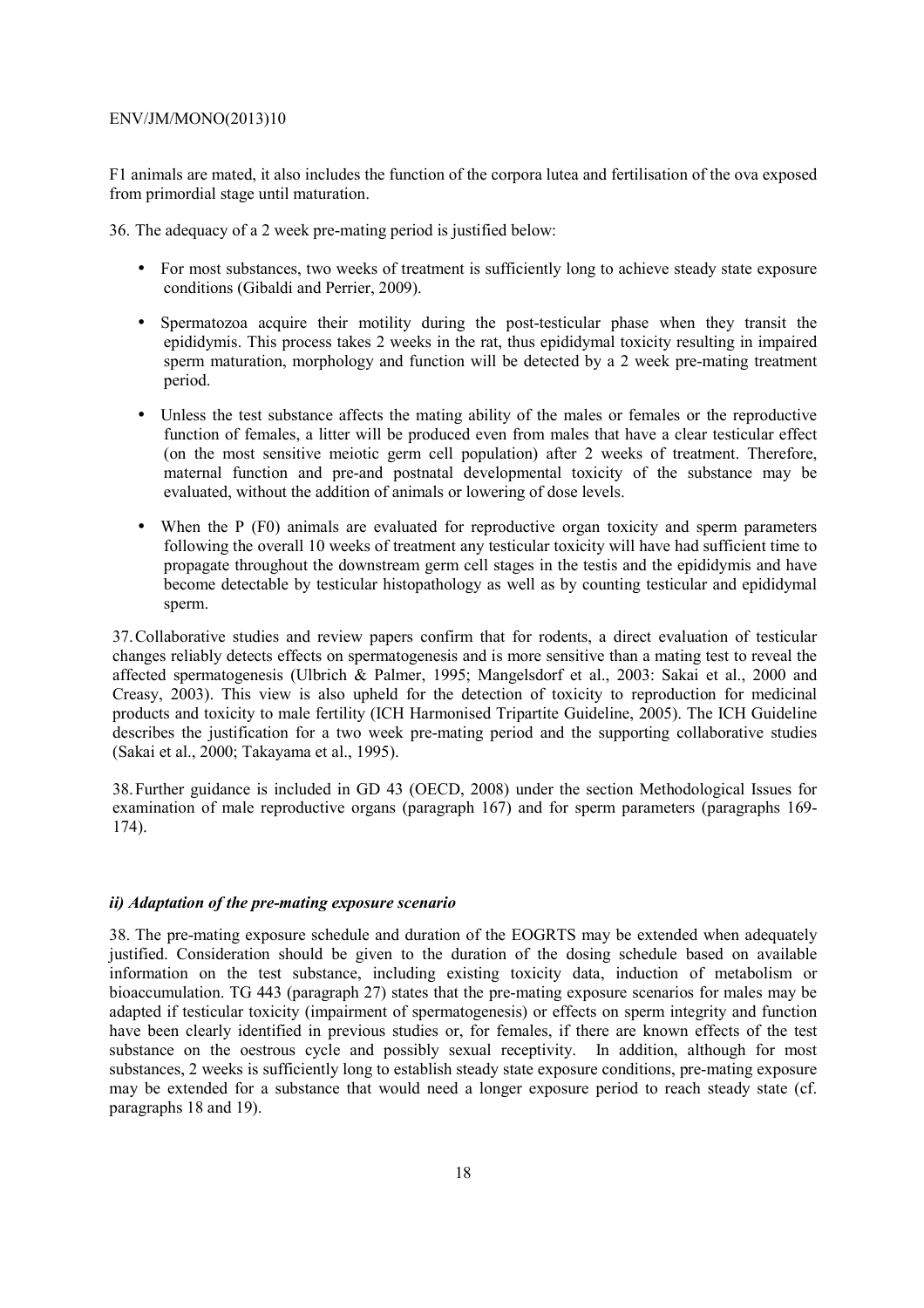### **Effect of animal numbers on statistical power**

39. The EOGRTS examines a total of 70 F1 animals per sex per dose, in various cohorts:

Cohort  $1A - 1$ /sex/litter for a total of  $20$ /sex/dose

Cohort  $1B - 1/\text{sex/litter}$  for a total of  $20/\text{sex}/\text{dose}$ 

Cohort 2A – 1 male or 1 female/litter for a total of 10/sex/dose

Cohort 2B - 1 male or 1 female/litter for a total of 10/sex/dose

Cohort 3 - 1 male or 1 female/litter for a total of 10/sex/dose

40. As noted in paragraph 60 of TG 443, all F1 animals are examined macroscopically for any structural abnormality or pathological change at the time of termination or premature death (including those removed from the litter on PND 4 and at weaning). Special attention should be paid to the organs of the reproductive system (appropriate to the stage of development). In addition, it is important that, unless earlier testing is required (i.e. cohort 2B), all the animals included in each cohort are monitored to sexual maturation (vaginal patency or preputial separation). In cases where the DNT or DIT elements are omitted, then cohorts 2A and 3 should be maintained and evaluated for sexual maturation. In this way, the probability to detect rare or low incidence malformations such as hypospadias which would appear postnatally, or other effects on the reproductive axis will be increased. The following discussion provides the rationale for using these numbers of animals.

41. Twenty rats per sex per dose (i.e., 1/sex/litter) in Cohort 1A should be examined on PND 90 (gross necropsy with organ weights and histopathology) as defined in TG 443. An additional 20 rats per sex per dose, Cohort 1B, is included for termination at approximately 14 weeks (if not mated) or 20-25 weeks (if mated) of age and should be subject to gross necropsy with organ weights and tissues processed to block for future analysis, if required. In cases where results are ambiguous or equivocal within Cohort 1A, (e.g. atypical dose-response curves, lack of statistical significance, occurrence of rare or serious effects), or in cases of suspected reproductive or endocrine toxicants, the tissues from Cohort 1B should then be examined histologically to further characterise the nature of the effects.

Rationale for animal allotment in reproduction cohort

42. The concept that intra-litter variability exists and that there is value in assessing more than 1 animal/sex/litter has been highlighted in several published papers by different laboratories (Elswick et al, 2000; Gray and Gray 2006; Gray et al, 2004; George et al., 2003; Hotchkiss et al, 2008; Willoughby et al, 2000; Blystone et al, 2010). In fact, OECD Guidance Document 43 (OECD, 2008) states:

*"The power of a study, that is, the probability that a study will demonstrate a true effect, is important in the evaluation of prenatal toxicity data. Factors that may influence the statistical power include the sample size used in the study (with the assumption that the litter is the basic unit of analysis), the background incidence of the finding, the variability in the incidence of the endpoint, the robustness of the data, and the method of analysis."* 

*"For multigeneration studies, the detection of structural abnormalities in the F1 and F2 pups has been shown to be dependent not only on the number of litters assessed, but also on the number of pups from each litter that are examined for each endpoint, and on the degree of relatedness of the effects in one pup in the litter to another. Since the pups are not identical, there is statistical value*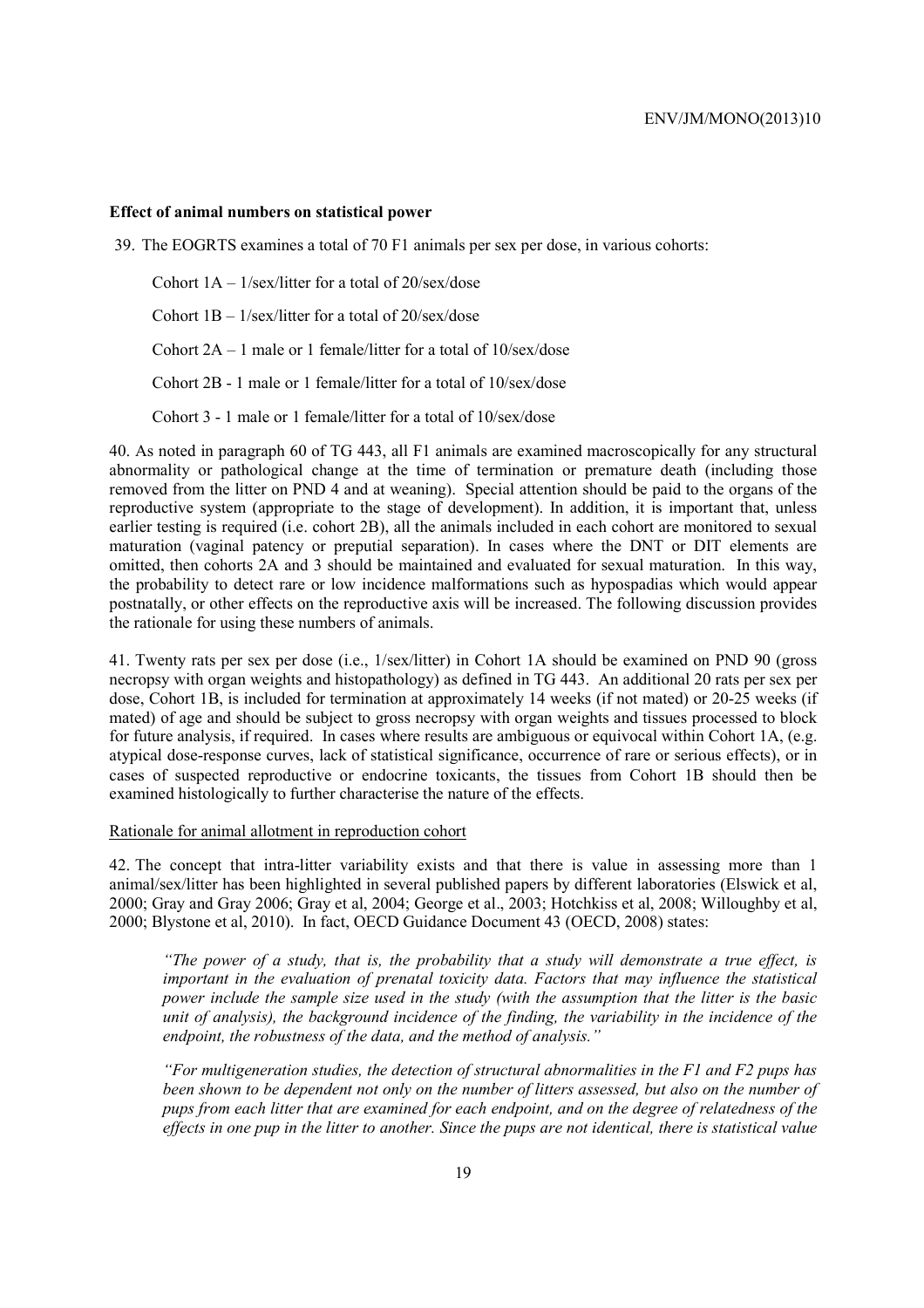*(improved power) gained from examining all of the pups in a litter for a postnatal malformation, as is done in the developmental toxicity study. Examining many pups/litter in the F1 generation*  greatly enhances the ability to detect low incidence<sup>1</sup> effects. Even when litter mean values are *analyzed, examining more than one pup per sex per litter can improve the statistical precision of the analysis (reducing the error mean square used to calculate the F statistic). In general, the size of "litter effect" is not the same for all endpoints in a multigeneration study, the size of the litter effect varies across dose (being larger at high, more effective dose levels), and the litter effect for an organ varies from one chemical mode of action to another."*

43. Hotchkiss et al. (2008), calculated intra-litter correlation coefficients (the degree to which pups within a litter differ from one another) and examined how using different numbers of male pups in a litter affected the power calculations for a number of reproductive endpoints from several of their studies. The higher the variation among pups within the litter, the more power was enhanced, and hence standard error of the mean was reduced by examining an increased number of pups from the same litter. The variability among pups within a litter appeared partly dependent on the mode of action of the test chemical and the endpoints evaluated. They also reported that:

*"If 20 animals per dose group are examined for malformations then lesions occurring at an incidence of 25% or greater can be detected whereas an incidence of 10% can be detected if all the pups are examined from 20 litters. If only ten males per group are examined, as recommended for histopathological analyses in some regulatory agency test guidelines, then effects are only detected statistically if about 50% or more of the tissues/organs are affected; a level of statistical power that many would consider inadequate."* 

Similar observations have been made by Blystone et al (2010) who found that evaluation of three males per litter, retained to adulthood, provided a substantial increase in the detection rate of male reproductive tract abnormalities compared to situations in which only 1 male per litter was evaluated.

44. These studies therefore demonstrate the importance of maximising the use of the animals on test to improve the ability to detect rare or low incidence effects of test chemicals. As is current practice, the litter mean values should still be considered in the analysis of the data and a statistical method based on data from all investigated pups should be used. The biological relevance of the findings should also be considered separately from statistical significance.

# **Housing and feeding - phytoestrogen content of the diet**

-

45. TG 443 (paragraphs12-13) recommends the use of standardised open-formula laboratory animal diets in which oestrogenic substances have been reduced. There are many literature reports of diets high in phytoestrogen content reducing the sensitivity of endocrine assays, particularly the immature rat uterotrophic screening assay (Boettger-Tong et al, 1998; Thigpen et al, 2007; Owens et al, 2003). Common sources of dietary phytoestrogens are soy and alfalfa that contain isoflavones (genistein and daidzein) and coumestrol respectively. An analysis carried out during the OECD validation of the uterotrophic assay showed that whilst high levels of phytoestrogens  $(350 \mu g/g)$  total genistein equivalents in rats, extrapolated to 175  $\mu$ g phytoestrogens/g diet for mice<sup>2</sup>) could diminish the responsiveness of the

<sup>&</sup>lt;sup>1</sup> The paragraph cited in GD 43 reads "low dose" but the expert group drafting GD 151 agreed that this should read "low incidence" as this is the intended meaning.

 $2^{2}$  as the food consumption of mice on a body weight basis is higher than that of rats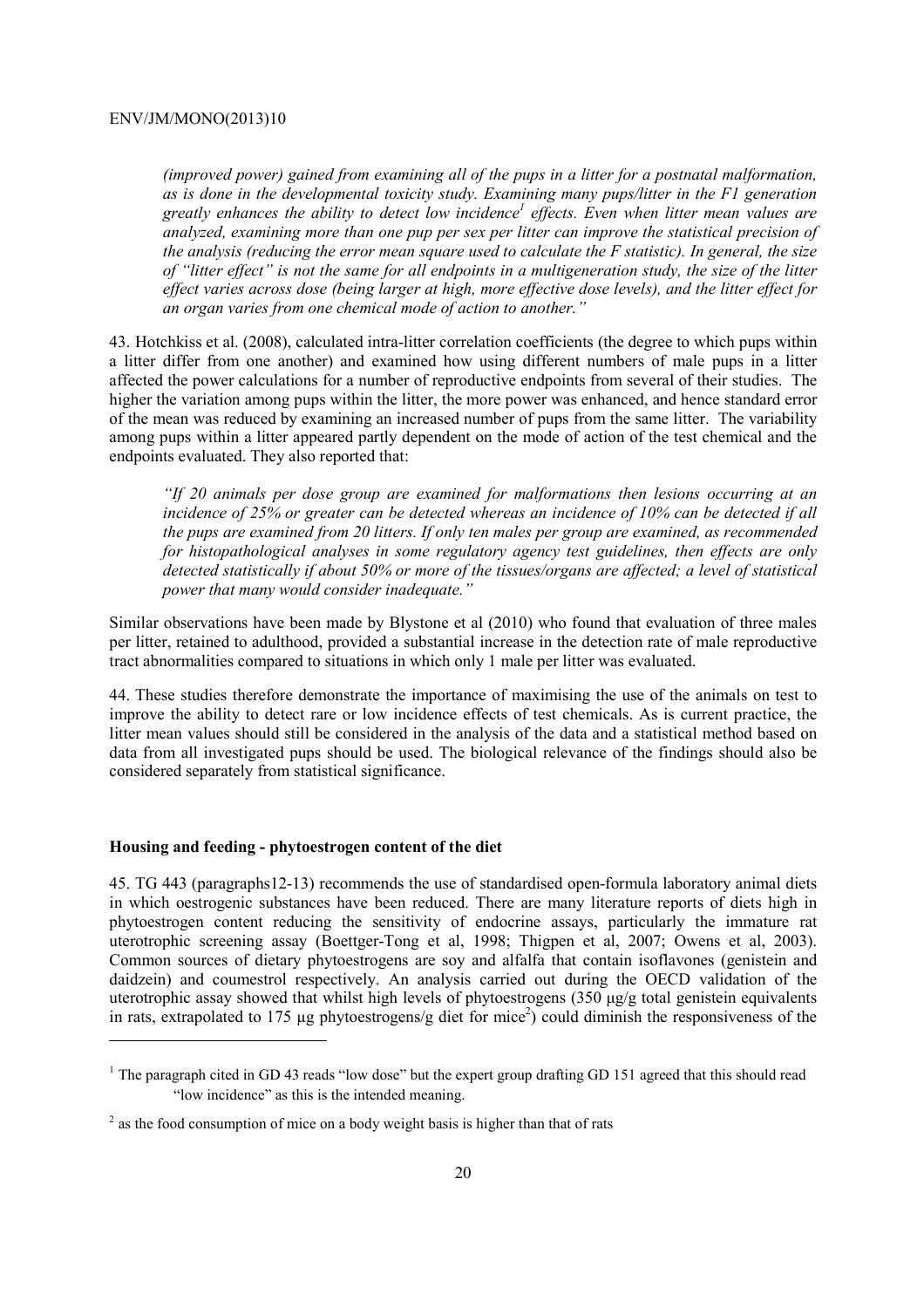assay, levels below this had little effect (Owens et al, 2003). There are no reports of similar effects in apical tests such as the EOGRTS and there is much value in laboratories using the same diet used in previous studies. Furthermore, alteration of the constituents of standardised open-formula laboratory animal diets is not encouraged as the loss of key constituents and trace elements are known to adversely affect parturition and survival of the neonates. However, phytoestrogen levels are not always predictable and may vary from batch to batch of dietary constituents (Thigpen et al, 2004; Kato et al, 2004). Unless available from the supplier (e.g. closed formula diets supplied with analytical certificates), the concentrations of phytoestrogens in the diet and cage bedding - phytoestrogens have also been reported in laboratory animal bedding (Markaverich et al, 2002) - should be examined before the start of the study. Diets and beddings with high concentrations of phytoestrogens should not be used

#### **Choice of animals**

46. TG 443 (paragraph 10) states that the rat is the preferred species for the EOGRTS. In selecting the strain of rat for use in this study, it is necessary to consider the mean litter size and the probability of obtaining a sufficient number of pups to meet the objectives of the study and to provide adequate litter representation for each intended cohort. The strain of rat chosen should be one that has a reliable reproductive performance. Usually, the strain in the laboratory for which there are historical data is used for both the reproduction and repeated dose toxicity studies. Wistar or Sprague Dawley rats are most commonly used. There is some evidence of a positive relationship between the body weight of the dam and the number of oocytes produced (Harper, 1964). It may therefore be appropriate to delay the age at mating for those strains where an increase in litter size can be obtained by mating the females slightly later than the TG 443 recommendation of 90 days of age. It may be recommended to start mating when the females reach a body weight range of  $200 - 230$  g, with an upper limit of 250 g. However, it should be kept in mind that the factor most likely to affect pregnancy rate is not so much body weight but rather body fat (for which body weight is only an indirect indicator) (Palmer and Ulbrich, 1997). Strain differences in sensitivity to endocrine active substances have been reported in rats but this varies according to the substance tested and the endpoint determined (Putz et al, 2001; Steinmetz et al, 1998; Long et al, 2000; US EPA 2007). This may be relevant when comparing results from the EOGRTS with studies conducted in different strains.

#### **Litter standardisation**

47. TG 443 (paragraph 32) refers to the optional procedure for standardising the litter size to five males and five females by elimination of the extra pups in the litter on day 4 after birth. If adjustment is made, the selection of pups must be done on the specified day, be random and the procedure fully documented.

48. Guidance on litter standardisation is given in GD 43 (paragraphs 70-73) (OECD, 2008). The target adjusted litter size should be based on the normal litter size of the strain used. Ten pups per sex is generally appropriate for Sprague Dawley rats with a natural litter size of about 14, but 8 per litter is more achievable for Wistar rats which normally have smaller litter sizes. Selection of 4 males + 4 females per litter provides sufficient animals for allocation to all cohorts. The decision to standardise to 5 males  $+ 5$ females or to 4 males + 4 females should be taken on a study basis and in relation to the chosen strain of animal and not on an individual litter basis during the study.

49. For those litters where there are sufficient pups but an unequal number of males and females such that selection of 5 males + 5 females (or 4 males + 4 females) cannot be achieved, it is acceptable to standardise the litter to 10 (or 8) such that each sex is represented as far as possible e.g. 2 males  $+8$ females or 6 males + 2 females. This variation in procedure is to avoid the unnecessary waste of animals when these could be used to generate additional data. However, consideration of the possible effect of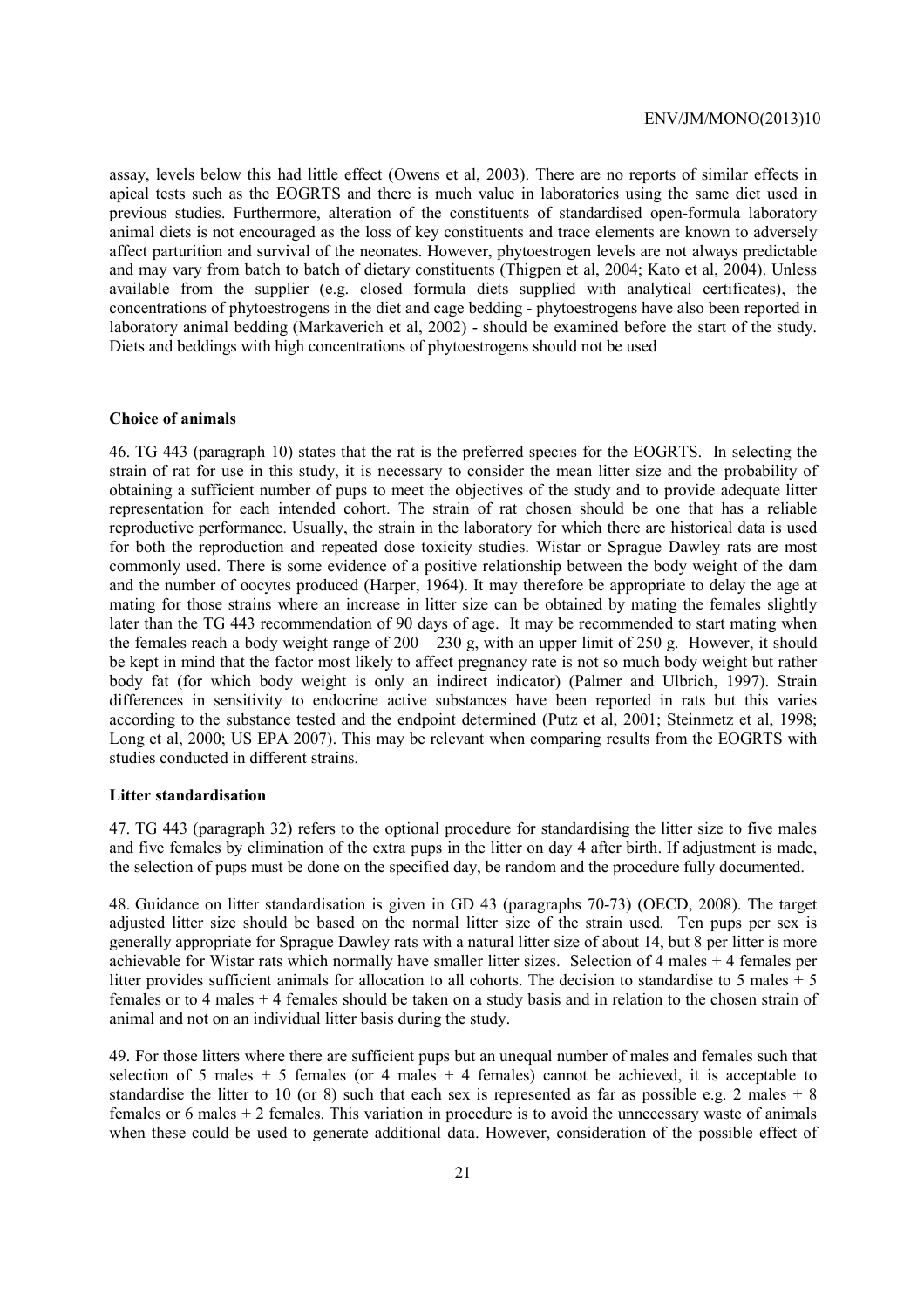litters with an imbalance in sex ratio should be included in the statistical analysis of the data where the litter is the unit of analysis.

50. For those litters where there is an insufficient number of pups to allow standardisation of the litter to 10 (or 8), a decision to remove the affected litters on study should be made on a case by case basis. Any removal of any litter should be justified. However, when there is any indication that the reduced litter size is treatment-related it would be appropriate to retain the litters (and treatment group) on study. All decisions should consider the fulfilment of the study objectives without compromising the study integrity as well as the impact on data interpretation and statistical analysis.

#### **Selection of pups to cohorts**

51. TG 443 (paragraph 33) states that on PND 21, selected F1 pups are required to be randomly assigned to cohorts. A detailed description of cohort allocation is also given paragraph 39 of this GD. Allocation of the pups to the cohorts should follow this regime as far as possible. It is recommended that the total numbers are not exceeded to ensure a consistent group size at the outset and to maintain the balanced distribution of litter representatives. Where the lack of available pups/litters necessitates an increase in litter representation, careful consideration should be given to the allocation of pups to each cohort, to optimise litter distribution. For example, cohorts 2A, 2B and 3 have a smaller group size in comparison with cohorts 1A and 1B, with total of 10/sex/dose taken ideally, from 20 different litters. When a shortfall in available pups/litters is encountered, it may be preferable to maintain this litter distribution for cohorts 2A, 2B and 3 as far as possible and to allocate additional pups to the larger cohorts 1A and 1B. At all times, the representation of litters should be optimised within each cohort.

52. As litters are generally born over a number of days, the temporal spread needs to be considered when allocating animals to cohorts, particularly to cohort 2A and 3. This consideration is necessary to ensure that equal representation of groups is maintained as far as possible to ensure no bias or temporal differences with the subsequent evaluations e.g. motor activity. GD 43 (OECD, 2008) provides guidance on the General Methodological Considerations for Conducting Neurobehavioural Measures.

### **Achieving the correct balance at necropsy**

53. At necropsy, consideration should be given to ensure equal representation of animals by sex and treatment group as far as possible on any one day, to prevent bias and temporal differences.

# **Conducting the study in blocks**

54. For some laboratories that do not have the capacity to perform all examinations at the same time, the EOGRTS may be conducted in blocks (e.g., parental animals divided into two or three groups with a staggered study start – e.g. 1 week between blocks), to allow for easier animal management and data collection. If the EOGRTS study is conducted in blocks, each dose group must be equally represented in each block and each block should start on study as soon as possible to prevent variance that may be introduced by temporal differences in data collection. If a block design is used, the decision whether to breed the Cohort 1B animals may be delayed pending the complete collection of all data considered as potential triggers for the assessment of the second generation. In this case, necropsy of the Cohort 1B animals will be later than week 14 even if the second generation is not produced. With a block design, necropsy of Cohort 1B animals may occur between approximately 14 - 17 weeks of age if the second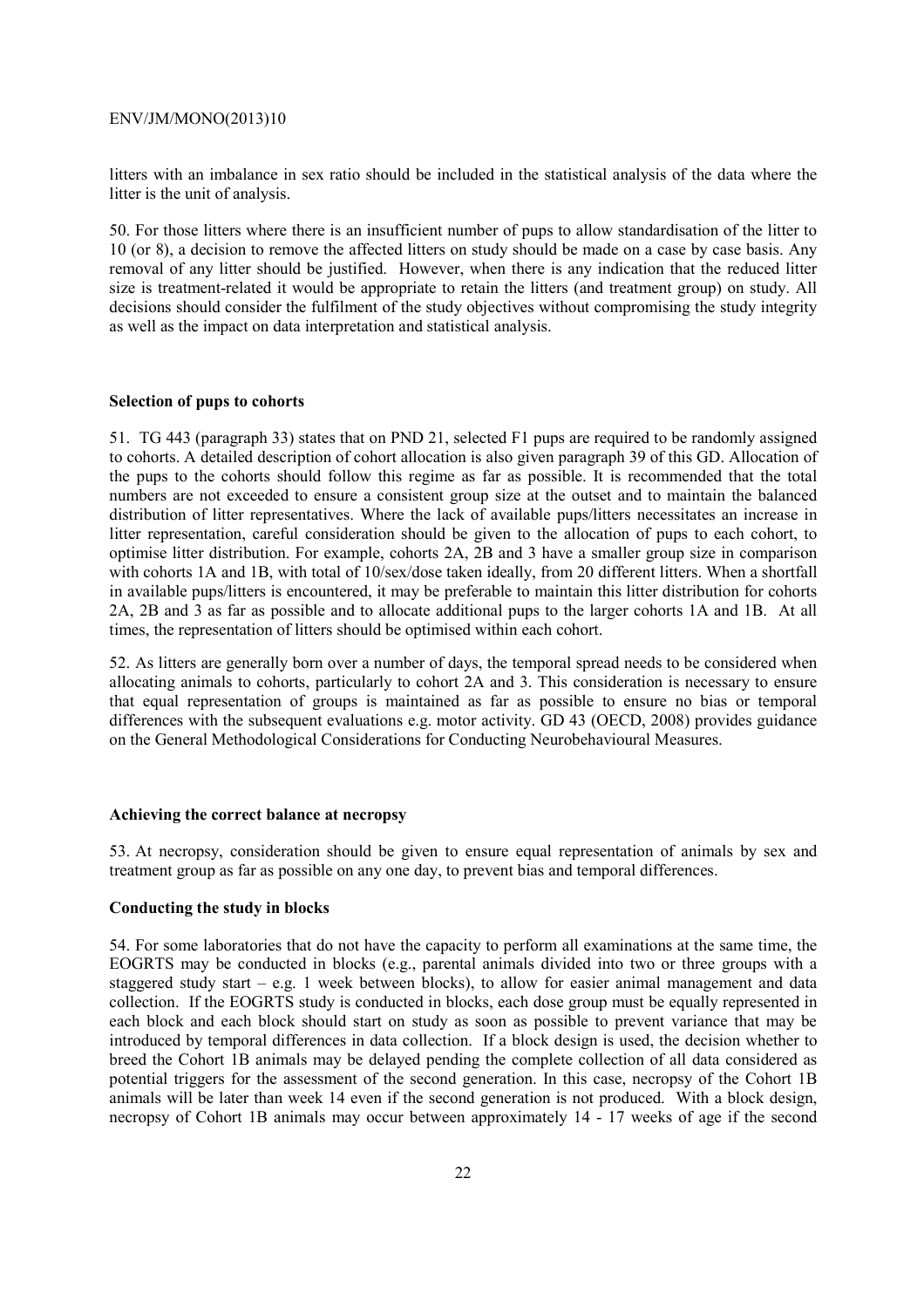generation is not produced and between approximately 20 - 25 weeks of age if the second generation is produced. The block design EOGRTS can adhere to the specified ages for data collection for other endpoints described in the test guideline. Consideration should be given to including "block" as a factor in statistical analyses.

#### **Additional endpoints**

55. The exposure of animals to test substances during critical developmental windows may provide an opportunity to collect data on endpoints not included in TG 443. There are many possible endpoints that could be included (see paragraph 56), but care should be taken when considering these so that they do not compromise the standard endpoints described in TG 443 (see Annex 1 of this document). The primary purpose of the study and the relevance of any additional endpoints to human health should be considered. The use of excess blood samples to measure other endpoints, for example, is unlikely to affect standard in-life endpoints; whilst addition of new in-life endpoints may provide such a conflict by increasing the complexity of the study or by adding other variables. Consultation with regulatory authorities would be advisable before additional endpoints are included, to ensure that the compliance of the study is maintained.

56. With scientific progress, increased knowledge of biological mechanisms and new emerging technologies, it is recognised that the EOGRTS provides an opportunity to measure additional investigative endpoints. These endpoints could relate to metabolic disturbances and include additional biochemical parameters, and body fat measurements (Heindel and Vom Saal, 2009; Ronti et al., 2006, Plagemann et al., 2009; Mathieu et al., 2009; Yki –Jarvinen, 2010), as well as to changes in the neuroendocrine system (Gore, 2008) and the neuroimmune system (Spencer et al., 2011; Merlot et al., 2008). As an example, part of the neural circuitry involved in control of gonadal function and sexually dimorphic behaviors are known, so that specific molecular targets can be studied in relation to functional changes. If validated, molecular markers could yield additional endpoints and could improve the sensitivity and mechanistic specificity of the protocol, assisting in comparisons with in vitro data and extrapolation to humans.

57. The Detailed Review Paper on the "State of the Science on Novel *in vitro* and *in vivo* Screening and Testing Methods and Endpoints for Evaluating Endocrine Disruptors" (OECD, 2011c) reviews the hypothalamus:pituitary:adrenocortical (HPA) axis, the hypothalamus:pituitary:gonad (HPG) axis, the somatotropic axis, the retinoid signalling pathway, the hypothalamus:pituitary:thyroid (HPT) axis, the vitamin D signalling pathway and the peroxisome proliferator-activated receptor (PPAR) signalling pathway. Many OECD TGs, including TG 443, could thus be modified to include new endpoints for the assessment of endocrine active chemicals disrupting these axes. This would expand the scope of the existing EOGRTS.

58. New investigative techniques may also help to improve the assessment of endpoints already included in TG 443. As an example, some reports have suggested that a useful extension of mammary gland histopathology is the analysis of whole mounts (You L et al., 2002; Munoz-de-Toro M et al., 2005). especially for weanlings (PND22), where histopathologic sections do not give as much information about the mammary glands. More work is necessary before this technique can be used in TG 443.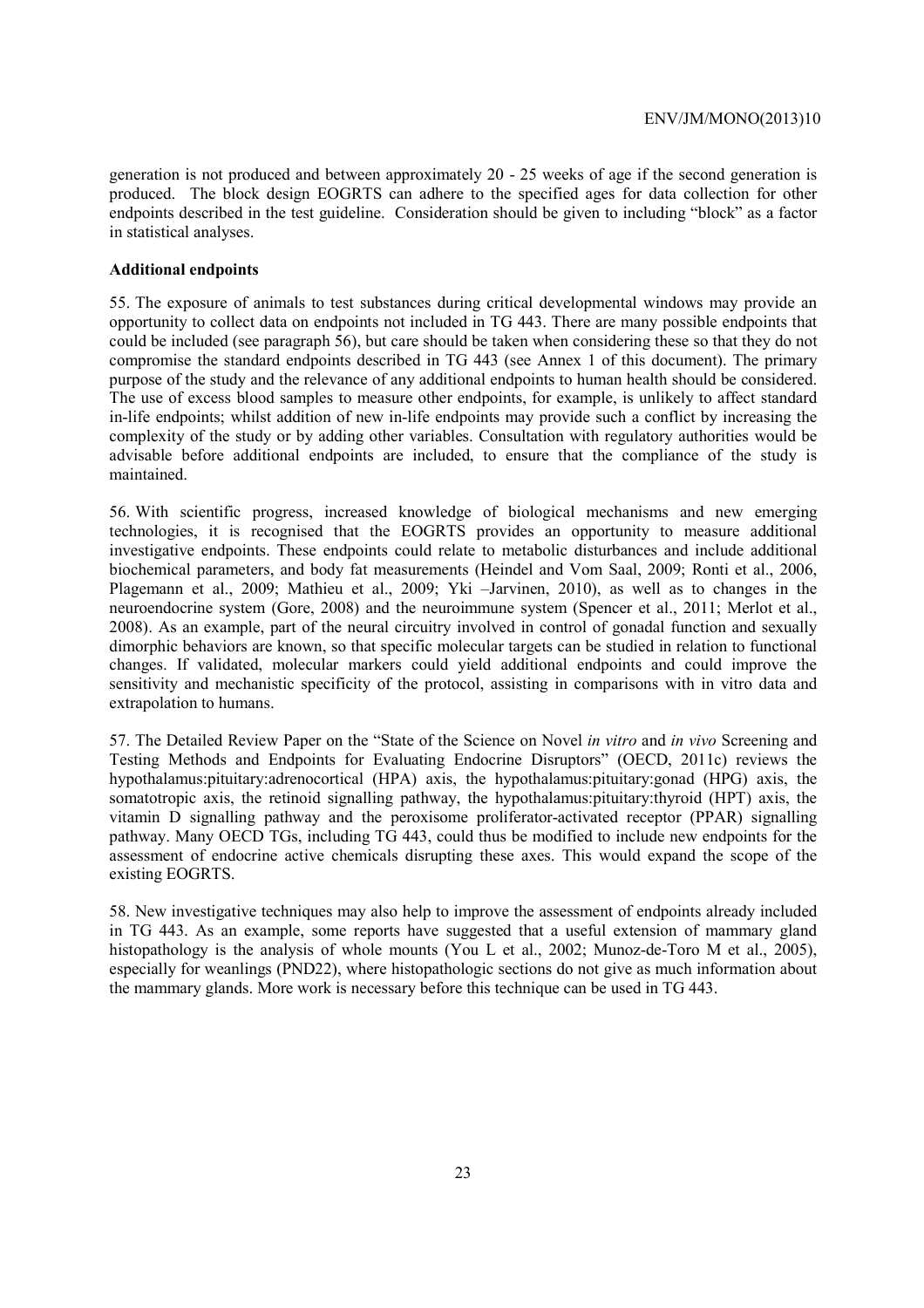#### **SECTION 3: IN-LIFE OBSERVATIONS WHERE FURTHER GUIDANCE IS PROVIDED**

59. The in-life observations required are described in TG 443 and also detailed in Annex 1 of this document. GD 43 (OECD 2008) provides guidance on these endpoints but some more recent literature references are provided below for anogenital distance, nipple retention and vaginal patency / balanopreputial separation. These endpoints are under hormonal regulation and therefore warrant specific attention in view of potential endocrine disruption. However, some of them (vaginal patency / balanopreputial separation) may also be sensitive to non-endocrine mediated changes.

#### **Anogenital distance**

60. TG 443 requires that anogenital distance (AGD) be measured on each pup on at least one time point between PND 0 to PND 4. It is important that all pups are measured on the same postnatal day because the rapid growth of pups will also affect AGD. Further guidance on measurement of AGD is provided in GD 43 (OECD 2008, paragraph 90) and methods of determination of AGD have been recently described by Christiansen et al (2010) and Gray et al (2009).

#### **Nipple retention**

61. Because hair growth makes it difficult, or impossible, to see the areolas, it is important to establish the correct time for the assessment. The presence of nipples/areolae in male pups should be measured when they are obvious (i.e. as they appear in the female litter mates) ideally on PND 12 or 13 (but this may vary with strain); as far as possible, all pups should be evaluated on the same postnatal day as there can be marked differences as maturation progresses. Further guidance on assessment of nipple retention is provided in GD 43 (OECD 2008, paragraph 91). A quantitative count in male pups is also recommended as a qualitative assessment only (presence/absence) of nipples/areolae may be rather insensitive particularly when control incidence is high (for examples, see Gray et al, 2009 and Christiansen et al, 2010).

# **Vaginal patency and balano-preputial separation**

62. All F1 cohort animals (except those of cohort 2B) should be examined daily for vaginal patency (females) or for balano-preputial separation (males). Further guidance is provided in GD 43 (OECD 2008, paragraph 92).

63. One issue arises in taking vaginal smears in the rare instance where the developing female exhibits Vaginal Opening (VO) accompanied by the presence of vaginal threads (mesenchyme surrounded by keratinized epithelial cells). The day of vaginal opening is recorded along with the body weight on that day. In some cases VO may occur with a vaginal thread present. If a thread is observed, it should also be recorded daily until no longer present. A female may well begin cycling during a thread's presence. While vaginal insertion of an eye dropper may break the thread (although some can be quite resilient), this is something that should be avoided, particularly if its persistence is associated with a toxicant exposure (e.g. TCDD, Gray and Ostby, 1995). When VO is first observed, those animals with such threads should still be smeared using a fire-polished narrow tip Pasteur pipet (instead of a dropper), inserting it adjacent to the thread in order to be able to record the appearance of first estrus and the onset of cyclicity. Also, pinhole openings may be noted, but smears should not begin until full VO is present. In all cases, VO, pinholes and threads should be analyzed separately.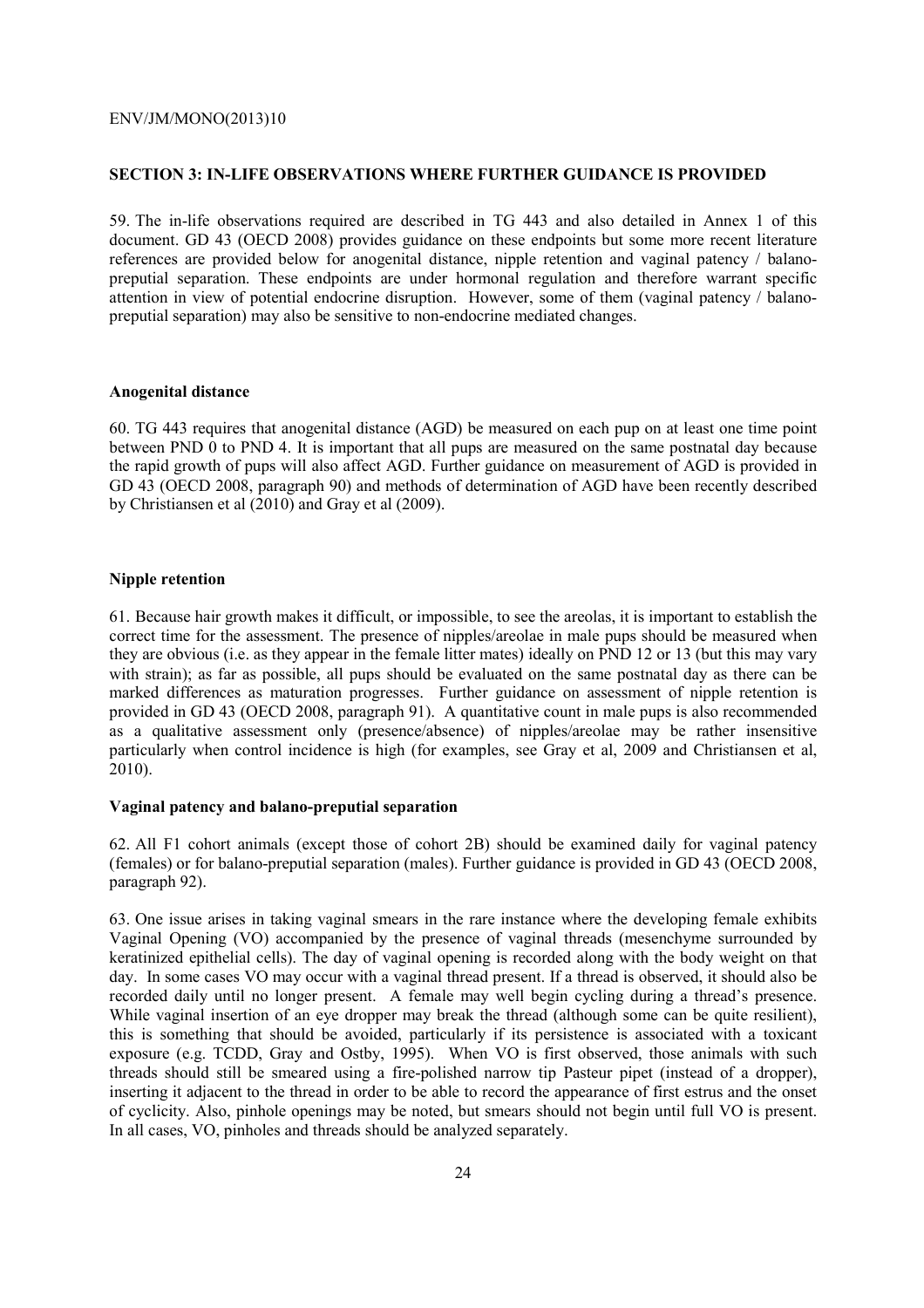#### **Developmental neurotoxicity**

64. Functional observation battery, motor activity and acoustic startle habituation are performed on cohort 2A. In addition to the information available in TG 443, guidance on these neurotoxicity examinations is covered in a number of published documents: Test Guideline 426 on Developmental Neurotoxicity (OECD, 2007), Guidance Document 20 for Neurotoxicity testing (OECD, 2004), Guidance Document 43 on Mammalian Reproductive Toxicity Testing and Assessment (OECD, 2008), Crofton et al., 2008, Makris et al., 2008. Thus further guidance has not been detailed in this Guidance Document. Particular attention may need to be paid to sexually dimorphic behaviour (Tyl et al 2008).

#### **SECTION 4: TERMINAL OBSERVATIONS WHERE FURTHER GUIDANCE IS PROVIDED**

65. The terminal observations required are described in TG 443 and also detailed in Annex 1 of this document. GD 43 (OECD 2008) provides guidance on some of these endpoints but some guidance related to more recent methods and other endpoints is provided below. It should be noted that for all terminal procedures, consideration should be given to ensure equal representation of animals by sex and treatment group as far as possible on any one day, to prevent bias and temporal differences.

# **Clinical biochemistry / Haematology**

66. TG 443 requires the collection of fasted blood samples from a defined site. Care should be taken to ensure animals are in a comparable state (i.e. exsanguinated, fasted) at termination for organ weights and histological examination. For females with litters, fasting should start after removal of the pups on PND day 21 prior to termination on PND 22.

67. Full scale haematology, clinical biochemistry and assay of thyroid hormones are recommended. Thyroid hormone levels may be affected by fasting. If this is problematic, for example if comparison with non-fasting hormone levels is required, then non-fasting blood samples could be taken at the same stage (1 day before necropsy) in non-food deprived animals. In addition to the parameters required by TG 443, the examination of others may be indicated by the known effect profile of the test substance on a case-bycase basis. Serum markers of acute tissue damage may be considered for chemicals in certain classes or if a specific effect of the test substance has been observed in repeated-dose studies using special techniques, these could also be incorporated into this study. Examples might be acetyl cholinesterase activity for compounds known to inhibit this and blood methaemoglobin concentration for compounds known to increase methaemoglobin formation or specific hormone measurements for endocrine modulators.

# **Thyroid hormones**

# A. Thyroid Hormone Measurements

68. The importance of maintaining appropriate systemic concentrations of thyroid hormones for normal development, especially maturation and function of the central nervous system, has been well established (Zoeller & Rovet, 2004; Yang et al., 2009). The EOGRTS specifies the measurement of thyroxine (T4) and/or thyroid stimulating hormone (TSH) in parental and F1 offspring at various life-stages to assess direct effects on thyroid function or indirect effects via the hypothalamic-pituitary-thyroid axis. Since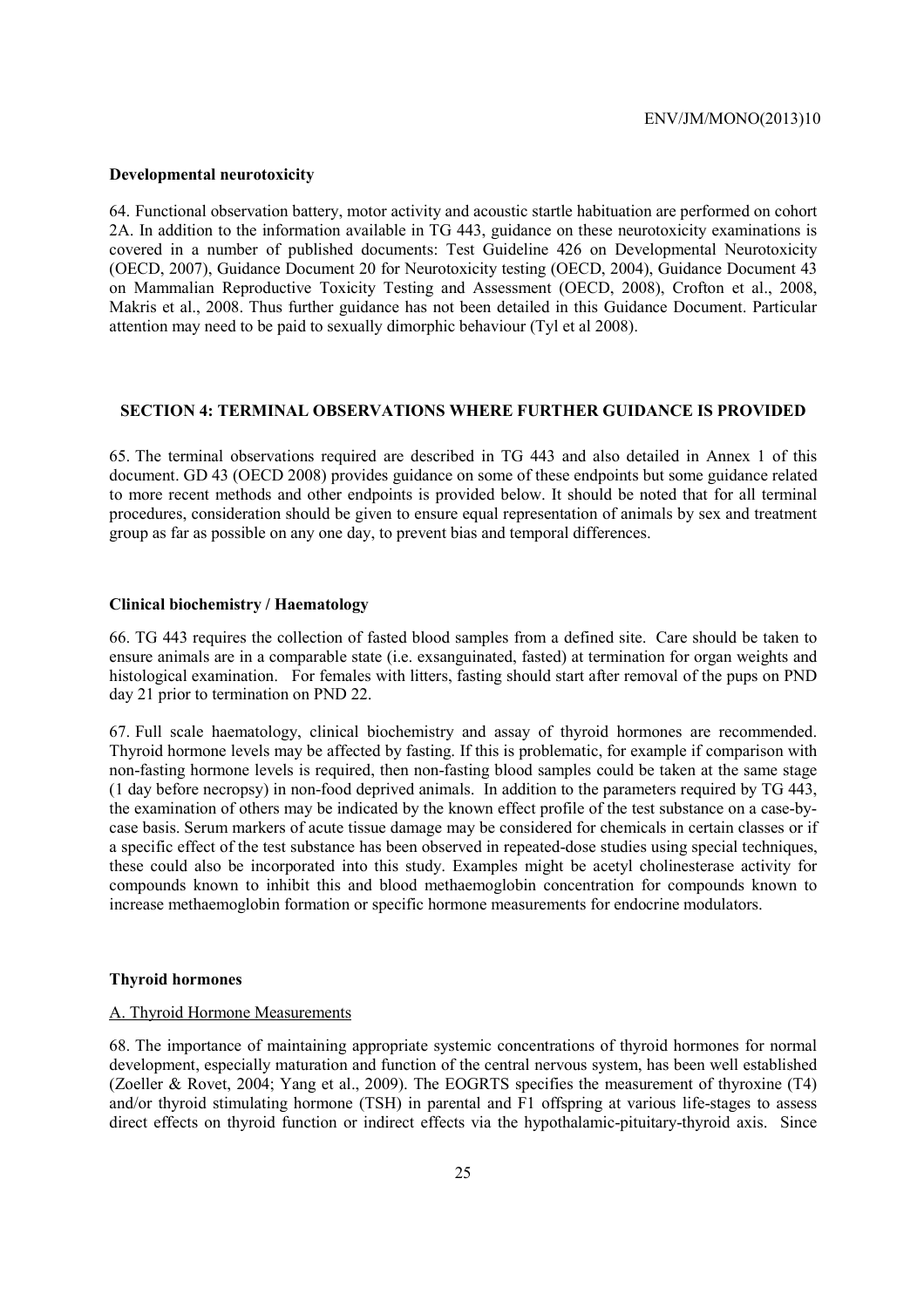some thyroid toxicants have been reported to induce changes in total T4 without concomitant changes in TSH (Zoeller et al., 2005; Chang et al., 2007; Zorrilla et al., 2009), serum concentrations of both hormones are assayed when possible to provide information on the mode of action of the test chemical and its potential effect. Apart from the limited quantity of blood in very young pups on PND 4 that necessitates the assay of only T4, both hormones are expected to be assayed at all other life-stages. If there's a reason to measure both T4 and TSH, then it may be necessary to pool samples from 2 pups of the same sex and litter, or by litter. As thyroid hormones have diurnal fluctuations and TSH is pulsatile in nature (Zoeller et al., 2007), care should be taken to collect blood samples in a consistent manner, within a reasonable amount of time and at a similar time of day across treatment groups. Statistically or biologically significant changes in either one or both hormones between treated and control groups can be evaluated in conjunction with any changes in thyroid gland weight and histopathology, as well as neurological or other developmental adversities used for risk assessment.

### B. Thyroid hormone assay validation (T4) and quality control (T4 and TSH)

69. There are numerous immunoassay kits commercially available to measure total T4 and rodent TSH. Commercial assay kits for rodent TSH are recommended because of the species specificity of TSH (Davies, 1993; Christian & Trenton, 2003). Species specificity does not generally apply to T4; therefore, commercial T4 assay kits that have been developed for use with human serum can be validated and adopted for use with rodent serum (Veterinary Application Documents for Siemens Medical Solutions Diagnostics, 1993). For PND 4 pups, serum T4 might be below detection level of kits. The detection level of the commercial assay kits should be verified.

70. The performance of the T4 and rodent TSH assays should be examined prior to accepting and examining the thyroid hormone results between treated and control groups for any study. The standard reference curves, level of hormone sensitivity, quality control samples and within- and between-assay coefficients of variation should be within acceptable limits according to the manufacturer's specifications and laboratory SOPs. This information should be reported along with the results of the assay.

# **Ovary examination**

71. Ovarian toxicants may cause loss of oogonia, oocytes, or supportive somatic cells with adverse effects on reproduction. In a reproductive toxicity study, the detection of an ovarian toxicant depends on several methods including evaluation of oestrous cyclicity, determination of fertility, organ weights and histopathology. It is necessary that histopathological assessment of the ovary includes reference to data from these endpoints, knowledge of all the morphologic components of the ovary and an understanding of the changes occurring during the normal oestrous cycle and aging.

72. In the EOGRTS, ovarian histopathology and enumeration of ovarian follicles and corpora lutea in F1 adults may be the only measures of fertility in females exposed in utero. F1 animals are actually exposed through the full folliculogenesis (follicle and ovum development and maturation phases). If they are mated, this also includes the functional phase of the corpora lutea and fertilisation of the ova. TG 443 (paragraph 72) specifies qualitative histopathological evaluation of the ovaries from the P and F1 females. In addition, it specifies quantitative evaluation of primordial and small growing follicles, and corpora lutea in the ovaries of the F1 females. For this evaluation, the TG requires that the number of animals, ovarian section selection, and section sample size should be statistically appropriate for the evaluation procedure used.

73. The following provides some general guidance with respect to sampling procedures for laboratories that do not have previously validated methods or established routines that have demonstrated adequate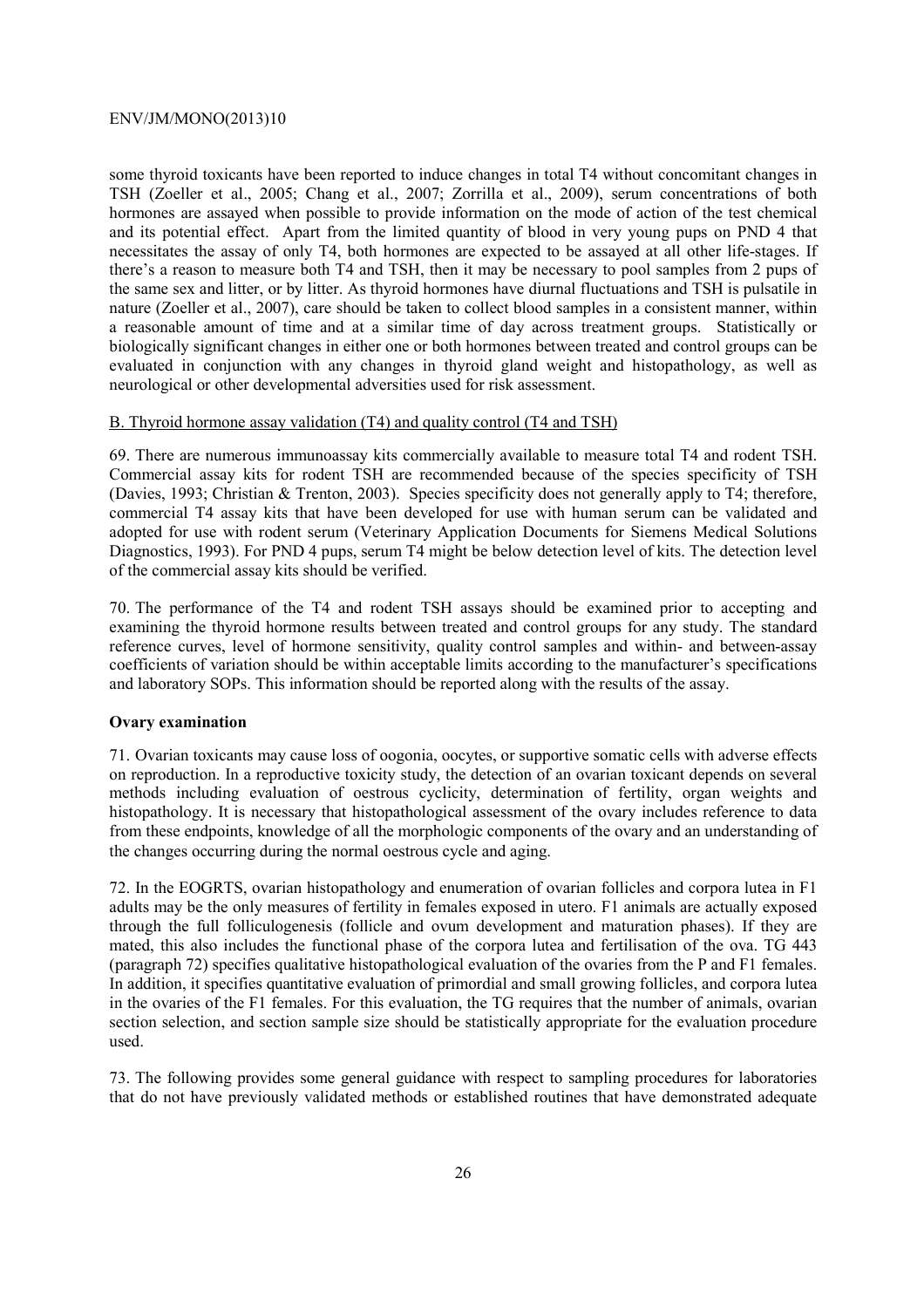sensitivity. Regardless of the sampling procedure used, at least 1% of the ovary should be included in the quantitative evaluation of follicles.

- It is recommended that one ovary from each of the females in a given group is examined to optimise the statistical unit. For selection of the ovarian sections, one suggestion is that sections are taken from the middle third of the ovary to minimise variability in counts. This could be achieved by cutting one ovary in half across its long axis and through the central suspending ligament. Both halves could then be mounted in the same wax block to provide serial sections from the central plane of both halves of the ovary at the same time. From an even cut surface, the block could be cut at sections 5 microns thick, and every  $20<sup>th</sup>$  section (or the section from every 100 micron interval) retained from each half of the ovary, for a total of 5 double sections (or 10 single sections in total). This method is estimated to provide sections from a 1% sample of the ovary and judged to give a statistically appropriate sample size.
- To minimize operator bias and variation, all examinations within a study should be carried out by a single observer experienced in the technique.
- Currently available methods for the enumeration of ovarian follicles include standard hematoxylin and eosin staining as well as more recent methods involving immunohistochemistry (e.g. Yoshida et al., 2009; Picut et al., 2008; Muskhelishvili et al., 2005; Muskhelishvili et al., 2002).

74. As an aid to the evaluation of change in follicle counts, the following is suggested: where high dose group counts are not less than 85% of control and are not statistically significantly different, no further evaluation is considered necessary. When a statistically significant difference in count is obtained, this would trigger an evaluation of the ovaries of females from the mid and/or low dose groups. Where high dose group counts are less than 85% of control but are not statistically significantly different, it is recommended that the second ovary be processed, with an evaluation of an increased number of sections (e.g. 50 sections or approximately 5% of the ovary) to establish if the intergroup difference is statistically significant. Animals in Cohort 1B may be used if it is considered that evaluating additional ovaries could aid in clarifying the results.

75. GD 106 (OECD, 2009a) Part 3 (sections 1-5): Female Reproductive System, describes the normal female reproductive tract histology including a section on the ovary with description of the follicles.

# **Testicular histopathology**

76. In the EOGRTS, detailed testicular histopathology examinations are conducted on the F1 males (cohort 1A and if needed, cohort 1B) in order to identify treatment-related effects on testis differentiation and development and on spermatogenesis. Guidance is provided in GD 106 (OECD, 2009a) Part 2: Male Reproductive System. This document describes the normal physiology and structure of the reproductive system, the normal background variation of structure, morphologic patterns of hormone disruption, the recommended terminology and severity grading for histopathological findings and the critical aspects of histopathological evaluation.

77. GD 43 (paragraphs 181-182) (OECD, 2008) provides advice on data interpretation for male reproductive organs with reference to organ weights and histopathology.

78. In P males, in addition to examining gross lesions such as atrophy or tumours, detailed testicular histopathology examinations should be conducted in order to identify treatment-related effects such as retained spermatids, missing germ cell layers or types, multinucleated giant cells or sloughing of spermatogenic cells into the lumen (Russell et al., 1990). Examination of the intact epididymis should include the caput, corpus, and cauda, which can be accomplished by evaluation of a longitudinal section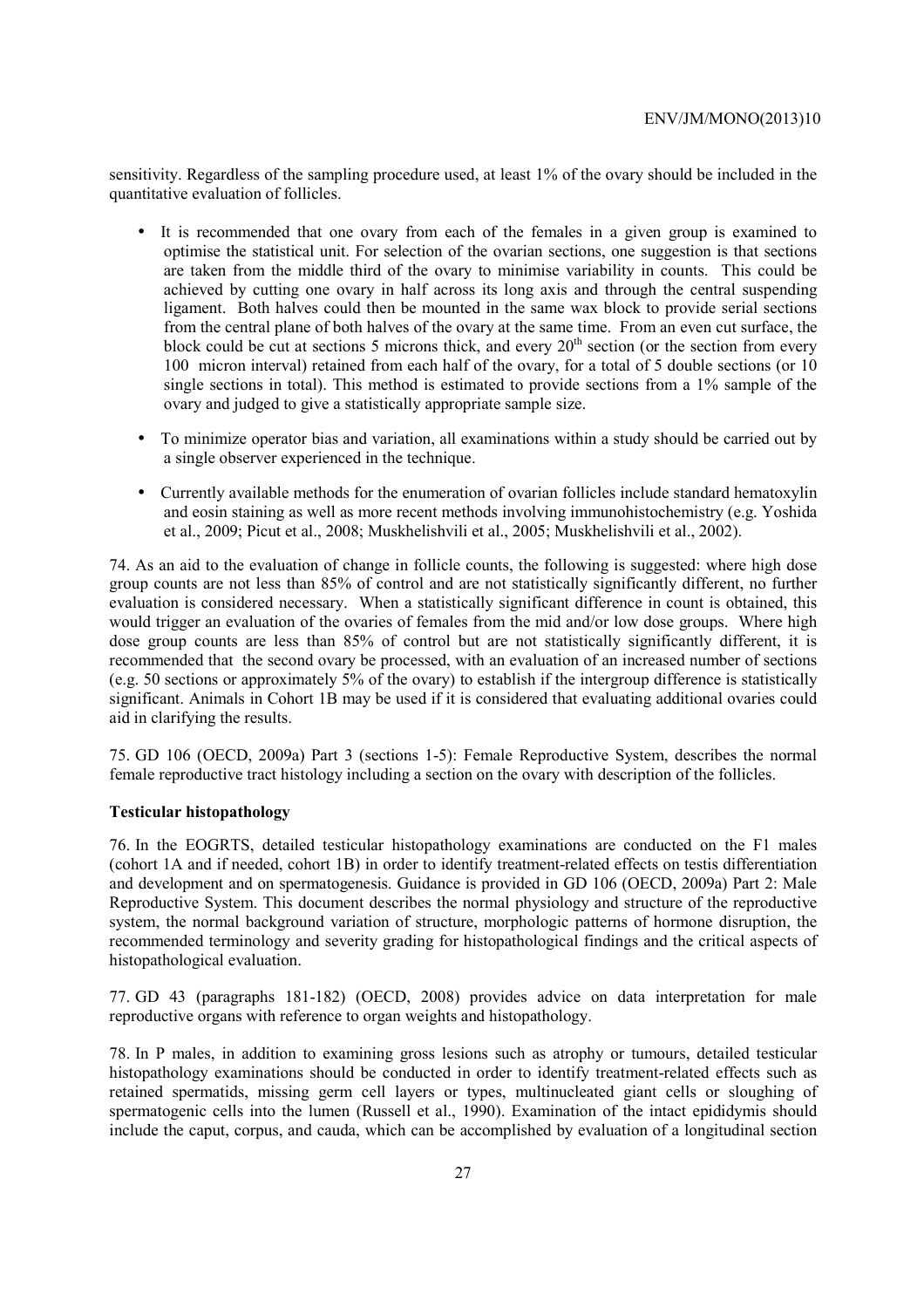(Creasy, 2003). The epididymis should be evaluated for leukocyte infiltration, change in prevalence of cell types, aberrant cell types, phagocytosis of sperm, and the absence of clear cells in the caudal epithelium (Lanning et al., 2002).

#### **Mammary gland histopathology**

79. Histopathological analysis of the mammary gland is specified in TG 443 and may provide sensitive endpoints for detection of endocrine-related effects (Lucas et al, 2007; Fenton et al, 2002). It is recommended that longitudinal sections (parallel to the skin) be taken for examination (RITA, 2003; Hvid et al 2010). In the OECD validation of the TG 407 assay, the male mammary gland in particular, was pointed out as sensitive to oestrogenic substances and some histopathological guidance is included in GD 106 Part 4 (OECD, 2009a). In TG 443, evaluation of the mammary gland may be carried out on both adults and weanlings. The following footnote is included in the TG (paragraph 68): "Research has shown the mammary gland, especially in early life mammary gland development, to be a sensitive endpoint for oestrogen action. It is recommended that endpoints involving pup mammary glands of both sexes be included in this Test Guideline, when validated". Histopathological guidance on adult mammary glands is described in GD106 part4. As described in GD106 part 4, it is important in both cases for the pathologist to be aware of the typical sexual dimorphism of the rat mammary gland (Cardy, 1991) as well as the pattern of morphologic changes associated with xenobiotic-induced hormonal perturbations.

80. Development of the terminal end buds into differentiated structures is of particular interest. A positive association has been reported between mammary tumour incidence or multiplicity and increased numbers of terminal end buds relative to controls in post-pubertal control and chemically exposed rodents that have been challenged with a carcinogen (Brown et al., 1988; Russo and Russo, 1996) or allowed to potentially form spontaneous mammary lesions (Padilla-Banks et al., 2006; Vandenberg et al., 2008).

# **Neurology: Assessment of potential developmental neurotoxicity in Cohort 2**

81. Neurohistopathology and brain measurements are performed at weaning (cohort 2B) and post weaning (cohort 2A). Guidance on how to perform these examinations can be found in OECD, 2004; OECD, 2007; OECD, 2008; Tyl et al., 2008. Particular attention may need to be paid to sexually dimorphic structures.

# **Immunology: Measurement of IgM responses to assess potential immunotoxicity in Cohort 3**

82. Inclusion of Cohort 3 in TG 443 requires determination of the primary Immunoglobulin M (IgM) antibody response to a T-cell dependant antigen. SRBC (sheep red blood cells) and KLH (keyhole limpet haemocyanin) are T-dependent antigens that are often used to stimulate the production of IgM antibodies, and both are suitable for use in the Cohort 3 offspring. There are distinct advantages for each antigen.

83. Immunologists often use SRBC as antigen when studying the primary (IgM) immune response in laboratory rodents, although a variety of other antigens have been used. Immunotoxicologists have adopted the use of SRBC to evaluate the effects of xenobiotics and drugs on the primary response to SRBC, thus generating a significant database of testing results that span several decades. The response to immunization is expressed as the number of spleen cells producing antibody (referred to as the plaque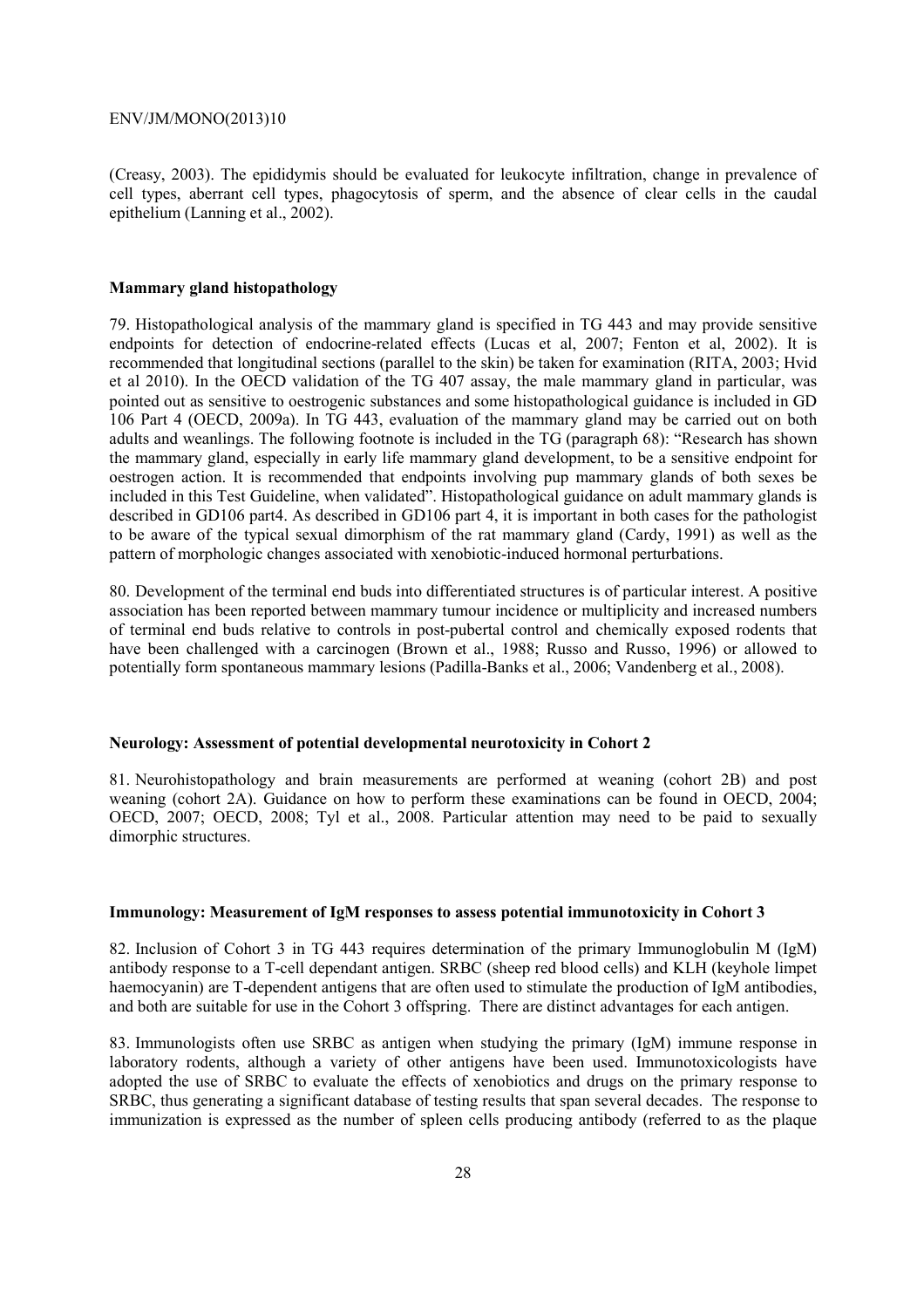forming cell or PFC assay) or as the concentration of antibody in the serum of a test animal. Numbers of PFCs generally peak 4-5 days after immunisation and circulating antibodies generally peak approximately 24 hours later when the IgM antibody response to SRBC can be determined. The PFC assay requires sacrificing spleen donors, whereas antibody concentration can be determined on small volumes of blood taken from anesthetised animals, and has the advantage of reflecting antibody synthesis in the spleen, lymph nodes and bone marrow.

84. The antigenic potency of SRBC from different donors may vary and therefore a reliable source of immunogenic SRBC must be established. SRBC also have a relatively short shelf life and cannot be frozen for later use. Laboratories now also use KLH rather than SRBC to stimulate a humoral response. KLH should have certified consistent batch-to-batch water solubility. It is stable for long periods when stored frozen as dried powder. Immunisation is followed by assessing KLH-specific IgM in the serum when the response peaks, typically 5 days after immunisation. As is the case for the response to SRBC, antibody present in the serum provides a holistic view of IgM synthesis. It is also possible to evaluate production of antibody to KLH on a per spleen cell basis, similar to the SRBC PFC assay.

85. Data generated with either antigen is generally accepted by regulatory authorities worldwide. Current US EPA testing guidelines for assessment of immunotoxicity in adult animals (OPPTS 870.7800) specifies the use of SRBC, although this policy is subject to revision as experience with KLH increases. Both antigens have been subjected to interlaboratory validation tests: For the PFC assay the reader is referred to Luster et al., 1988, Richter-Reichhelm et al., 1995, The ICISIS Group Investigators, 1998, Ladics et al., 2007, Loveless et al., 2007; for the KLH assay the reader is referred to Gore et al, 2004; Smith et al, 2003; Herzyk and Gore, 2004; Roman et al, 2004; Ulrich et al, 2004; White et al, 2007.

86. The developmental immunotoxicity literature clearly supports evaluation of the antibody response to a T-dependant antigen as a means to detect adverse immune system effects. The Immunotoxicity Experts Group concluded that both the SRBC and KLH antigens are suitable for developmental immunotoxicity testing in Cohort 3 animals, subject to each laboratory optimizing the chosen assay prior to use in testing. Optimisation should include determining the peak day of antibody production or serum titres, as well as the optimum dose that induces a significant IgM response while retaining the ability to detect mild to moderate suppression of the antibody response (e.g., White et al., 2007).

87. Laboratories testing the DIT Cohort of the EOGRTS should have sufficient experience with immune function assays and flow cytometry to ensure accurate and consistent results. A positive control group exposed to a known immunosuppressant (i.e., cyclophosphamide, cyclosporin, dioctyltinoxide, di-noctyltindichloride) is useful in the interpretation of the results or verification of the assay sensitivity (Loveless et al, 2007). In some laboratories, positive control experiments (including exposure to two doses of cyclophosphamide, adjusted to 90-100% as well as about 50% inhibition and a vehicle control) are performed every 6 months, which is well accepted by authorities. Such positive control studies could be done in the context of the EOGRT study, but may also be performed in another context. Information on the performance of the assay and how this was assessed is included in the study report.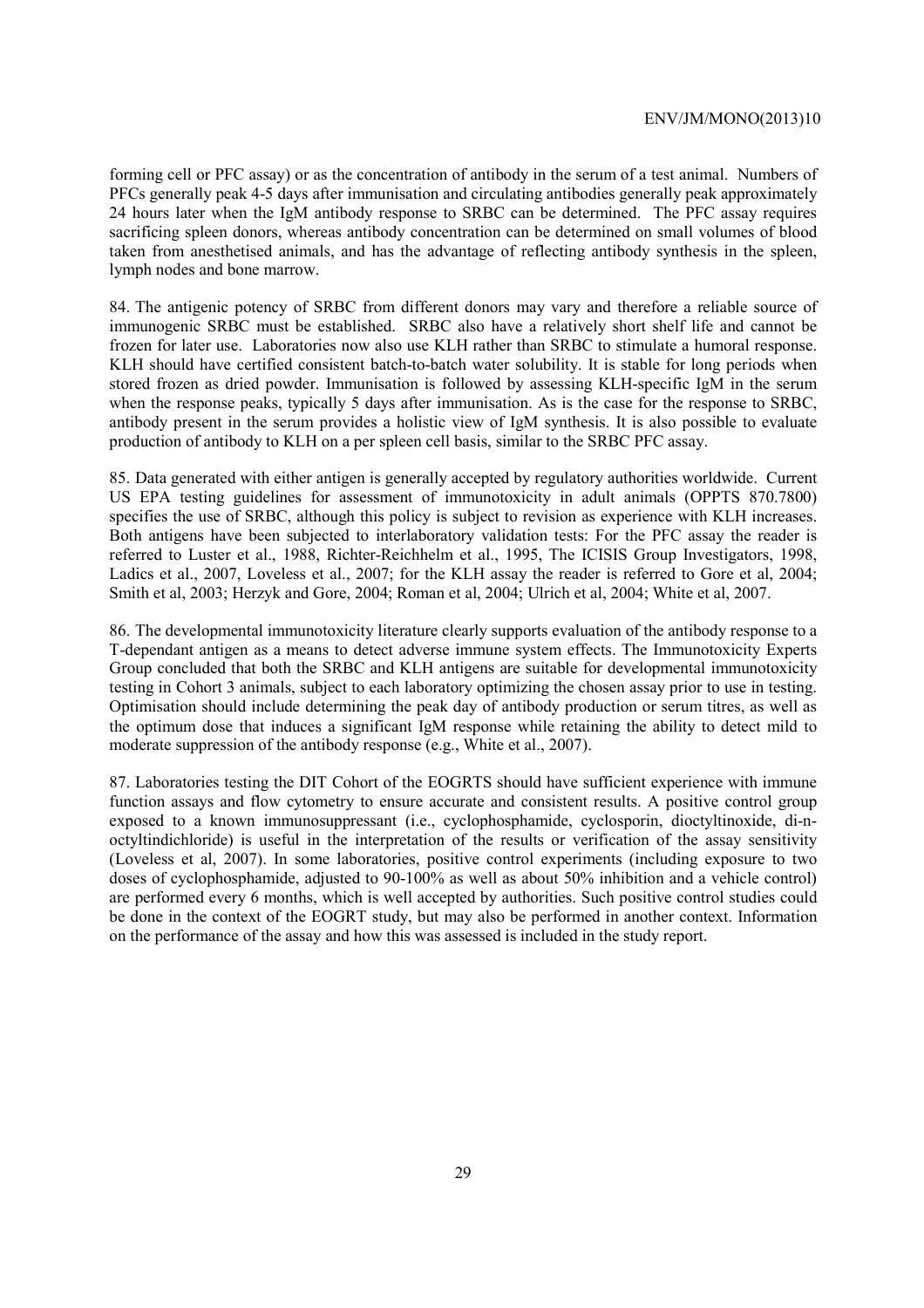### **SECTION 5: INTERPRETATION OF DATA - SPECIFIC ISSUES WHERE FURTHER GUIDANCE IS PROVIDED**

88. In this section some guidance is provided on the interpretation of specific endpoints. It is stressed, however, that interpretation should be based on the study as a whole as many endpoints are interconnected. Guidance on data interpretation of reproductive endpoints is also provided in GD 43 (OECD, 2008). Guidance on assessment of endocrine disruption in the EOGRTS is also provided in GD 150 (OECD, 2011b).

#### **Reproductive performance**

89. Reproductive performance is the ability of male and female animals to mate successfully and produce viable offspring. The major indices usually determined are: male and female mating indices, male and female fertility indices, gestation length, gestation index and survival index. These should be reported in TG 443. Calculation of these indices and discussion on interpretation of reproductive performance can be found in GD 43 (OECD, 2008, paragraph 180).

#### **Anogenital distance**

90. AGD is influenced by the body weight of the animal and therefore, this should be taken into account when evaluating the data (Gallavan et al, 1999). Normalisation using the cube root of body weight is recommended in GD 43 (OECD, 2008, paragraph 165) and TG 443. Body weight as a covariate may also be used (Noriega et al, 2009; Howdeshell et al, 2007). Decreased AGD in male rats is a hallmark of antiandrogenic substances (Noriega et al, 2009; Christiansen et al, 2010). A statistically significant change in AGD that cannot be explained by the size of the animal indicates an adverse effect of exposure and should be considered in setting the NOAEL (OECD, 2008).

#### **Nipple retention**

91. Increased nipple retention in male rats may be one of the effects associated with antiandrogenic substances (Christiansen et al, 2010). A statistically significant change in nipple retention should be evaluated similarly to an effect in AGD as both endpoints indicate an adverse effect of exposure and should be considered in setting the NOAEL. In contrast to anogenital distance, there does not appear to be a need for considering body weight in the analysis of the data.

#### **Follicle count**

92. The information on follicle counts should be examined in conjunction with the other endpoints evaluated in the F1 females. A change in follicle number may be apparent prior to a change in organ weight or histopathology (Muhammad et al., 2009) and may reflect an adverse effect on reproduction (Sanbuissho et al., 2009). A decrease in follicle count could indicate either direct oocyte toxicity, or an effect on the granulosa or thecal cells that alters the paracrine control of folliculogenesis.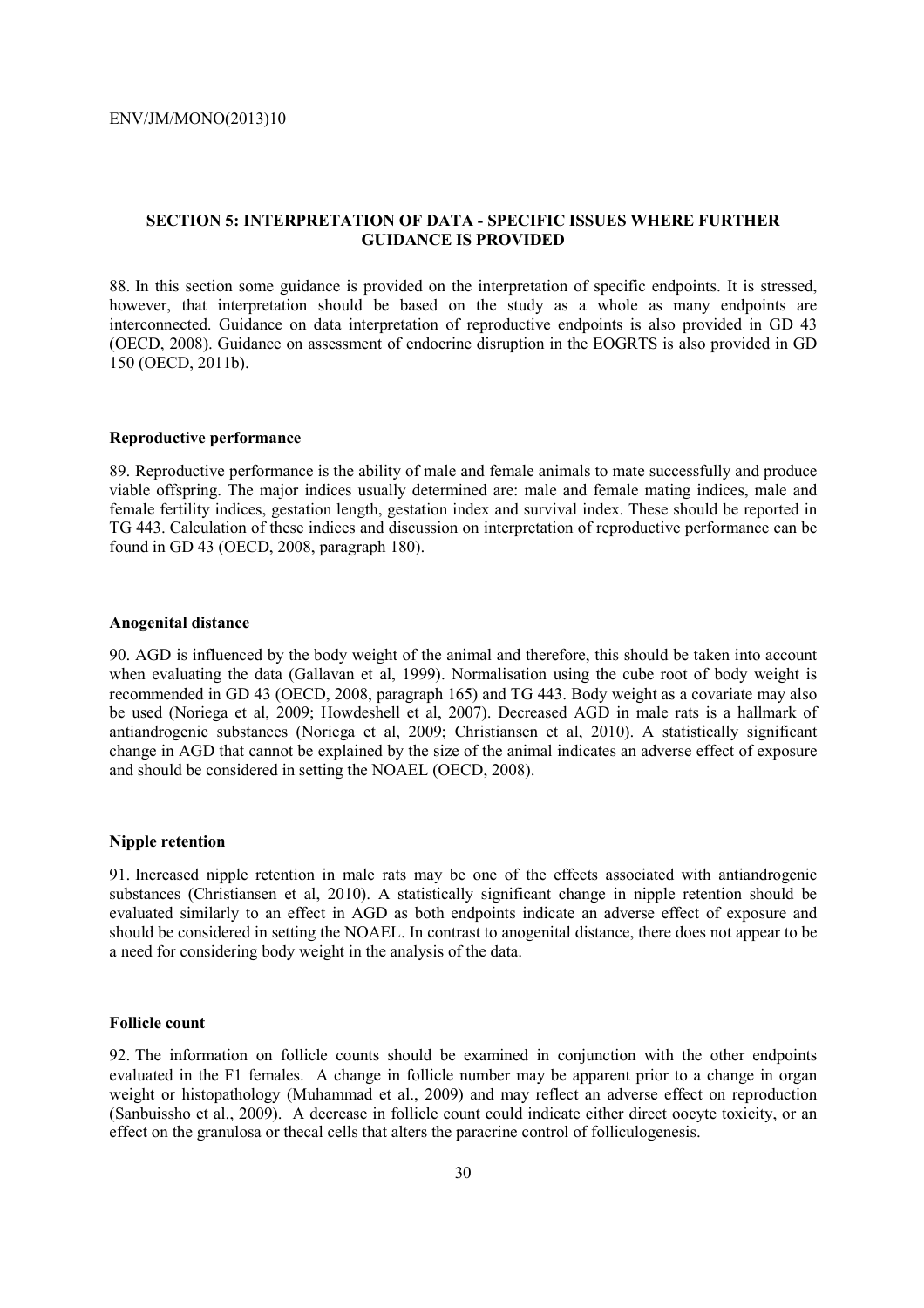# **The influence of body weight changes on endocrine organ weights**

93. Organ weights are key endpoints in TG 443 but reductions in body weight may confound the interpretation of organ weight changes. Terminal body weight is generally used as a covariate during statistical analysis of organ weights and weights adjusted for covariance with terminal body weight may be shown in addition to absolute weights. Alternatively "relative weight" (organ weight g/100 g body weight) may also be used. The disadvantage of reporting relative organ weight is that a simple relationship between organ weight and body weight is assumed and this may not be correct. Organ to brain weight ratio may also be used, as brain weight tends to be less sensitive than other organs to body weight changes. The relationship of organ weight with body weight varies according to organ, age and sex of the animal, and pregnancy status. Some guidance on the interpretation of organ weight data is provided in Guidance Notes for Analysis and Evaluation of Repeat-Dose Toxicity Studies (OECD 2002a) and Guidance Notes for Analysis and Evaluation of Chronic Toxicity and Carcinogenicity Studies (OECD 2002b).

94. Several publications have examined the relationship between body weight changes on organ weight data in the rat (Scharer, 1977; Chapin et al, 1993; Levin et al, 1993; Keenan et al, 1994; Seki et al, 1997; Odum et al, 2001; Marty et al, 2003; Carney et al, 2004; Terry et al, 2005; Laws et al, 2007). In these publications, body weight and organ weight reductions were achieved by the use of feed restriction or different proprietary diets. Data analyses of the influence of body weight on organ weights provide additional guidance on the interpretation of organ weight data relevant to TG 443. A summary of the findings from these studies, as well as detailed numeric results from these analyses, are presented and tabulated in Annex 2. The data demonstrate that the relationship between organ weight and terminal body weight varies according to organ. For example, whilst a simple correlation appears to exist for organs such as liver and kidney, others such as testes and epididymides are less affected by body weight reduction unless it becomes substantial (e.g. 40%).

# **Measurements of vaginal opening (VO) and first vaginal oestrus**

95. Onset of vaginal patency and age at first vaginal oestrus (defined as the predominance of cornified cells in a vaginal smear) are determined in the EOGRTS as measures of the onset of puberty. It is recommended that all females in Cohort 1 A of each group continue to be smeared once daily until the smear has progressed to estrus and then metestrus or a maximum of three days of estrus. This procedure is to confirm that the animals are starting to cycle normally.

96. The information obtained from the measurement of vaginal opening and first vaginal oestrus can be useful for determining how a test chemical influences the pubertal process. By evaluating at minimum, VO and the first day of oestrus, one can identify a disruption of this process and obtain information about the potential adverse reproductive effects of the test substance. For example, if the test chemical possesses estrogenic properties, exposure of the developing female will likely cause a significant advancement of the age of VO, but not necessarily advance first ovulation (e.g., Rodriguez et al., 1993). A similar dissociation between these two parameters has been reported following prepubertal androgen exposure and has been linked to the presence of aromatase activity in the vaginal epithelium of immature rats (Mathews et al., 1987; Lephart et al., 1989) suggesting that the androgen, after local conversion to oestradiol (Gupta et al., 1986; Rangaraj and Gupta, 1997), is acting directly to induce vaginal canalisation.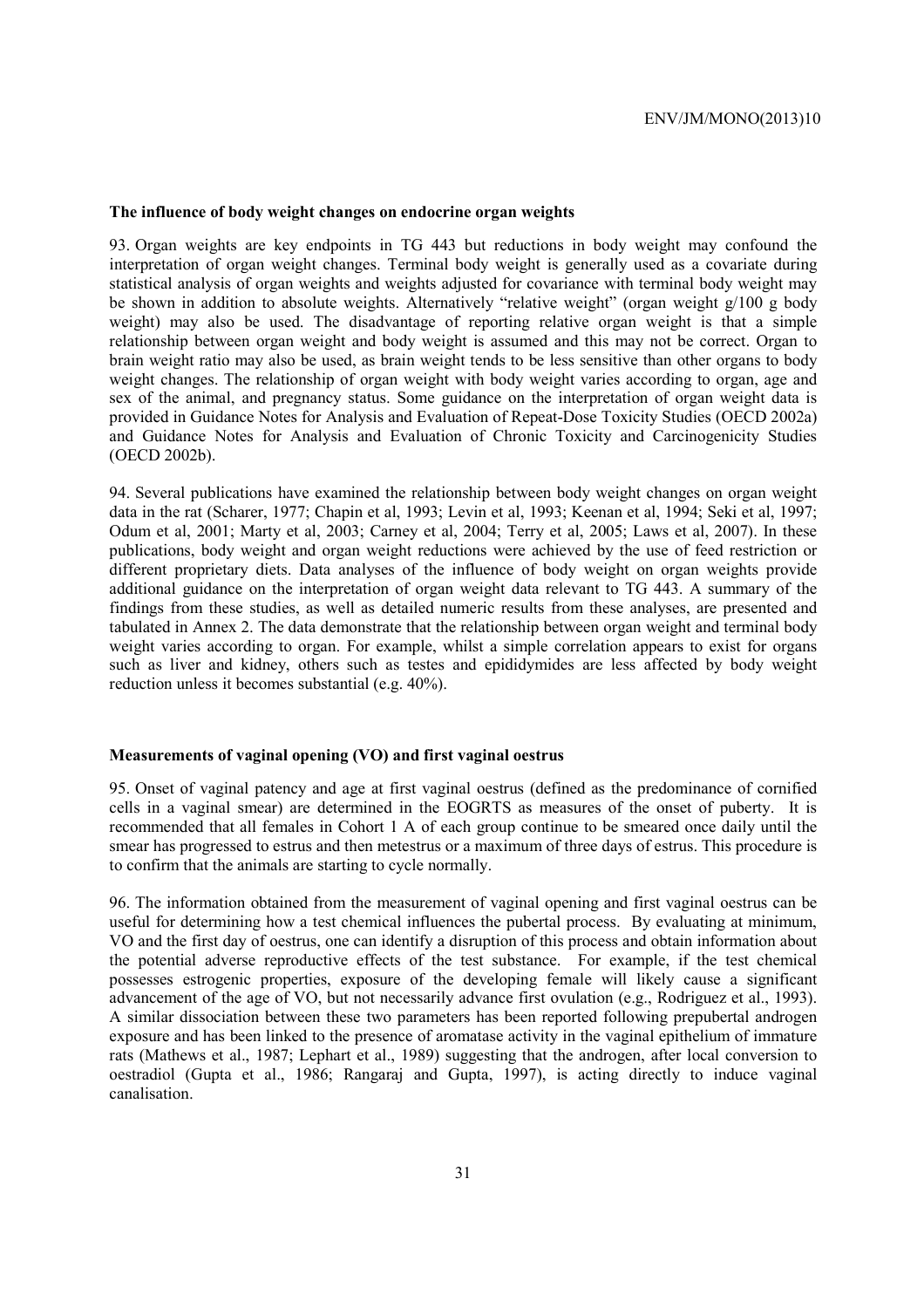97. In most cases, environmental oestrogens will cause early VO and a pattern of persistent vaginal oestrus, (i.e., pseudo-precocious puberty) which may or may not continue as the animal matures. Thus, evaluating the first vaginal oestrus following VO will provide information as to whether there are group/dose differences in the timing of these two events that would signal an abnormal progression through puberty. As indicated above, first oestrus may be affected in time proportional to the appearance of VO, or the two may be disconnected, indicating independent alterations in response to a test chemical within the vagina and the hypothalamic-pituitary control of first ovulation at puberty (Firlit and Schwartz, 1977). Caution should however be exercised as vaginal smears are taken at a single point in time from a dynamic cycle. This data should also be interpreted alongside histopathological analysis of the uterus, cervix and vagina. GD 106 (OECD, 2009a) Part 5 describes the preparation, reading and reporting of vaginal smears and Part 3 describes the morphological changes during the oestrous cycle.

98. Both VO and first oestrus can be influenced by body weight and condition (potential consequences of toxicity to the dam during gestation and/or lactation). Mothers exposed to high doses of a test material often have offspring with lower body weights. This will affect offspring maturation and hence the pubertal process (Goldman et al., 2000). Thus any treatment related differences in body weight should be considered in the interpretation and statistical methods used to analyse the chemical's effect on VO (i.e. covariate analysis).

# **Influence of the oestrous cycle on female reproductive organ weights**

99. The weight of the uterus (and vagina, although this is not specified in TG 443) in adult rats may vary 3 to 4-fold depending upon the stage of the oestrous cycle (GD 43, OECD 2008, paragraph 186). Uterine weights may therefore have a high variance unless they are related to the stage of the oestrous cycle at the time of evaluation. Compounds that cause loss of cyclicity (e.g. oestrogen antagonists, steroidogenesis inhibitors) may cause the uterus to become atrophic and the reduction in weight along with reduced variance of mean uterine weight may be indicative of this effect.

#### **Evaluation of developmental neurotoxicity**

100. Guidance on interpretation of developmental neurotoxicity data can be found in several published documents (OECD, 2004; OECD, 2007; OECD, 2008; Crofton et al., 2008; Makris et al., 2008; Tyl et al., 2008) and is thus not detailed in this Guidance Document. The neurotoxicity testing in TG 443 aims to provide an initial assessment of neurotoxicity potential but does not include all facets of a complete DNT study. Thus it is not intended as a replacement for a DNT study, nor is it appropriate to interpret the results from the TG 443 DNT assessment as a replacement for conducting a DNT study where one may be required. Interpretation of TG 443 DNT test results should take into account available information on mechanisms of action, toxicokinetics, maternal toxicity and potential indirect effects on offspring, as well as any available data on neurotoxic effects of the specific test chemical. Such results may indicate additional targeted DNT testing may be required.

#### **Evaluation of developmental immunotoxicity**

101. The current immunotoxicity endpoints included in TG 443 will detect suppression, and may detect unintended stimulation, of the immune response. Lymphoid organ weights and histopathology and lymphocyte subset analysis (phenotyping) derived from Cohort 1A animals contributes to the weight of evidence for immunotoxicity (TG 443 paragraph 83) but are generally not regarded as having the predictive power of functional tests. Dose-related changes in these endpoints, in the absence of effects in antibody production, may be an indication that exposure affected cell mediated immunity; certain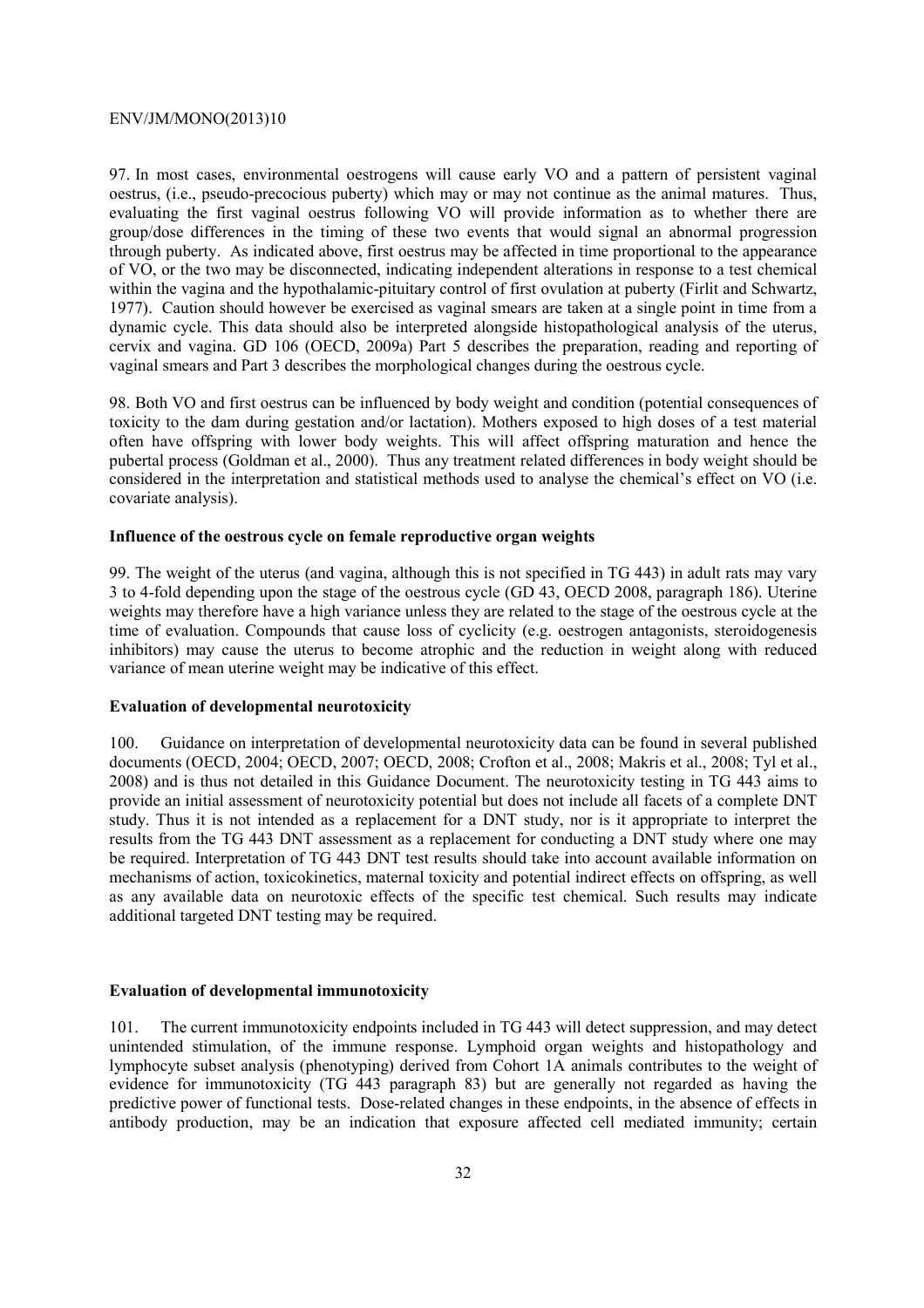developmental immunotoxicants have been reported to suppress cellular immunity without affecting antibody production. Under these circumstances, if Cohort 1A data are affected at all doses (i.e., a NOAEL was not identified) and represent the LOAEL for all TG443 endpoints, it is recommended that at least the immunotoxicology portion of the study be investigated further. In addition, functional assessment of cell mediated immunity (e.g., the delayed type hypersensitivity response) is recommended to determine if cellular immune function is compromised.

102. If there is evidence of immunotoxicity in either Cohort 1 or 3, additional testing may be conducted to investigate the underlying mechanisms of immunotoxicity. Selection of endpoints will depend on the outcomes seen in the cohorts 1 and 3 and may include the IgG response to the same antigen used to immunise Cohort 3 (TG 443 paragraph 117) and investigation of regulatory cytokines. In certain cases it may be helpful to use defined animal disease models (resistance to infection, allergic hypersensitivity, autoimmune disease) to understand the relationship between altered immune function and development of factual disease.

103. Detailed advice on interpretation of immunotoxicity data and the use of immunotoxicity data for risk assessment, including suppression and unintended stimulation of immune function, is available in the document Guidance for Immunotoxicity Risk Assessment for Chemicals (IPCS, 2012).

# **Weight of evidence evaluation**

104. The results from all endpoints of the EOGRTS should be considered together in a weight of evidence (WoE) evaluation. It is not advisable to view the endpoints in isolation as they may be interrelated. Advice on evaluation of results for reproductive toxicity and neurotoxicity is also provided in GD 43, OECD (2004) and Tyl et al (2008). Elements that should be given special consideration include:

- Relationship between the dose and the presence, incidence, and severity of effects (see TG 443 paragraph 78)
- Deviations from the protocol and their potential impact on the study,
- Quality of the data, including variability of results,
- Relevant TK data such as placental transfer and milk excretion,
- Sex-specific effects,

-Possible consequences of systemic toxicity on reproductive, neurological, immunological and endocrine endpoints (see paragraph below).

105. The results of any dose-ranging or other studies conducted at the same or at higher dose levels (see paragraph 26) may also be relevant to the assessment of any effects of systemic toxicity. The effect of reduced body weight (from food restriction) on reproductive function, pubertal development, fertility, organogenesis and immunological endpoints have been described in (Chapin et al, 1993; Seki et al, 1997; Marty et al, 2003; Carney et al, 2004; Terry et al, 2005; Fleeman et al, 2005; Laws et al, 2007). The influence of body weight on organ weight is discussed in paragraphs 93-94 and Annex 2. If possible, treatment-related changes resulting from body weight loss should be distinguished from specific toxic effects. When results from the study are evaluated, there should be consistency of response between interrelated endpoints and, ideally, evidence of a dose-response relationship. Results that are clearly positive or negative should be distinguished from those that are marginal. Irreversible effects, such as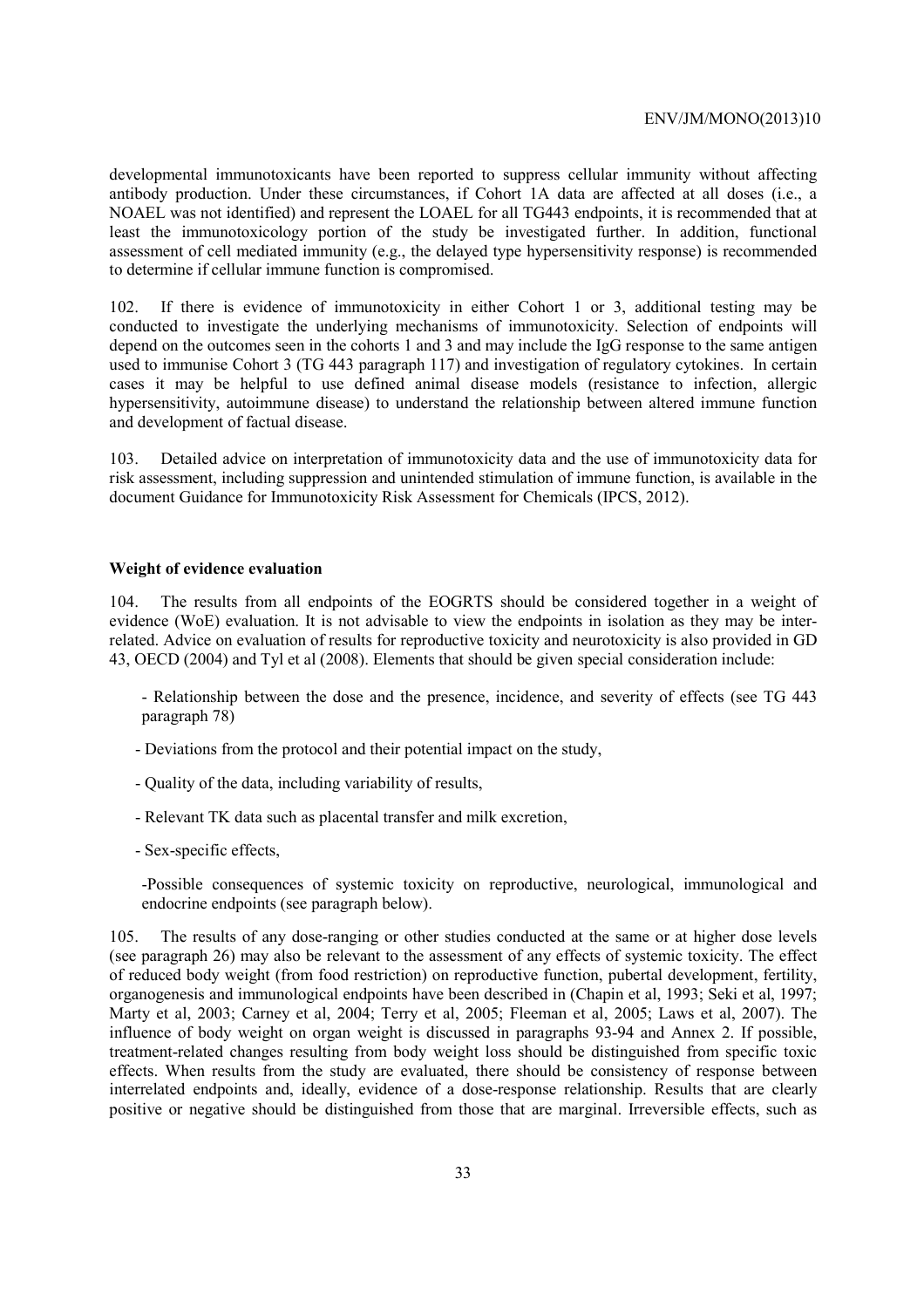developmental abnormalities, may be distinguished from potentially reversible effects. The overall conclusions drawn from the study should be based on the results in their entirety.

106. The interpretation of the results of the EOGRTS in the context of other studies on the substance should be considered in a wider weight of evidence evaluation. The US EPA (2011) has defined WoE as "the process for characterizing the extent to which the available data support a hypothesis that an agent causes a particular effect". This process is described as involving a number of steps starting with assembling the relevant data, evaluating that data for quality and relevance followed by an integration of the different lines of evidence to support conclusions concerning a property of the substance. WoE is not a simple tallying of the number of positive and negative studies, it relies on professional judgment. Thus, transparency is important to any WoE analysis. A WoE assessment explains the kinds of data available, how they were selected and evaluated, and how the different lines of evidence fit together in drawing conclusions. The significant issues, strengths, and limitations of the data and the uncertainties that deserve serious consideration are presented, and the major points of interpretation highlighted (US EPA 2011). TG 443 paragraphs 80-84 also provide some advice on interpretation of the EOGRTS and stress the importance of considering all available data, including physico-chemical data, TK data, results from QSAR models and result from structural analogues of the substance tested. A number of approaches to WoE evaluations have been published that are useful because they provide a structured framework for the analysis (Boobis et al, 2008; ECHA, 2010; Bogert et al 2011; US EPA 2006, 2011). The IPCS mode of action framework for noncancer endpoints (Boobis et al, 2008) provides a series of steps to determine whether the WoE, based on experimental observations, is sufficient to establish mode of action (MoA). The approach is based on the Bradford Hill criteria and includes considerations of biological plausibility and coherence, strength, and consistency of the body of evidence. This framework then allows analysis of the human relevance of the findings. This MoA approach has been used in a series of case studies including reproductive toxicants, developmental toxicants and developmental neurotoxicants (Foster, 2005; Wiltse, 2005; Zoeller and Crofton, 2005). Whichever WoE approach is used, transparency and scientific rigour are key to ensure adequate evaluation of the data.

### **Overview of recent literature**

107. At the time of writing this GD only one full EOGRTS has been published where all endpoints included in TG 443 were evaluated. This was conducted on the fungicide vinclozolin (Schneider et al, 2011). A "cut down" version of the EOGRTS has also been performed on the plastic stabiliser di-noctyltin dichloride (DOTC). In this study, animal numbers and treatment regime were very similar to TG 443 but endpoints were focussed on DIT and did not include all parameters for reproductive toxicity or any parameters for DNT (Tonk et al, 2011). The objective of both studies was the testing of the protocol and endpoints of the EOGRTS, rather than assessment of the substances. Both studies were carried out before publication of TG 443 and therefore there are inevitable differences compared to the current study design. Administration of both vinclozolin and DOTC was via the diet.

108. DOTC had previously been shown to cause thymus atrophy and suppression of thymus-dependent immune responses in the rat. In the EOGRTS, there were no treatment-related effects on fertility or reproductive performance in the P generation. In male and female F1 offspring, there was reduced pup viability at PND 4, some isolated effects on body weight but no effects on sexual maturation. In this study, effects on immune parameters in F1 offspring were assessed at 3, 6 and 10 weeks of age. No effects were seen at 3 weeks but at 6 and 10 weeks, effects were seen on lymphocyte populations in the spleen at the highest dose level (30 mg/kg bw/day). Thymus weight was reduced at 6 weeks of age. In TG 443, analysis of splenic lymphocyte subpopulations is conducted at 8 weeks of age (Cohort 3) and 13 weeks of age (Cohort 1A), indicating that at these time points, the endpoints are sensitive to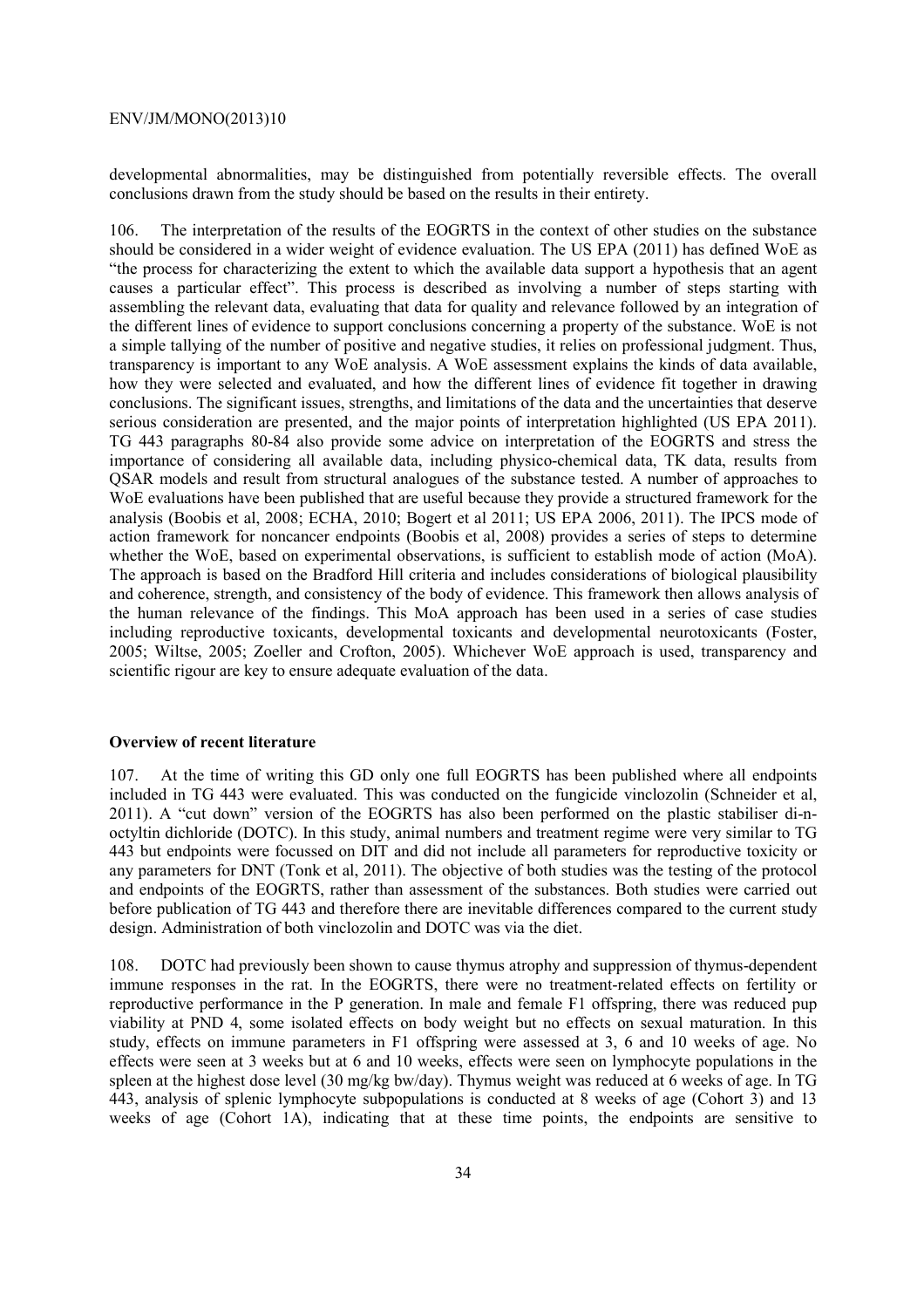immunotoxicants. Other parameters of immunotoxicity were included in Tonk et al (2011) but have not been included in TG 433.

109. Vinclozolin is a well studied reproductive/developmental toxicant where the mode of action is via androgen receptor antagonism. Endpoints associated with development of the male reproductive system in the F1 generation (such as genital abnormalities, reduced AGD, increased nipple retention, delayed preputial separation, reduced reproductive organ weight) were all altered. Some effects on the female reproductive system in the F1 generation were observed, such as reduced age at vaginal opening and oestrous cycle disturbance. Reproductive performance in the P generation was unaffected. There was an original intention to breed a second generation but this was not carried out as all the high dose animals had hypospadias and were judged to be unable to breed. There were also no effects on endpoints of DNT or DIT. The sensitivity of the study was similar to that of previous two-generation reproduction toxicity studies as a very similar NOAEL (4 mg/kg bw/day) was obtained. The most sensitive endpoints were male AGD, incidence of nipple/areola incidence in males and preputial separation where clear effects were seen at the mid dose level (20 mg/ kg bw/day).

110. The authors commented that the protocol was a significant challenge, that the complexity should not be underestimated and that flexibility was essential. Each post-weaning cohort represented a full study in terms of logistics and resource. PND 21 was the study day with the highest workload, which included:

- Clinical observations, food consumption and body weight in 200 parents.
- Clinical observations, body weight, AGD, nipple retention in about 1200 offspring.
- Final selection of cohorts.
- Necropsy of 200 parents including macroscopic pathology, implants, sperm analysis, organ weights, tissue preservation.
- Necropsy including macroscopic pathology of about 520 surplus weanlings.
- Perfusion fixation, macroscopic pathology, organ weights, preparation of central and peripheral nervous system tissue in 80 weanlings.

111. It was concluded, however, that the study is technically feasible for laboratories with sufficient experience. Conducting the study in blocks may be envisioned in some circumstances (see paragraph 54).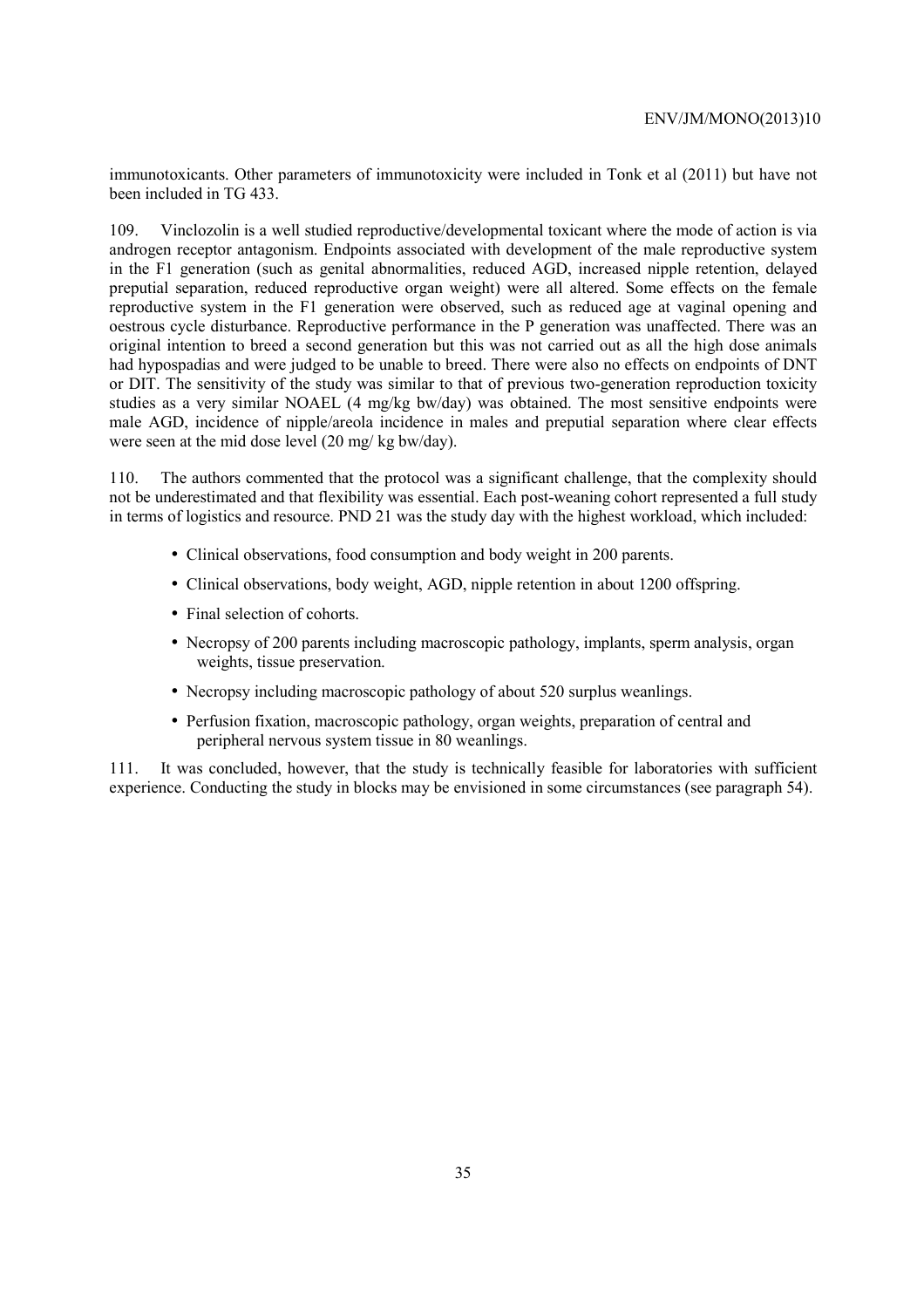# ABBREVIATIONS

| <b>ADME</b>               | Absorption, Distribution, Metabolism, Excretion                   |
|---------------------------|-------------------------------------------------------------------|
| <b>AGD</b>                | Anogenital distance                                               |
| bIVF                      | Bovine in vitro fertilisation assay                               |
| bIVM                      | Bovine in vitro maturation assay                                  |
| bIVP                      | Bovine in vitro pre-implantation assay                            |
| <b>BMD</b>                | Benchmark dose                                                    |
| <b>BMDL</b>               | Lower confidence band of the benchmark dose                       |
| <b>BMR</b>                | Benchmark response                                                |
| <b>BW</b>                 | Body weight                                                       |
| CF                        | Conceptual framework                                              |
| DIT                       | Developmental immunotoxicity                                      |
| <b>DNT</b>                | Developmental neurotoxicity                                       |
| <b>ECHA</b>               | <b>European Chemical Agency</b>                                   |
| <b>EFSA</b>               | European Food Safety Authority                                    |
| <b>EOGRTS</b>             | Extended One Generation Reproductive Toxicity Study (OECD TG 443) |
| <b>EST</b>                | Embryonic stem cell test                                          |
| $\boldsymbol{\mathrm{F}}$ | Female                                                            |
| F1                        | First filial generation                                           |
| F2                        | Second filial generation                                          |
| FC                        | Food consumption                                                  |
| <b>FR</b>                 | Feed restricted                                                   |
| GD                        | Guidance document                                                 |
| <b>GLP</b>                | Good Laboratory Practice                                          |
| <b>GMP</b>                | Good Manufacturing Practice                                       |
| <b>HPA</b>                | Hypothalamus:pituitary:adrenocortical axis                        |
| <b>HPG</b>                | Hypothalamus:pituitary:gonad axis                                 |
| <b>HPT</b>                | Hypothalamus:pituitary:thyroid axis                               |
| ICH                       | International Conference on Harmonisation                         |
| <b>IPCS</b>               | International Programme on Chemical Safety                        |
| <b>KLH</b>                | Keyhole limpet haemocyanin                                        |
| <b>LOAEL</b>              | Lowest observed adverse effect level                              |
| M                         | Male                                                              |
| MoA                       | Mode of action                                                    |
| NA                        | Not applicable                                                    |
| <b>NOAEL</b>              | No Observed Adverse Effect Level                                  |
| <b>OECD</b>               | Organisation for Economic Cooperation and Development             |
| $\mathbf{P}$              | Parental                                                          |
| Para/s                    | Paragraph/s                                                       |
| <b>PBTK</b>               | Physiologically Based Toxicokinetics                              |
| PFC                       | Plaque forming cell                                               |
| <b>PND</b>                | Postnatal day                                                     |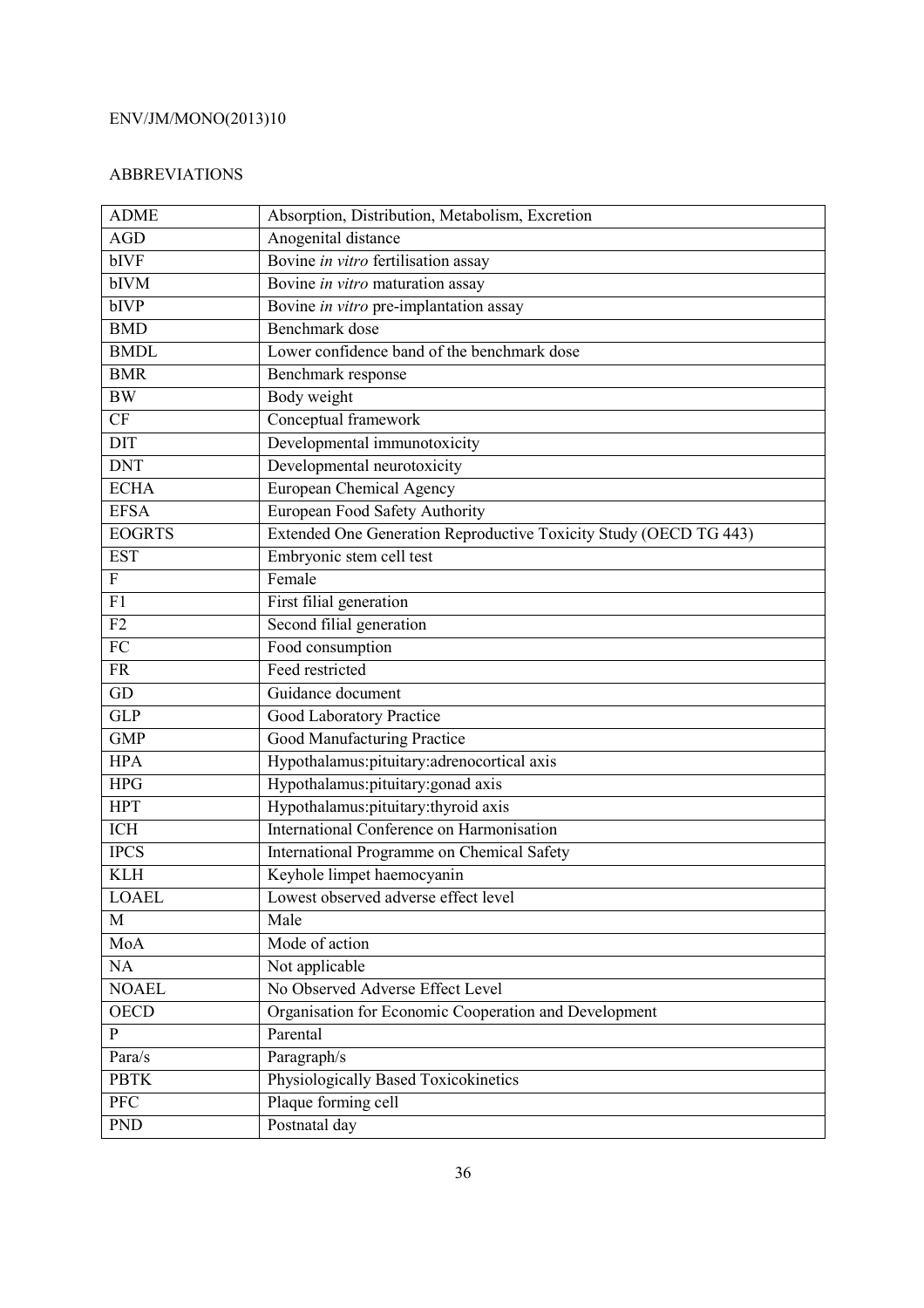| POD            | Point of departure                            |
|----------------|-----------------------------------------------|
| <b>PPAR</b>    | Peroxisome proliferator-activated receptor    |
| <b>QSAR</b>    | Quantitative Structure Activity Relationship  |
| <b>SOP</b>     | <b>Standard Operating Procedure</b>           |
| <b>SRBC</b>    | Sheep red blood cells                         |
| T4             | Thyroxine (thyroid hormone)                   |
| <b>TG</b>      | <b>Test Guideline</b>                         |
| TK             | Toxicokinetics                                |
| <b>TSH</b>     | <b>Thyroid Stimulating Hormone</b>            |
| <b>US EPA</b>  | United States Environmental Protection Agency |
| V <sub>O</sub> | Vaginal opening                               |
| WoE            | Weight of Evidence                            |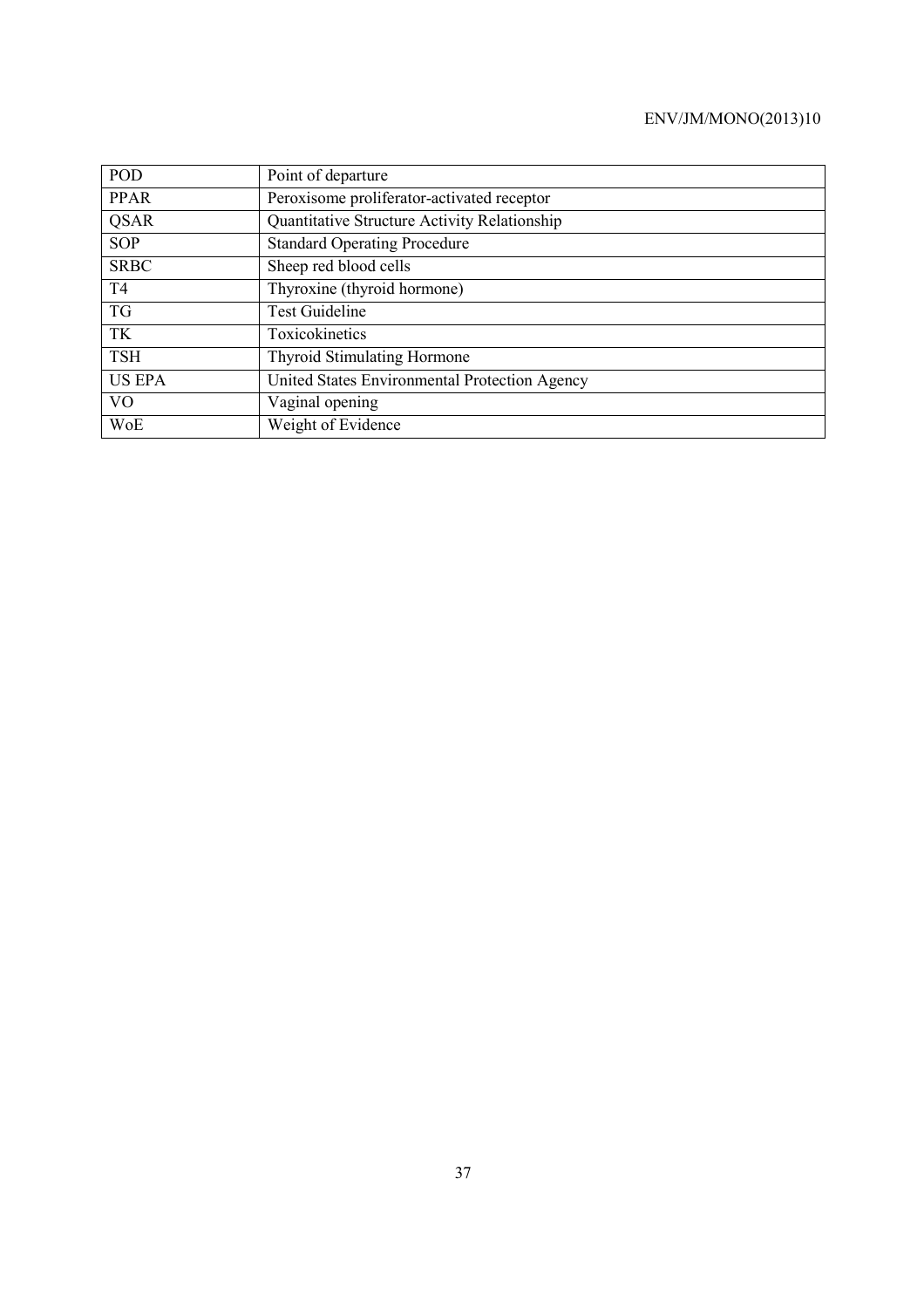#### **REFERENCES**

Adler S, Basketter D, Creton S, Pelkonen O, van Benthem J, Zuang V, Andersen KE, Angers-Loustau A, Aptula A, Bal-Price A, Benfenati E, Bernauer U, Bessems J, Bois FY, Boobis A, Brandon E, Bremer S, Broschard T, Casati S, Coecke S, Corvi R, Cronin M, Daston G, Dekant W, Felter S, Grignard E, Gundert-Remy U, Heinonen T, Kimber I, Kleinjans J, Komulainen H, Kreiling R, Kreysa J, Leite SB, Loizou G, Maxwell G, Mazzatorta P, Munn S, Pfuhler S, Phrakonkham P, Piersma A, Poth A, Prieto P, Repetto G, Rogiers V, Schoeters G, Schwarz M, Serafimova R, Tähti H, Testai E, van Delft J, van Loveren H, Vinken M, Worth A, Zaldivar JM (2011). Alternative (non-animal) methods for cosmetics testing: current status and future prospects-2010. Arch Toxicol. 2011 May; 85(5):367-485. doi: 10.1007/s00204-011-0693-2.

AXLR8 (2010). AXLR8 Alternatives Testing Strategies 2010 Progress Report. www.http://www.axlr8.eu/axlr8-2010-progress-report.pdf

Blystone, C. R., Kissling, G. E., Bishop, J. B., Chapin, R. E., Wolfe, G. W., and Foster, P. M. (2010). Determination of the di-(2-ethylhexyl) phthalate NOAEL for reproductive development in the rat: importance of the retention of extra animals to adulthood. Toxicol Sci 116(2), 640-646.

Boettger-Tong, H., Murthy, L., Chiappetta, C., Kirkland, J. L., Goodwin, B., Adlercreutz, H., Stancel, G. M., and Makela, S. (1998). A case of a laboratory animal feed with high estrogenic activity and its impact on *in vivo* responses to exogenously administered estrogens. Environ Health Perspect. 106(7), 369-373.

Bogert, C.J., Mihaich, E.M., Quill, T.F., Marty, M.S., Levine, S.L., Becker, R.A. (2011) Evaluation of EPA's Tier 1 endocrine screening battery and recommendations for improving the interpretation of screening results. Regulatory Toxicology and Pharmacology 59:397-411.

Boobis, A.R., Doe, J.E., Heinrich-Hirsch, B., Meek, M.E., Munn, S., Ruchirawat, M,. Schlatter, J., Seed, J., Vickers, C. (2008). IPCS framework for analyzing the relevance of a noncancer mode of action for humans. Critical Reviews in Toxicology. 38(2):87-96.

Brown NM, Manzolillo PA, Zhang JX, Wang J, Lamartiniere CA.(1998). Prenatal TCDD and predisposition to mammary cancer in the rat. Carcinogenesis. Sep;19(9):1623-9.

Byczkowski JZ and Lipscomb JC (2001): Physiologically based pharmacokinetic modeling of the lactational transfer of methylmercury. Risk Anal., 21, 869-882.

Cardy RH (1991). Sexual dimorphism of the normal rat mammary gland. Vet Pathol 28: 139-145

Carney, E. W., Zablotny, C. L., Marty, M. S., Crissman, J. W., Anderson, P., Woolhiser, M., and Holsapple, M. (2004). The effects of feed restriction during in utero and postnatal development in rats. Toxicol Sci 82(1), 237-249.

Chang SC, Thibodeaux JR, Eastvold ML, Ehresman DJ, Bjork JA, Froehlich JW, Lau CS, Singh RJ, Wallace KB and Butenhoff JL. 2007. Negative bias from anolog methods used in the analysis of free thyroxin in rat serum containing perfluorooctanesulfonate (PFOS). Toxicology 234:21-33.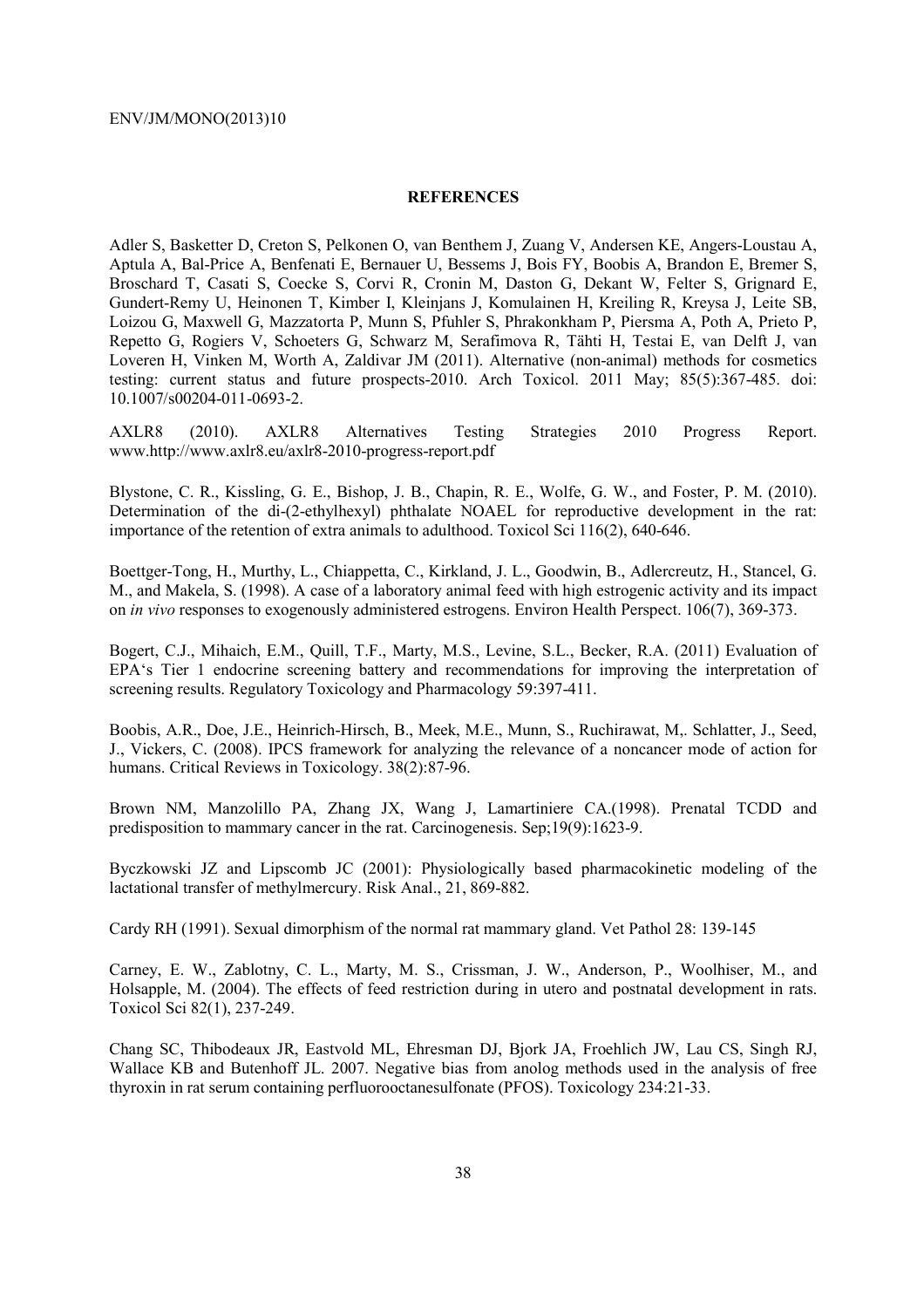Chapin, R. E., Gulati, D. K., Barnes, L. H., and Teague, J. L. (1993). The effects of feed restriction on reproductive function in Sprague-Dawley rats. Fundam. Appl. Toxicol 20(1), 23-29.Christian MS, Trenton NA. 2003. Evaluation of thyroid function in neonatal and adult rats: The neglected endocrine mode of action. Pure and Applied Chemistry 75:2055-2068.

Christian MS, Trenton NA. 2003. Evaluation of thyroid function in neonatal and adult rats: The neglected endocrine mode of action. Pure and Applied Chemistry 75:2055-2068.

Christiansen, S., Boberg, J., Axelstad, M., Dalgaard, M., Vinggaard, A. M., Metzdorff, S. B., and Hass, U. (2010). Low-dose perinatal exposure to di(2-ethylhexyl) phthalate induces anti-androgenic effects in male rats. *Reprod. Toxicol* 30(2), 313-321.

Corley RA, Mast TJ, Carney EW, Rogers JM, and Daston GP (2003): Evaluation of physiologically based models of pregnancy and lactation for their application in children's health risk assessments. Crit Rev.Toxicol, 33, 137-211.

Creasy, D. M. (2003). Evaluation of testicular toxicology: A synopsis and discussion of the recommendations proposed by the Society of Toxicologic Pathology. Birth Defects Research (Part B) 68, 408-415.

Creton S, Saghir SA, Bartels MJ, Billington R, Bus JS, Davies W, Dent MP, Hawksworth GM, Parry S, Travis KZ (2012), Use of toxicokinetics to support chemical evaluation: Informing high dose selection and study interpretation, Regul Toxicol Pharmacol., 62(2):241-7.

Crofton KM, Foss JA, Hass U, Jensen K, Levin ED, Parker SP (2008) Undertaking Positive Control Studies as Part of Developmental Neurotoxicity Testing. A Report from the ILSI Research Foundation/Risk Science Institute Expert Working Group on Neurodevelopmental Endpoints. Neurotox Teratol 30, 266-87 (Jun 2007 Epub ahead of print).

Davies DT. 1993. Assessment of rodent thyroid endocrinology: Advantages and pit-falls. Comparative Haematology International 3:142-152.

ECHA (2008): Guidance on information requirements and chemical safety assessment Chapter R.7c: Endpoint specific guidance (http://reach.jrc.it/docs/guidance\_document/information\_requirements\_r7c\_en.pdf)

ECHA (2010). Practical guide 2: How to report weight of evidence. European Chemicals Agency, Helsinki, Finland.

EFSA (2009), Guidance of the Scientific Committee on a request from EFSA on the use of the benchmark dose approach in risk assessment. *The EFSA Journal,* 1150, 1-72

Elswick, B. A., Welsch, F., and Janszen, D. B. (2000). Effect of different sampling designs on outcome of endocrine disruptor studies. Reprod. Toxicol 14(4), 359-367.

Fenton, S.E., J.T. Hamm, L.S. Birnbaum, and G.L. Youngblood. 2002. Early adverse effects of prenatal exposure to 2,3,7,8-tetrachlorodibenzo-*p*-dioxin (TCDD) in the rat mammary gland *Toxicol. Sci*. 67: 63- 74.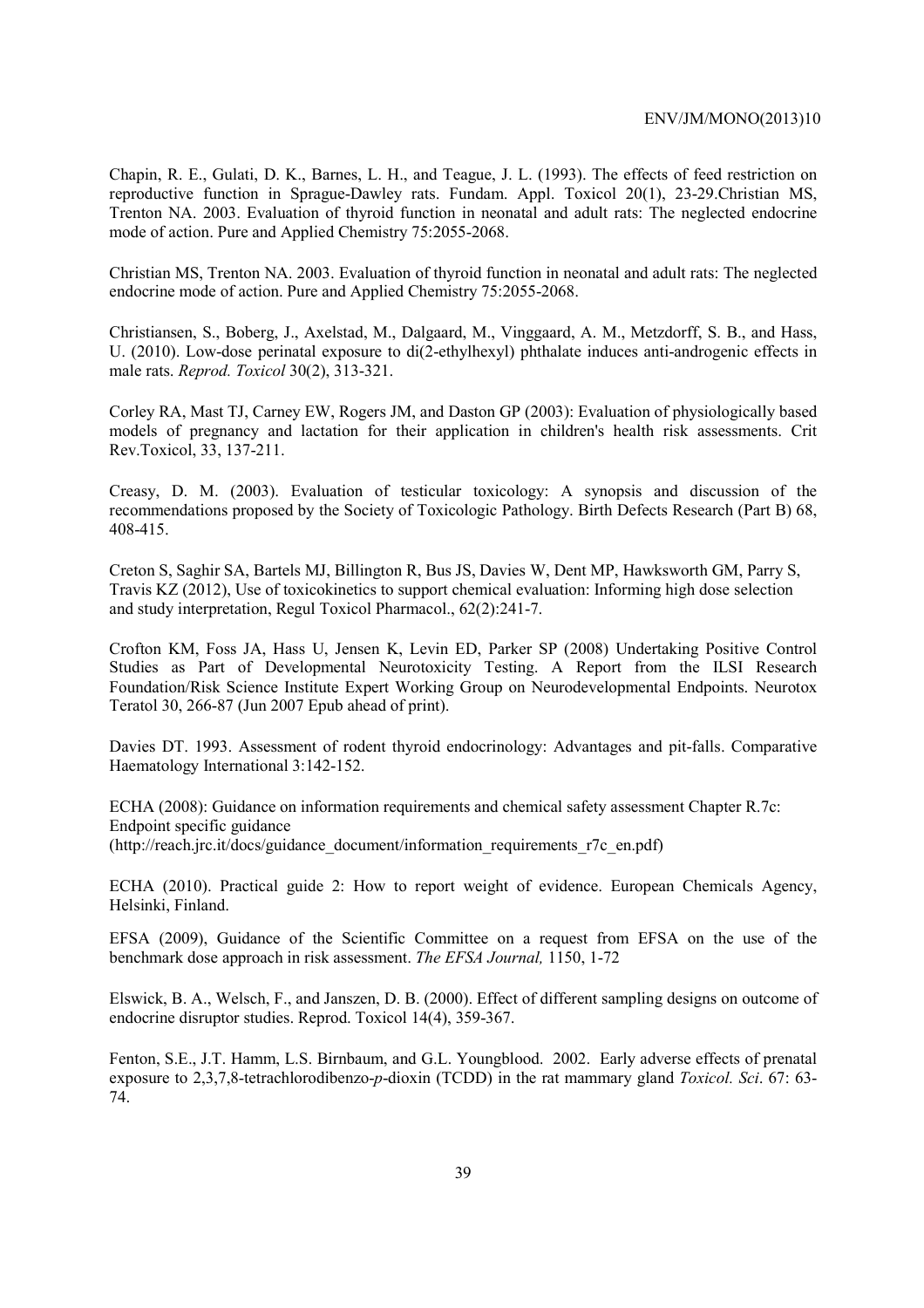Firlit, MG, Schwartz, NB (1977). Uncoupling of vaginal opening and the first ovulation- An indication of an alteration in the pituitary-gonadal axis. Biol. Reprod. 16: 441-444.

Fleeman, T. L., Cappon, G. D., Chapin, R. E., and Hurtt, M. E. (2005). The effects of feed restriction during organogenesis on embryo-fetal development in the rat. Birth Defects Res B Dev. Reprod. Toxicol 74(5), 442-449.

Foster, P.M. (2005). Mode of action: Impaired fetal Leydig cell function—Effects on male reproductive development produced by certain phthalate esters. Crit. Rev. Toxicol. 35:713–719.

Gallavan, R.H. Jr, J.F. Holson, D.G. Stump, J.F. Knapp and V.L. Reynolds (1999), "Interpreting the Toxicologic Significance of Alterations in Anogenital Distance: Potential for Confounding Effects of Progeny Body Weights", Reproductive Toxicology, 13: 383-390.

Gibaldi, M., Perrier, D. (2009), Pharmacokinetics, Revised and Expanded, InformaHealthcare, New York, NY.

Goldman, J.M., Laws, S.C., Balchak, S.K., Cooper, R.L. and Kavlock, R.J. (2000), Endocrine disrupting chemicals: Prepubertal exposures and effects on sexual maturation and thryroid activity in the female rat. A review of the EDSTAC recommendations, Critical Reviews in Toxicology, 30: 135-196.

Gore ER, Gower J, Kuralli E, Sui JL, Enulat D, Herzyk DJ. (2004), Primary antibody responses to keyhole limpet hemocyanin in rat as a model for immunotoxicity evaluation. Toxicology. 197, 23-35

Gore, AC. (2008), Developmental programming and endocrine disruptor effects on reproductive neuroendocrine systems. Front Neuroendocrinol. 29(3), 358-374.

Gray, L.E., Jr. and Ostby, J.S. (1995), In utero 2,3,7,8-tetrachlorodibenzo-p-dioxin (TCDD) alters reproductive morphology and function in female rat offspring, Toxicology and pharmacology 133, 285- 294.

Gray Jr L.E. and Gray C.L. (2006). Draft: White paper on statistical assessment of the value gained by sampling multiple F1 pups per litter. Not published. Circulated at the OECD meeting in Paris.

Gray Jr L.E. et al. (2004). Use of the laboratory rat as a model in endocrine disruptor screening and testing. ILAR journal. 45(4): 425-437

Gray, L. E., Jr., Barlow, N. J., Howdeshell, K. L., Ostby, J. S., Furr, J. R., and Gray, C. L. (2009). Transgenerational effects of Di (2-ethylhexyl) phthalate in the male CRL:CD(SD) rat: added value of assessing multiple offspring per litter. *Toxicol Sci* 110 (2), 411-425.

Gupta, PD, Khar, A, Vijayasaradhi, S (1986). Localization of estradiol receptors in rat vaginal epithelial cells. Ind. J. Exp. Biol. 24: 679-682.

Harper, M. J. (1964). Observations on amount and distribution of prenatal mortality in a strain of albino rats. J Reprod. Fertil. 7, 185-209.

Heindel JJ, vom Saal FS. 2009. Role of nutrition and environmental endocrine disrupting chemicals during the perinatal period on the aetiology of obesity. Molecular and Cellular Endocrinology 304:90-96.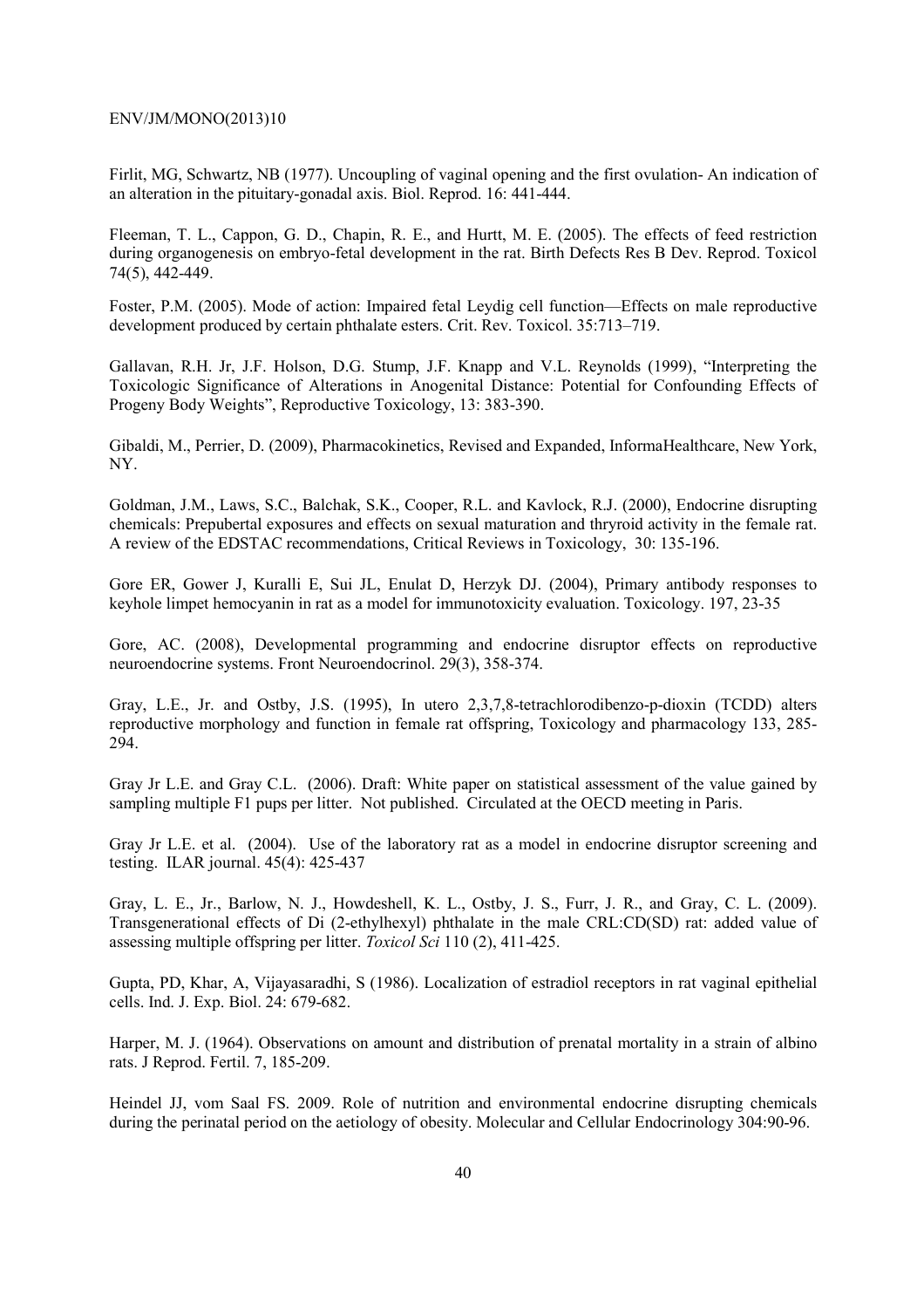Herzyk DJ, Gore ER. 2004. Adequate immunotoxicity testing in drug development. Toxicol Lett. 149:115-22.

Hines RN (2008): The ontogenicity of drug metabolism enzymes and implications for adverse drug events. Pharmacology & Therapeutics 2008, 250-267.

Hotchkiss, A. K., Rider, C. V., Blystone, C. R., Wilson, V. S., Hartig, P. C., Ankley, G. T., Foster, P. M., Gray, C. L., and Gray, L. E. (2008). Fifteen years after "Wingspread"--environmental endocrine disrupters and human and wildlife health: where we are today and where we need to go. Toxicol Sci 105(2), 235-259.

Howdeshell, K. L., Furr, J., Lambright, C. R., Rider, C. V., Wilson, V. S., and Gray, L. E., Jr. (2007). Cumulative effects of dibutyl phthalate and diethylhexyl phthalate on male rat reproductive tract development: altered fetal steroid hormones and genes. *Toxicol Sci* 99(1), 190-202.

Hvid H, Thorup I, Oleksiewicz MB, Sjögren I, Jensen HE (2011). An alternative method for preparation of tissue sections from the rat mammary gland. Exp Toxicol Pathol 63: 317-324

ICH Harmonised Tripartite Guideline (2005). International Conference on Harmonisation of Technical Requirements for Registration of Pharmaceuticals for Human Use – Detection of Toxicity to Reproduction for Medicinal Products & Toxicity to Male Fertility S5(R2). Current Step 4 version including addendum dated 9 November 2000 incorporated in November 2005.

ILSI (2003). Principles and Practices for Direct Dosing of Pre-weaning Mammals in Toxicity Testing and Research.. A report of the ILSI Risk Science Institute Expert Working Group on Direct Dosing of Preweaning Mammals in Toxicity Testing. ILSI Press, Washington DC.

IPCS (2012). International Programme on Chemical Safety of the World Health Organization. Guidance for Immunotoxicity Risk Assessment for Chemicals. http://www.who.int/entity/ipcs/methods/harmonization/areas/guidance\_immunotoxicity.pdf

Jacobs MN, Janssens W, Bernauer U, Brandon E, Coecke S, Combes R, Edwards P, Freidig A, Freyberger A, Kolanczyk R, Mc Ardle C, Mekenyan O, Schmieder P, Schrader T, Takeyoshi M, and van der Burg B (2008).The use of metabolising systems for *in vitro* testing of endocrine disruptors. Curr. Drug Metab. 9, 796-826.

George, JD; Tyl, RW; Hamby, BT; Myers, CB; Marr, MC (2003), One generation extension study of vinclozolin and di-n-butyl phthalate administered by gavage on gestational day 6 to postnatal day 20 in CD (Sprague-Dawley) rats. EPA contract number 68-W-01-023.Work Assignment 2-10. http://www.epa.gov/endo/pubs/edmvs/onegenextensionfinalreport5803.pdf

Kato, H., Iwata, T., Katsu, Y., Watanabe, H., Ohta, Y., and Iguchi, T. (2004), Evaluation of estrogenic activity in diets for experimental animals using *in vitro* assay. J Agric. Food Chem 52(5), 1410-1414.

Keenan, K. P., Smith, P. F., Hertzog, P., Soper, K., Ballam, G. C., and Clark, R. L. (1994), The effects of overfeeding and dietary restriction on Sprague-Dawley rat survival and early pathology biomarkers of aging. Toxicol Pathol. 22(3), 300-315.

Ladics GS. (2007), Primary immune response to sheep red blood cells (SRBC) as the conventional Tcell dependent antibody response (TDAR) test. J. Immunotoxicol. 4, 149-152.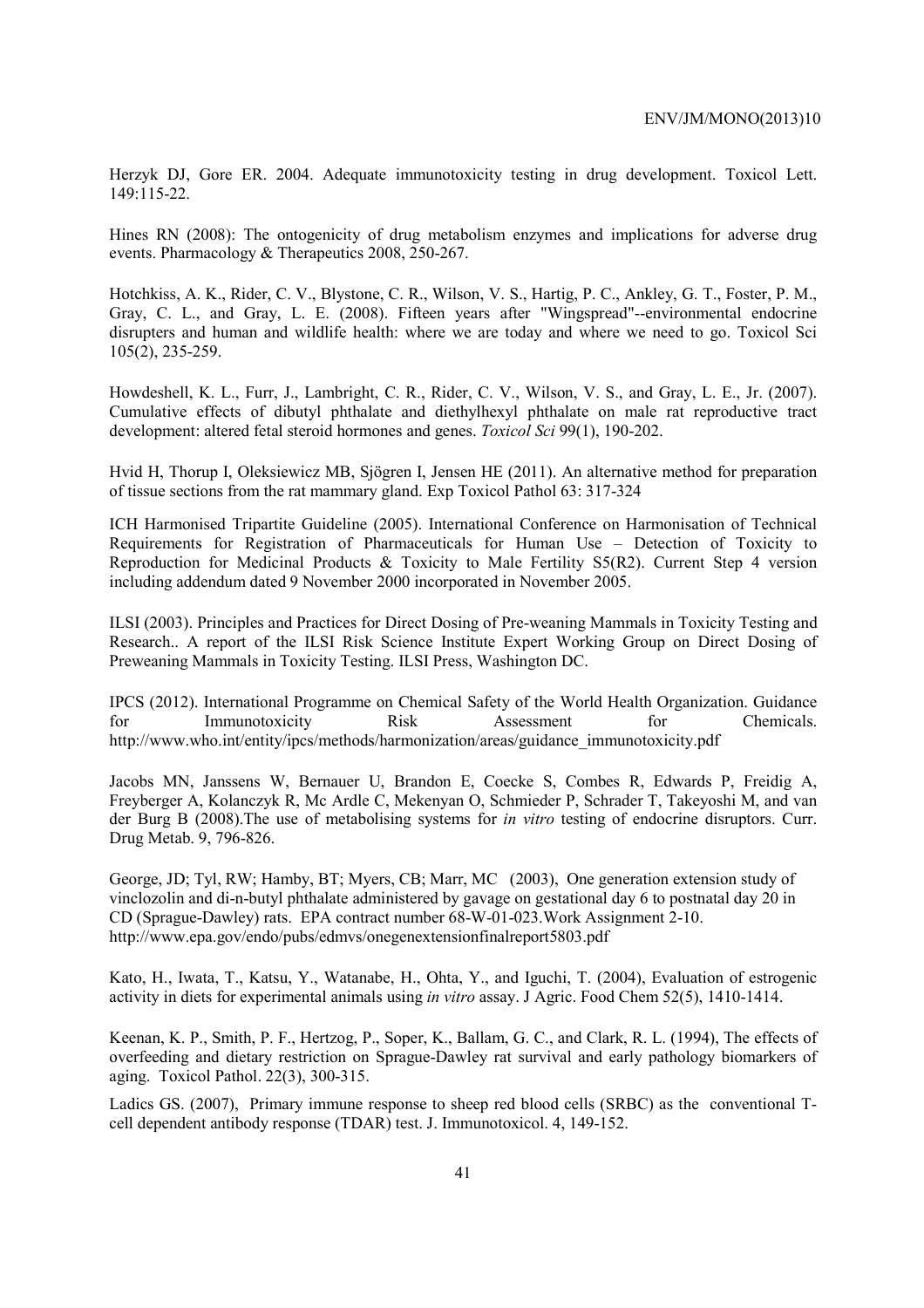Lanning L.L., Creasy D.M., Chapin R.E., Mann P.C., Barlow N.J., Regan K.S., Goodman D.G. (2002), Recommended Approaches for the Evaluation of Testicular and Epididymal Toxicity. Toxicologic Pathology 30, 507-520.

Latini S (2008), PhD Thesis PACAP function during rat folliculogenesis. Dottorato di Ricerca in Scienze e Technologie Cellulari XX cycle. Rome, December 2008. http://padis.uniroma1.it/bitstream/10805/1616/1/TESI%20DOTTORATO%20- %20STEFANIA%20LATINI.pdf

Laws, S. C., Stoker, T. E., Ferrell, J. M., Hotchkiss, M. G., and Cooper, R. L. (2007). Effects of altered food intake during pubertal development in male and female wistar rats. Toxicol Sci 100(1), 194-202.

Lee SK, Ou YC, and Yang RS (2002): Comparison of pharmacokinetic interactions and physiologically based pharmacokinetic modeling of PCB 153 and PCB 126 in nonpregnant mice, lactating mice, and suckling pups. Toxicol Sci., 65, 26-34.

Lephart, ED, Mathews, D, Noble, JF, Ojeda, SR (1989). The vaginal epithelium of immature rats metabolizes androgens through an aromatase-like reaction: Changes during the time of puberty. Biol. Reprod. 40: 259-267.

Levin, S., Semler, D., and Ruben, Z. (1993). Effects of two weeks of feed restriction on some common toxicologic parameters in Sprague-Dawley rats. Toxicol Pathol. 21(1), 1-14.

Long X, Steinmetz R, Ben-Jonathan N, Caperell-Grant A, Young PCM, Nephew KP, Bigsby RM. Strain differences in vaginal responses to the xenoestrogen bisphenol A. Environ Health Perspect 2000; 108:243–247.

Loveless SE, Ladics GS, Smith C, Holsapple MP, Woolhiser MR, White KL Jr., Musgrove DL, Smialowicz RJ, Williams W. 2007. Interlaboratory study of the primary antibody response to sheep red blood cells in outbred rodents following exposure to cyclophosphamide or dexamethasone. J. Immunotoxicol. 4, 233-238.

Lucas JN, Rudmann DG, Credille KM, Irizarry AR, Peter A, Snyder PW (2007). The rat mammary gland: morphologic changes as an indicator of systemic hormonal perturbations induced by xenobiotics. Toxicol Pathol 35: 199-207

Luster, M.I. et al., 1988. Development of a testing battery to assess chemical-induced immunotoxicity: National Toxicology Program's guidelines for immunotoxicity evaluation in mice. Fundam. Appl .Toxicol. 10, 2-19.

Mangelsdorf, I., J. Buschmann and B. Orthen (2003), "Some Aspects Relating to the Evaluation of the Effects of Chemicals on Male Fertility", Regulatory Toxicology and Pharmacology, 37, 356-369.

Makris SL, Raffaele K, Allen S, Bowers Wj, Hass U, Alleva E, Calamandrei G, Sheets L, Amcoff P, Delrue N, Crofton KM (2008), A retrospective performance assessment of the developmental neurotoxicity study in support of OECD test guideline 426. Env Health Perspect Aug 117, 17-25

Markaverich, B. M., Alejandro, M. A., Markaverich, D., Zitzow, L., Casajuna, N., Camarao, N., Hill, J., Bhirdo, K., Faith, R., Turk, J., and Crowley, J. R. (2002). Identification of an endocrine disrupting agent from corn with mitogenic activity. Biochem. Biophys. Res Commun. 291(3), 692-700.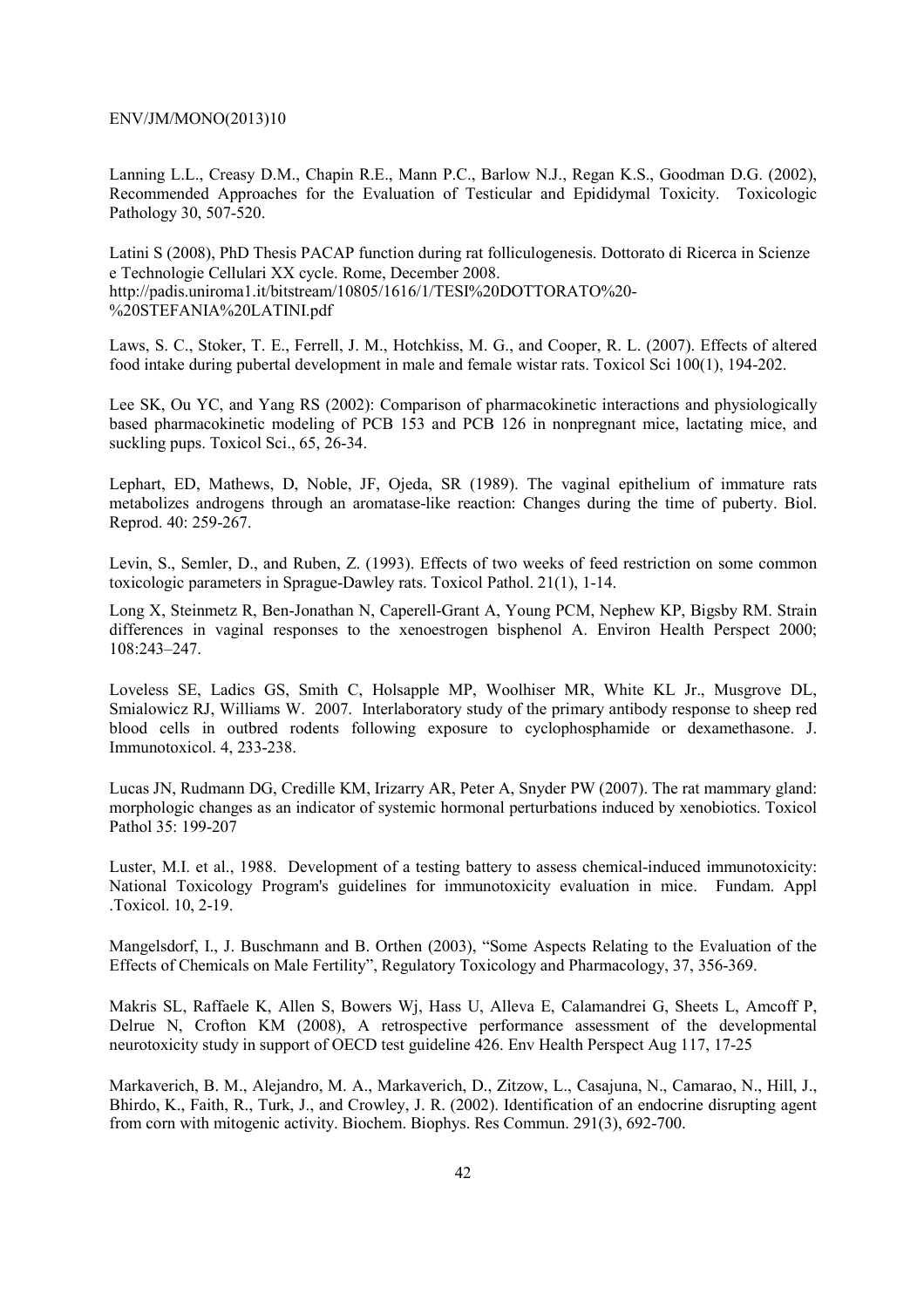Marty, M. S., Johnson, K. A., and Carney, E. W. (2003). Effect of feed restriction on Hershberger and pubertal male assay endpoints. Birth Defects Res B Dev. Reprod. Toxicol 68(4), 363-374.

Mathews, D, Andrews, WW, Parker, R Jr, Ojeda, SR (1987). A role for aromatizable androgens in female rat puberty. Biol. Reprod. 36: 836-843.

Mathieu P, Poirier P, Pibarot P, Lemieux I, Després JP. 2009. Visceral obesity the link among inflammation, hypertension, and cardiovascular disease. Hypertension 53:577-584.

McCoy AT, Bartels MJ, Rick DL, Saghir SA (2012), TK Modeler version 1.0, a Microsoft® Excel® based modeling software for the prediction of diurnal blood/plasma concentration for toxicokinetic use. Regul Toxicol Pharmacol., 63(2):333-43.

McFadden LG, Bartels MJ, Rick DL, Price PS, Fontaine DD, Saghir SA. (2012), Statistical methodology to determine kinetically derived maximum tolerated dose in repeat dose toxicity studies, Regul Toxicol Pharmacol., 63(2):344-51.

Merlot E., Couret D., and Otten W. 2008. "Prenatal stress, fetal imprinting and immunity", *Brain, Behaviour, and Immunity* 22:42-51

Moser V.C., Walls I., Zoetis T. (2005) Direct dosing of preweaning rodents in toxicity testing and research: Deliberations of an ILSI RSI expert working group. International Journal of Toxicology 24(2): 87-94.

Muñoz-de-Toro M, Markey CM, Wadia PR, Luque EH, Rubin BS, Sonnenschein C, Soto AM (2005), Perinatal exposure to bisphenol-A alters peripubertal mammary gland development in mice, Endocrinology 146, 4138.

Muhammed, F.S., Goode, A.K., Kock, N.D., Arifin, E.A., Cline, J.M., Adams, M.R., Hoyer, P.B., Christian, P.J., Isom, S., Kaplan, J.R., Appt, S.E. (2009). Effects of 4-vinylcyclohexene diepoxide on peripubertal and adult Sprague-Dawley rats: Ovarian, clinical, and pathologic outcomes. Comparative Medicine, 59(1): 46-59.

Muskhelishvili, L., Wingard, S.K. and Latendresse, J.R. (2005) Proliferating cell nuclear antigen A marker for ovarian follicle counts. Toxicol. Pathol. 33:365-368.

Muskhelishvili, L., Freeman, L.D., Latendresse, J.R. and Bucci, T.J. (2002) An immunohistochemical label to facilitate counting of ovarian follicles. Toxicol Pathol 30:400-402.

Myllynen P, Immonen E, Kummu M and Vähäkangas K (2009): Developmental expression of drug metabolizing enzymes and transporter proteins in human placenta and fetal tissues. Expert Opin. Drug Metab. Toxicol. 5, 1483-1499.

Noriega, N. C., Ostby, J., Lambright, C., Wilson, V. S., and Gray, L. E., Jr. (2005). Late gestational exposure to the fungicide prochloraz delays the onset of parturition and causes reproductive malformations in male but not female rat offspring. *Biol. Reprod.* 72(6), 1324-1335.

Odum, J., Tinwell, H., Jones, K., Van Miller, J. P., Joiner, R. L., Tobin, G., Kawasaki, H., Deghenghi, R., and Ashby, J. (2001). Effect of rodent diets on the sexual development of the rat. Toxicol Sci 61(1), 115- 127.

OECD (2002a), Guidance Notes for Analysis and Evaluation of Repeat-Dose Toxicity Studies (No. 32) http://www.oecd.org/dataoecd/43/41/49876846.pdf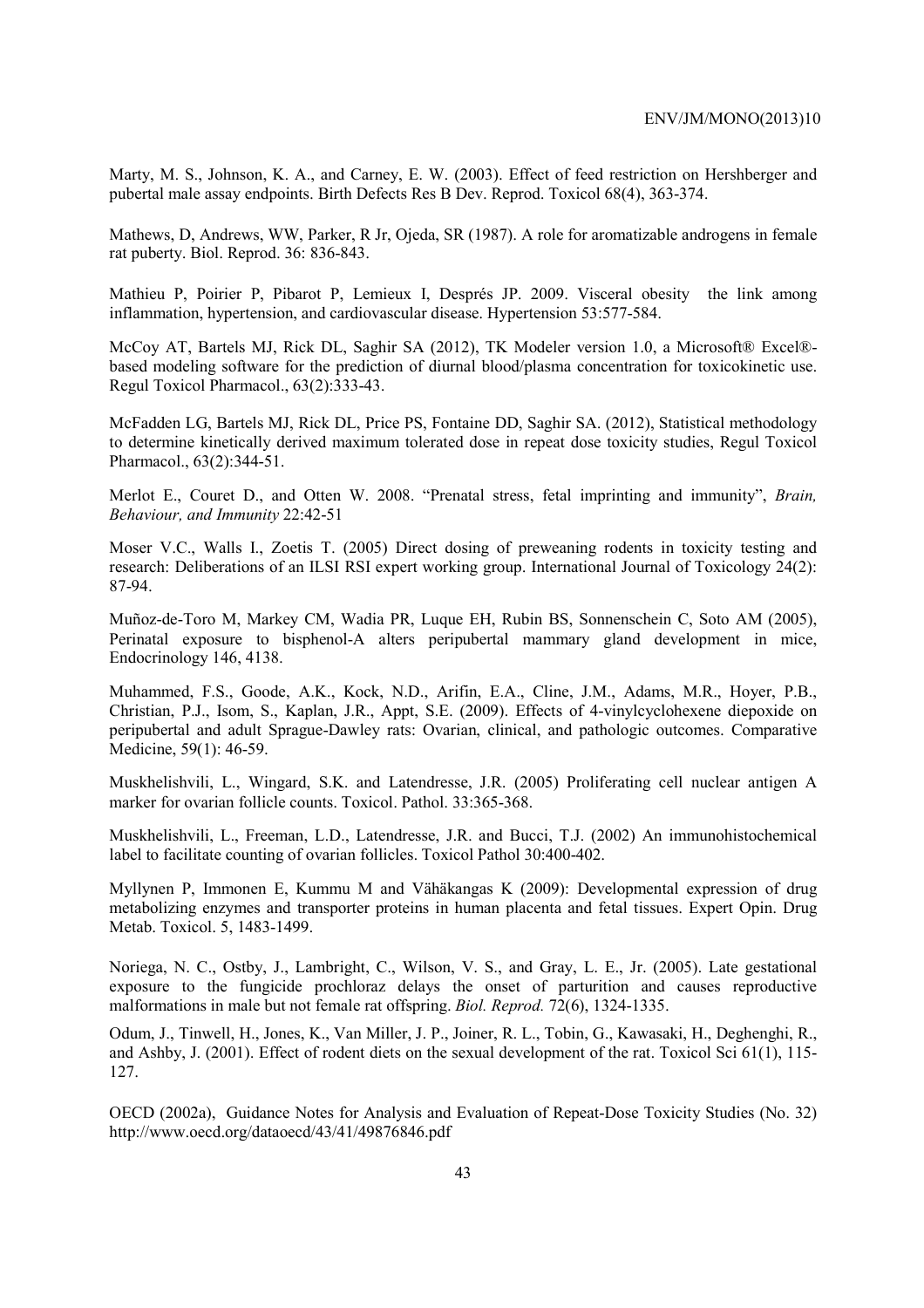OECD (2002b), Guidance Notes for Analysis and Evaluation of Chronic Toxicity and Carcinogenicity Studies (No. 35) http://www.oecd.org/officialdocuments/displaydocumentpdf

OECD (2004), Guidance document for neurotoxicity testing. (No. 20.), Organisation for Economic Cooperation and Development, Paris.

OECD (2007), *Test No. 426: Developmental Neurotoxicity Study*, OECD Guidelines for the Testing of Chemicals, Section 4, OECD Publishing.

OECD (2008), Guidance Document on Mammalian Reproductive Toxicity Testing and Assessment. OECD Series on Testing and Assessment (No. 43), Organisation for Economic Cooperation and Development, Paris.

OECD (2009a), Guidance Document for Histologic Evaluation of Endocrine and Reproductive Tests in Rodents. (No. 106), Organisation for Economic Cooperation and Development, Paris.

OECD (2009b), Report of the expert consultation to evaluate an estrogen receptor binding affinity model for hazard identification. OECD Series on Testing and Assessment (No. 111), Organisation for Economic Cooperation and Development, Paris.

OECD (2011a), Guidance Document on the Current Implementation of Internal Triggers in Test Guideline 443 for an Extended One Generation Reproductive Toxicity Study, in the United States and Canada, Series on Testing and Assessment (No. 117), Organisation for Economic Cooperation and Development, Paris.

OECD (2011b), Guidance Document on Standardised Test Guidelines for Evaluating Chemicals for Endocrine Disruption (No. 150), Organisation for Economic Cooperation and Development, Paris.

OECD (2011c), Detailed Review Paper State of the Science on Novel *In Vitro* and *In Vivo* Screening and Testing Methods and Endpoints for Evaluating Endocrine Disruptors (No. 178), Organisation for Economic Cooperation and Development, Paris.

OECD (2012), *Test No. 443: Extended One-Generation Reproductive Toxicity Study*, OECD Guidelines for the Testing of Chemicals, Section 4, OECD Publishing.

Owens, W., Ashby, J., Odum, J., and Onyon, L. (2003). The OECD program to validate the rat uterotrophic bioassay. Phase 2: dietary phytoestrogen analyses. Environ Health Perspect. 111(12), 1559- 1567.

Palmer, A. K., Ulbrich, B. C (1997), The cult of culling, Fundamental and Applied Toxicology 38 (1), 7- 22.

Padilla-Banks E, Wendy N. Jefferson, and Retha R. Newbold. 2006. Neonatal Exposure to the Phytoestrogen Genistein Alters Mammary Gland Growth and Developmental Programming of Hormone Receptor Levels Endocrinology. 147: 4871-4882, doi:10.1210/en.2006-0389

Picut, C.A., Swanson, C.L., Scully, K.L., Roseman, V.C., Parker, R.F. and Remick, A.K. (2008) Ovarian follicle counts using proliferating cell nuclear antigen (PCNA) and semi-automated image analysis in rats. Toxicol. Pathol. 36:674-679.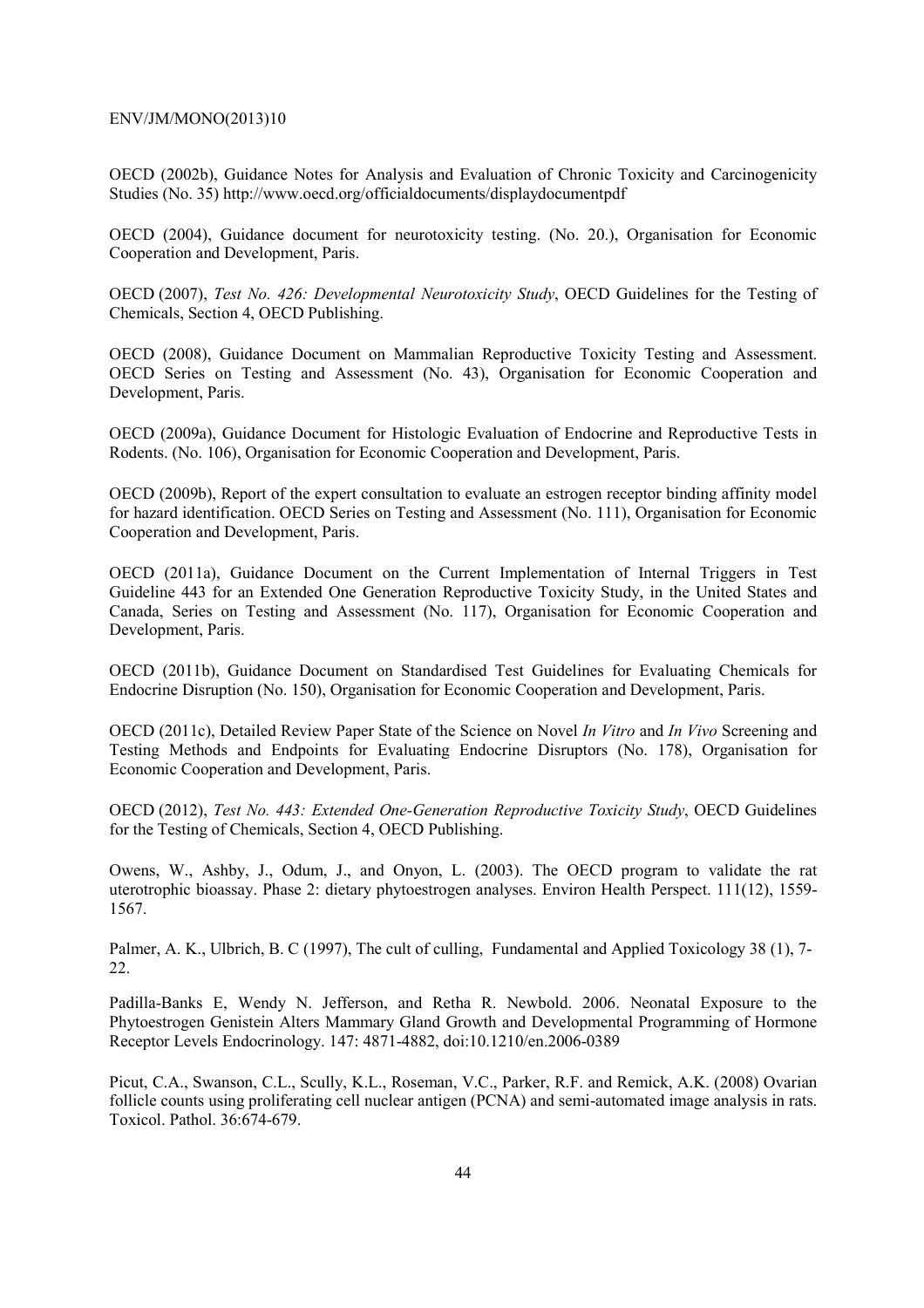Plagemann A, Harder T, Brunn M, Harder A, Roepke K, Wittrock-Staar M, Ziska T, Schellong K, Rodekamp E, Melchior K, Dudenhausen JW. 2009. Hypothalamic proopiomelanocortin promoter methylation becomes altered by early overfeeding: an epigenetic model of obesity and the metabolic syndrome. Journal of Physiology 587:4963-4976.

Putz, O., Schwartz, C. B., Leblanc, G. A., Cooper, R. L., and Prins, G. S. (2001). Neonatal low- and highdose exposure to estradiol benzoate in the male rat: II. Effects on male puberty and the reproductive tract. Biol. Reprod. 65(5), 1506-1517.

Rangaraj, N, Gupta, PD (1997). Responsiveness of vaginal cells to estradiol during postnatal development of rat. Recept. Signal Transduct. 7: 291-298.

Richter-Reichhelm, H.-B., Dasenbrock, C., Descotes, G., Emmendörfer, A., Heinrich, U. E., Harlemann, J. H., Hilde-brand, B, Küttler, K., Rühl-Fehlert, C. I., Schilling, K., Schulte, A. E. and Vohr, H.-W. 1995. Validation of a modified 28-Day rat study to evidence effects of test compounds on the immune system. Regulatory Toxicol. Pharmakol., 22, 54-56.

RITA (2003). http://reni.item.fraunhofer.de/reni/trimming/index.php (see also Ruehl-Fehlert et al 2003)

Rodriguez, P, Fernandez-Galaz, C, Tejero, A (1993). Controlled neonatal exposure to estrogens: A suitable tool for reproductive aging studies in the female rat. Biol. Reprod. 49: 387-392.

Roman D, Ulrich P, Paul G, Court M, Vit P, Kehren J, Mahl A. 2004. Determination of the effect of calcineurin inhibitors on the rat's immune system after KLH immunisation. Toxicol Lett. 149:133-40.

Ronti T, Lupattelli G, Mannarino E. 2006. The endocrine function of adipose tissue: an update. Clinical Endocrinology 64:355-365.

Russell, L.D. et al., (1990). Histological and Histopathological Evaluation of the Testis, Cache River Press, Clearwater, Florida

Russo J, Russo IH. (1996). Experimentally induced mammary tumours in rats. Breast Cancer Res Treat. 39(1):7-20.

Saghir Shakil A., Michael J. Bartels, David L. Rick, Alene T. McCoy, Reza J. Rasoulpour, Robert G. Ellis-Hutchings, M. Sue Marty, Claire Terry, Jason P. Bailey, Richard Billington, James S. Bus (2012), Assessment of diurnal systemic dose of agrochemicals in regulatory toxicity testing – An integrated approach without additional animal use, Regul Toxicol Pharmacol., 63(2):321-32

Sanbuissho et al., (2009), "Collaborative work on evaluation of ovarian toxicity by repeated-dose and fertility studies in female rats. The Journal of Toxicological Sciences 34: Special Issue 1, SP1-SP22.

Sakai, T., M. Takahashi, K. Mitsumori, K. Yasuhara, K. Kawashima, H. Mayahara and Y. Ohno (2000). "Collaborative work to evaluate toxicity on male reproductive organs by repeated dose studies in rats overview of the studies", Journal of Toxicological Sciences, 25, 1-21.

Scharer, K. (1977). The effect of chronic underfeeding on organ weights of rats. How to interpret organ weight changes in cases of marked growth retardation in toxicity tests? Toxicology 7(1), 45-56.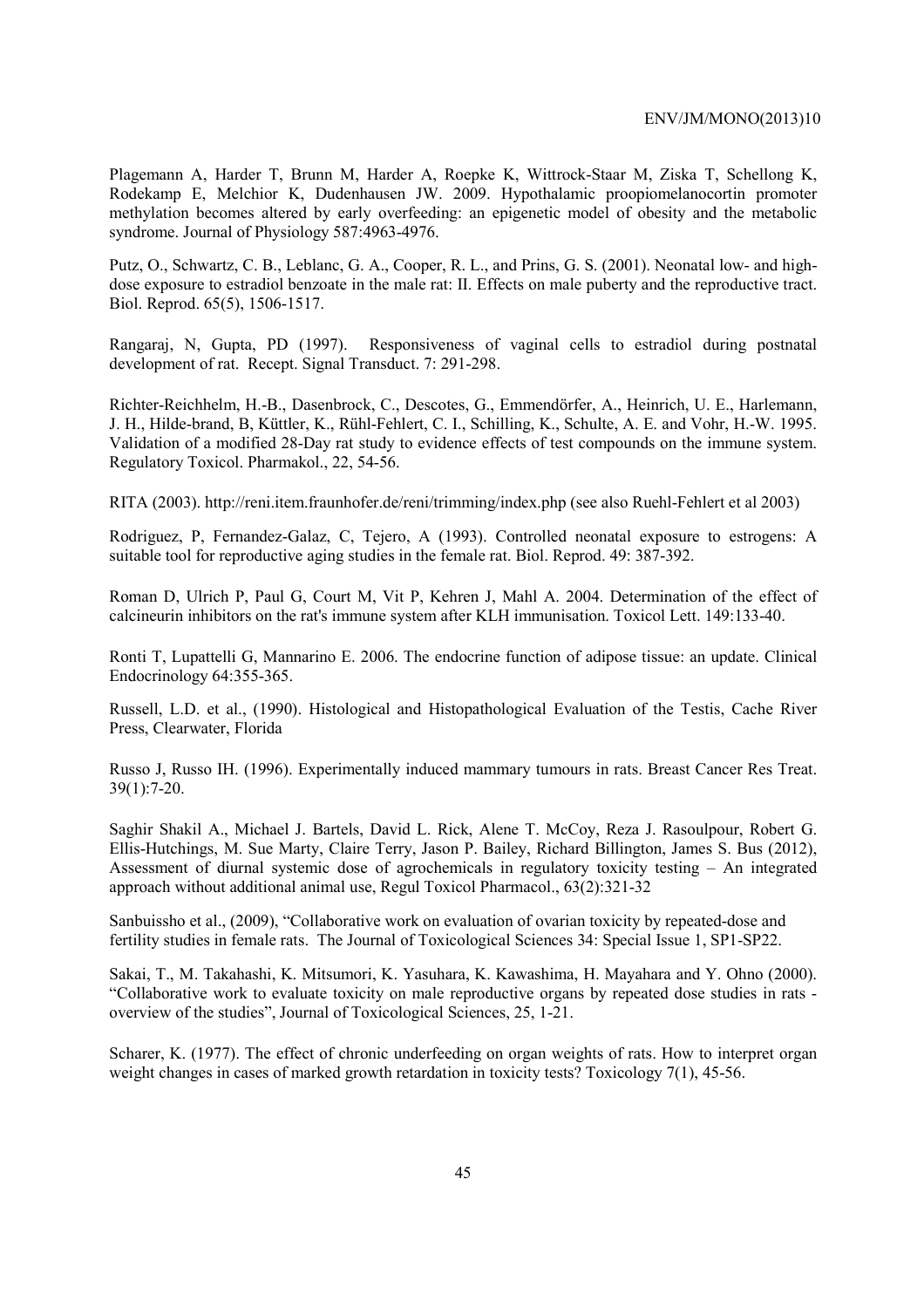Schneider, S., Kaufmann, W., Strauss, V., and van, R. B. (2011). Vinclozolin: a feasibility and sensitivity study of the ILSI-HESI F1-extended one-generation rat reproduction protocol. Regul. Toxicol Pharmacol. 59(1), 91-100.

Seki, M., Yamaguchi, K., Marumo, H., and Imai, K. (1997). Effects of food restriction on reproductive and toxicological parameters in rats-in search of suitable feeding regimen in long-term tests. J Toxicol Sci 22(5), 427-437.

Siemens Medical Solutions Diagnostics (Diagnostic Products Corporation, DPC), Coat-A-Count TKT3 (total T3) and TKT4 (total T4), Veterinary application documents of T3 (March 26, 1993, ZV106 A) and T4 (March 24, 1993, ZV103 A).

Smith, H. W., Winstead, C. J., Stank, K. K., Halstead, B. W., and Wierda, D. (2003). A predictive F344 rat immunotoxicology model: cellular parameters combined with humoral response to NP-CgammaG and KLH. Toxicology 194(1-2), 129-145.

Spencer, S. J., Galic, M. A., and Pittman, Q. J. (2011). Neonatal programming of innate immune function. Am. J Physiol Endocrinol. Metab 300(1), E11-E18.

Steinmetz R, Mitchner NA, Grant A, Allen DL, Bigsby RM, Ben-Jonathan N. The xenoestrogen bisphenol A induces growth, differentiation, and c-fos gene expression in the female reproductive tract. Endocrinology 1998; 139:2741–2747.

Takayama S, Akaike M, Kawashima K, Takahashi M, Kurokawa Y; A Collaborative Study in Japan on Optimal Treatment Period and Parameters for Detection of Male Fertility Disorders in Rats Induced by Medical Drugs. J. Amer. Coll. Toxicol., 14: 266-292, 1995.

Terry, K. K., Chatman, L. A., Foley, G. L., Kadyszewski, E., Fleeman, T. L., Hurtt, M. E., and Chapin, R. E. (2005). Effects of feed restriction on fertility in female rats. Birth Defects Res B Dev. Reprod. Toxicol 74(5), 431-441.

The ICICIS Group Investigators. (1998). Report of validation study of assessment of direct immunotoxicity in the rat. Toxicology 125, 183–201.

Thigpen, J. E., Setchell, K. D., Padilla-Banks, E., Haseman, J. K., Saunders, H. E., Caviness, G. F., Kissling, G. E., Grant, M. G., and Forsythe, D. B. (2007). Variations in phytoestrogen content between different mill dates of the same diet produces significant differences in the time of vaginal opening in CD-1 mice and F344 rats but not in CD Sprague-Dawley rats. Environ Health Perspect. 115(12), 1717-1726.

Thigpen, J. E., Setchell, K. D., Saunders, H. E., Haseman, J. K., Grant, M. G., and Forsythe, D. B. (2004). Selecting the appropriate rodent diet for endocrine disruptor research and testing studies. ILAR. J 45(4), 401-416.

Tonk, E. C., de Groot, D. M., Penninks, A. H., Waalkens-Berendsen, I. D., Wolterbeek, A. P., Piersma, A. H., and van, L. H. (2011). Developmental immunotoxicity of di-n-octyltin dichloride (DOTC) in an extended one-generation reproductive toxicity study. Toxicol Lett. 204(2-3), 156-163.

Tyl, R.W., K. Crofton, A. Moretto, V. Moser, L.P. Sheets and T.J. Sobotka (2008), "Identification and Interpretation of Developmental Neurotoxicity Effects: a Report from the ILSI Research Foundation/Risk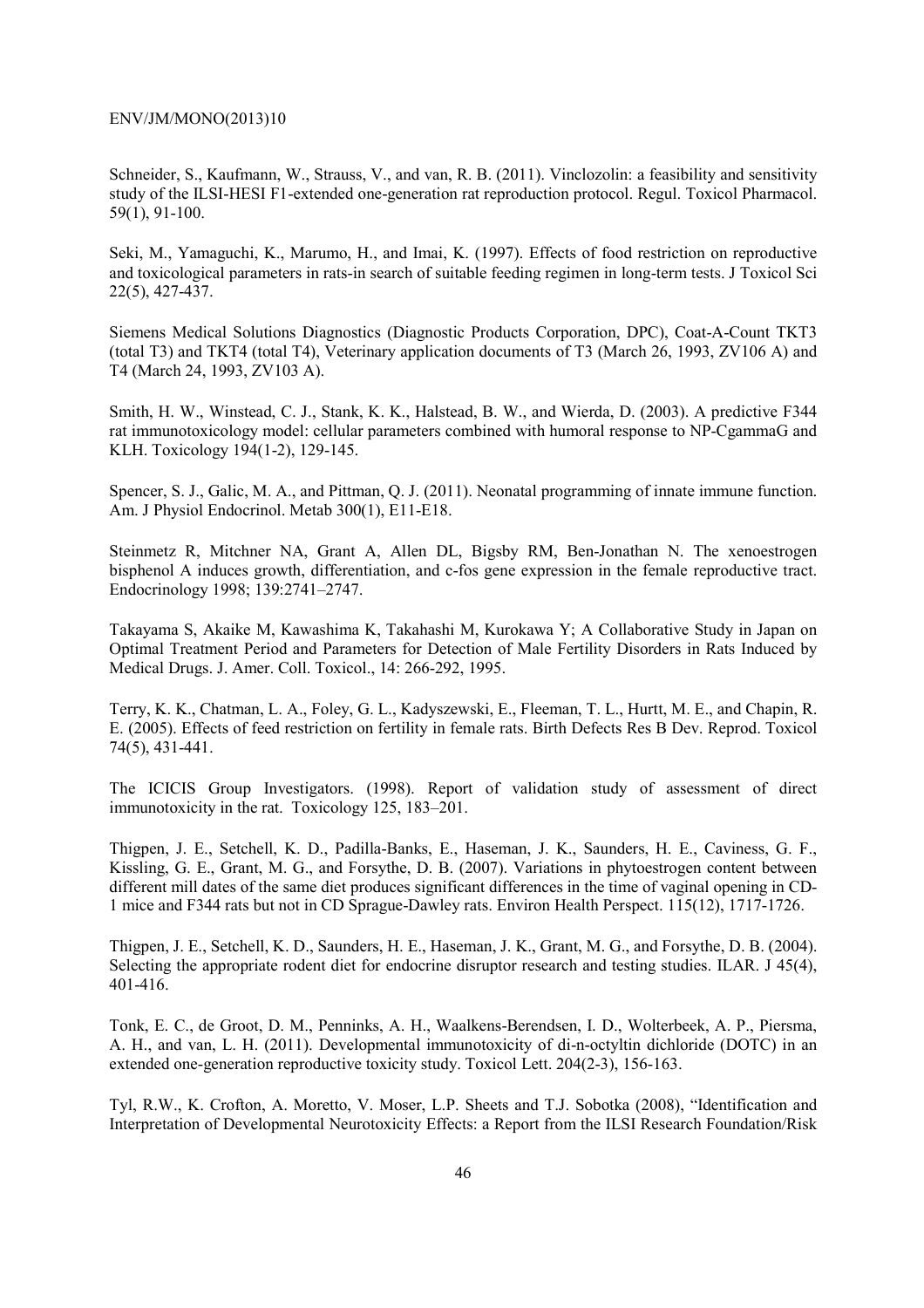Science Institute Expert Working Group on Neurodevelopmental Endpoints", Neurotoxicology and Teratology, 30: 349-381.

Ulbrich, B. and A.K. Palmer (1995), "Detection of Effects on Male Reproduction - a Literature Survey", Journal of the American College of Toxicologists, 14, 293-327.

Ulrich P, Paul G, Perentes E, Mahl A, Roman D. 2004. Validation of immune function testing during a 4 week oral toxicity study with FK506. Toxicol Lett. 149:123-31.

US EPA (2000). Benchmark Dose Technical Guidance Document http://www.epa.gov/ncea/pdfs/bmds/BMD-External\_10\_13\_2000.pdf

US EPA (2011). Endocrine Disruptor Screening Program. Weight-of-Evidence: Evaluating Results of EDSP Tier 1. Screening to Identify the Need for Tier 2 Testing. http://www.regulations.gov/#!documentDetail;D=EPA-HQ-OPPT-2010-0877-0021

US EPA. (2006). A framework for assessing health risk of environmental exposure to children. Office of Research and Development, National Center for Environmental Assessment, Washington, DC; EPA/600/R-05/093F.

US EPA (2007). Integrated summary report for Validation of a Test Method for Assessment of Pubertal Development and Thyroid Function in Juvenile Female Rats as a Potential Screen in the Endocrine Disruptor Screening Program Tier-1 Battery

Vandenberg L.N., Maffini M.V., Schaeberle C.M., Ucci A.A., Sonnenschein C., Rubin B.S., Soto A.M. (2008). Perinatal exposure to the xenoestrogen bisphenol-A induces mammary intraductal hyperplasias in adult CD-1 mice. Reproductive Toxicology, 26 (3-4), pp. 210-219

White, K. L., Jr., Sheth, C. M., and Peachee, V. L. (2007). Comparison of primary immune responses to SRBC and KLH in rodents. J Immunotoxicol. 4(2), 153-158.

WHO Guidance for Immunotoxicity Risk Assessment for Chemicals http://www.who.int/entity/ipcs/methods/harmonization/areas/guidance\_immunotoxicity.pdf

Willoughby, CR et al. (2000). Two-generation reproduction studies of di-(C7-C9 alkyl) phthalate and di- (C9-C11 alkyl) phthalate in the rat. Reproductive toxicology 14:427-450.

Wiltse, J. (2005). Mode of action: Inhibition of histone deacetylase, altering WNT-dependent gene expression, and regulation of betacatenin—Developmental effects of valproic acid. Crit. Rev. Toxicol.  $35:727-738$ .

Yang, J-M; Salmon, A.G., and Marty, M.A. 2009. Development of TEFs for PCB congeners by using an alternative biomarker —Thyroid hormone levels. Regul Toxicol Pharmacol. Dec 31.

Yki-Järvinen H. 2010. Liver fat in the pathogenesis of insulin resistance and type 2 diabetes. Digestive Diseases 28:203-209.

Yoon M, and Barton HA (2008): Predicting maternal rat and pup exposures: How different are they? Toxicol Sci., 102, 15-32.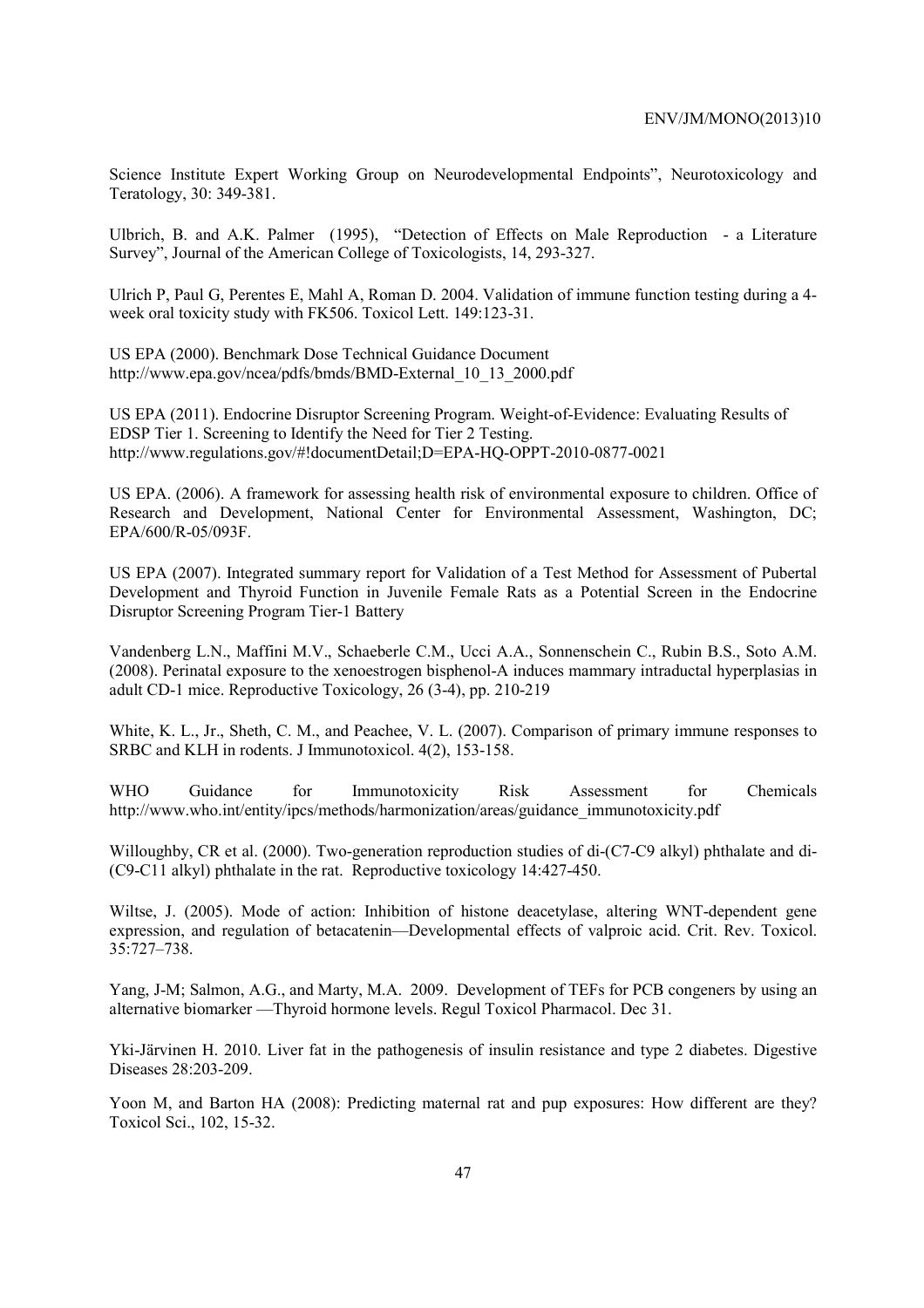Yoshida, M., Sanbuissyo, A., Hisada, S., Takahashi, M., Ohno, Y., and Nishikawa, A. (2009) Morphological characterization of the ovary under normal cycling in rats and its viewpoints of ovarian toxicity detection. J. Toxicol. Sci. 34 Suppl 1: SP 189–197.

You, L., Sar, M., Bartolucci, E.J., McIntyre, B.S. & Sriperumbudur, R. Modulation of mammary gland development in prepubertal male rats exposed to genistein and methoxychlor. Toxicol. Sci. 66, 216–225 (2002).

Zoeller RT, Bansal R., Parris C. 2005. Bisphenol-A, an environmental contaminant that acts as a thyroid hormone receptor antagonist *in vitro*, increases serum thyroxin, and alters RC3/neurogranin expression in the developing rat brain. Endocrinology 146:607-612.

Zoeller RT, Rovet J. 2004. Timing of thyroid hormone action in the developing brain: clinical observations and experimental findings, J. Neuroendocrinology. 16:809-818.

Zoeller RT, Tyl RW, Tan SW. 2007. Current and potential rodent screens and tests for thyroid toxicants. Critical Reviews in Toxicology 37:55-95.

Zoeller, R.T., and Crofton, K.M. (2005). Mode of action: Developmental thyroid hormone insufficiency—neurological abnormalities resulting from exposure to propylthiouracil. Crit. Rev. Toxicol. 35:771–781.

Zorrilla LM, Gibson EK, Jeffay SC, Crofton KM, Setzer WR, Cooper RL and Stoker TE. 2009. The effects of triclosan on puberty and thyroid hormones in male Wistar rats. Toxicological Sciences 107:56- 64.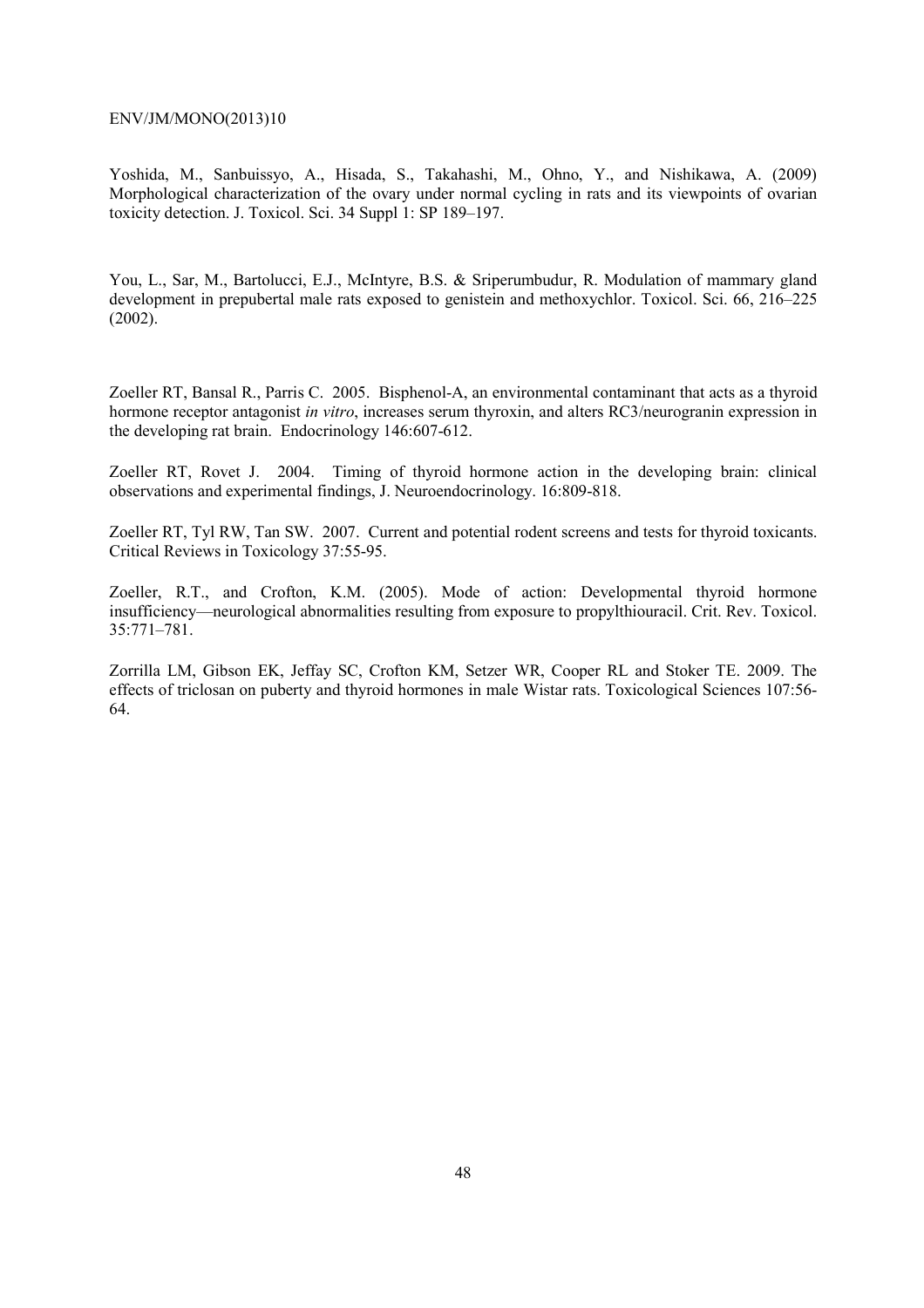# **ANNEX 1. DETAILED LIST OF ENDPOINTS AND EXAMINATIONS INCLUDED IN THE EOGRTS.**

Ax 1.1 This Annex contains tables detailing the endpoints and examinations required in TG 443. The same information is provided in TG 443 but these tables are intended to provide it in a way that makes study design and protocol drafting easier. Annex Table 1.1 lists the endpoints required in the parental generation (P). Annex Table 1.2 lists the endpoints required for litters, prior to pup selection at weaning. Annex Table 1.3 lists the endpoints required in the offspring generation(s) (F1 and F2 if triggered), once pup selection to cohorts has taken place. Endpoints are listed in Annex Table 1.3 according to cohort but it should be noted that although cohorts 1, 2 and 3 are nominally designated reproductive, neurotoxicity and immunotoxicity endpoints respectively, in practice, some endpoints are covered by all cohorts and some are in different cohorts. Optional endpoints are not listed here but are given in TG 443.

Annex Table 1.1. Endpoints and examinations required in the parental generation(s) (P) (excluding litter observations).

| <b>Endpoints/examinations</b>                                                                                                                                                                                                                                                                                                                                                                                                                                          | P males (all,<br>unless otherwise<br>specified)              | P females (all,<br>unless otherwise<br>specified)                                                                     |
|------------------------------------------------------------------------------------------------------------------------------------------------------------------------------------------------------------------------------------------------------------------------------------------------------------------------------------------------------------------------------------------------------------------------------------------------------------------------|--------------------------------------------------------------|-----------------------------------------------------------------------------------------------------------------------|
|                                                                                                                                                                                                                                                                                                                                                                                                                                                                        | <b>Frequency of</b><br>observations                          | <b>Frequency of</b><br>observations                                                                                   |
| <b>PHASE OF STUDY: IN-LIFE</b>                                                                                                                                                                                                                                                                                                                                                                                                                                         |                                                              |                                                                                                                       |
| General observations:<br>- Behavioural changes<br>- All signs of toxicity<br>- Morbidity<br>- Mortality                                                                                                                                                                                                                                                                                                                                                                | Once a day                                                   | Once a day                                                                                                            |
| Body weight                                                                                                                                                                                                                                                                                                                                                                                                                                                            | On $1st$ day of<br>dosing and at least<br>weekly thereafter. | On $1st$ day of<br>dosing and at least<br>weekly thereafter.<br>During lactation,<br>on the same days<br>as the pups. |
| Clinical observations including:<br>- Changes in skin, fur, eyes, mucous membranes,<br>occurrence of secretions and excretions and autonomic<br>activity (e.g., lacrimation, piloerection, pupil size, unusual<br>respiratory pattern).<br>- Changes in gait, posture, response to handling, presence<br>of clonic or tonic movements, stereotypy (e.g. excessive<br>grooming, repetitive circling) or bizarre behaviour (e.g.<br>self-mutilation, walking backwards). | Once a week $(e.g.$ when animals are<br>weighed).            |                                                                                                                       |
| Food consumption (or water consumption, if substance<br>administered in the drinking water).                                                                                                                                                                                                                                                                                                                                                                           | At least weekly (same day as weighing)                       |                                                                                                                       |
| Oestrous cyclicity (by vaginal cytology)                                                                                                                                                                                                                                                                                                                                                                                                                               | <b>NA</b>                                                    | At the beginning of                                                                                                   |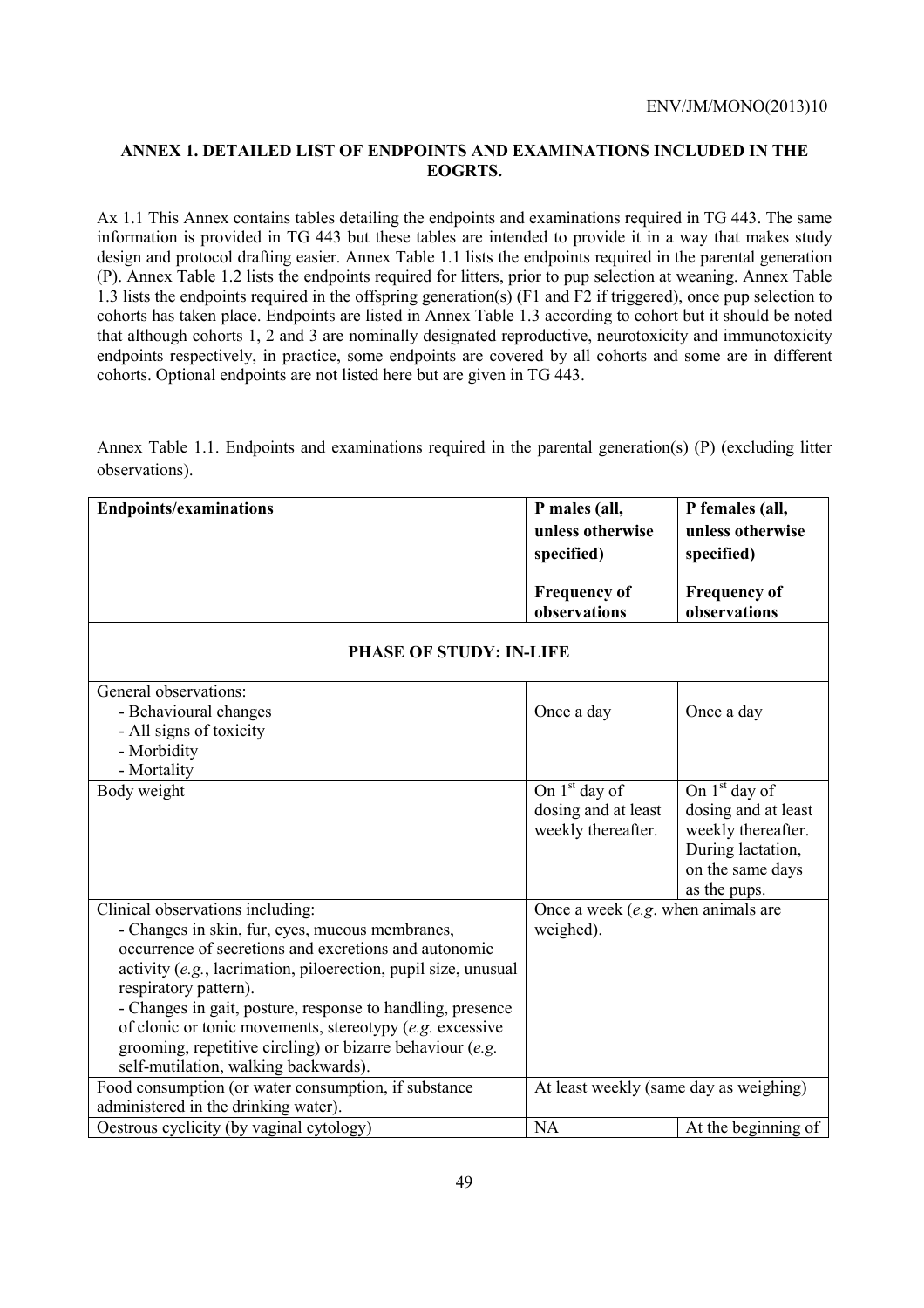| <b>Endpoints/examinations</b>                                                                                                                                             | P males (all,<br>unless otherwise<br>specified)                                                                                               | P females (all,<br>unless otherwise<br>specified)                                        |
|---------------------------------------------------------------------------------------------------------------------------------------------------------------------------|-----------------------------------------------------------------------------------------------------------------------------------------------|------------------------------------------------------------------------------------------|
|                                                                                                                                                                           | <b>Frequency of</b><br>observations                                                                                                           | <b>Frequency of</b><br>observations                                                      |
|                                                                                                                                                                           |                                                                                                                                               | treatment period<br>until confirmation<br>of mating or end of<br>mating period.          |
| Mating and pregnancy parameters including:<br>- Precoital interval and duration of pregnancy.<br>- Signs of dystocia, abnormal nesting behaviour, nursing<br>performance. | <b>NA</b>                                                                                                                                     | As often as is<br>applicable.                                                            |
| PHASE OF STUDY: TERMINAL                                                                                                                                                  |                                                                                                                                               |                                                                                          |
| Body weight.                                                                                                                                                              |                                                                                                                                               | At termination                                                                           |
| Macroscopic examination of all organs for abnormalities                                                                                                                   |                                                                                                                                               | At termination                                                                           |
| Organ weight:<br>- Uterus (with oviducts and cervix)<br>- Ovaries                                                                                                         |                                                                                                                                               | At termination<br>At termination                                                         |
| - Testes                                                                                                                                                                  | At termination                                                                                                                                |                                                                                          |
| - Epididymides (total and cauda for the samples used for<br>sperm counts)                                                                                                 | At termination                                                                                                                                |                                                                                          |
| - Prostate (dorsolateral and ventral part combined)<br>- Seminal vesicles with coagulating glands and their<br>fluids (as one unit).                                      | At termination<br>At termination                                                                                                              |                                                                                          |
| - Brain                                                                                                                                                                   |                                                                                                                                               | At termination                                                                           |
| - Liver                                                                                                                                                                   |                                                                                                                                               | At termination                                                                           |
| - Kidneys                                                                                                                                                                 |                                                                                                                                               | At termination                                                                           |
| - Heart                                                                                                                                                                   |                                                                                                                                               | At termination                                                                           |
| - Spleen                                                                                                                                                                  |                                                                                                                                               | At termination                                                                           |
| - Thymus                                                                                                                                                                  |                                                                                                                                               | At termination                                                                           |
| - Adrenal glands                                                                                                                                                          |                                                                                                                                               | At termination                                                                           |
| - Pituitary                                                                                                                                                               |                                                                                                                                               | At termination                                                                           |
| - Thyroid                                                                                                                                                                 |                                                                                                                                               | Post-fixation                                                                            |
| - Other known target organs                                                                                                                                               |                                                                                                                                               | At termination                                                                           |
| Histopathology of fixed organs:                                                                                                                                           | Post termination, both sexes (as<br>related-change is shown. Include<br>reproductive organs of all animals<br>suspected of reduced fertility. | applicable). In all high dose and controls.<br>Additionally, in lower doses if treatment |
| - Uterus (with oviducts and cervix)<br>- Ovaries<br>- Testes (detailed histopathological examination of one                                                               |                                                                                                                                               |                                                                                          |
| testis)<br>- Epididymides (detailed histopathological examination of<br>one epididymis)                                                                                   |                                                                                                                                               |                                                                                          |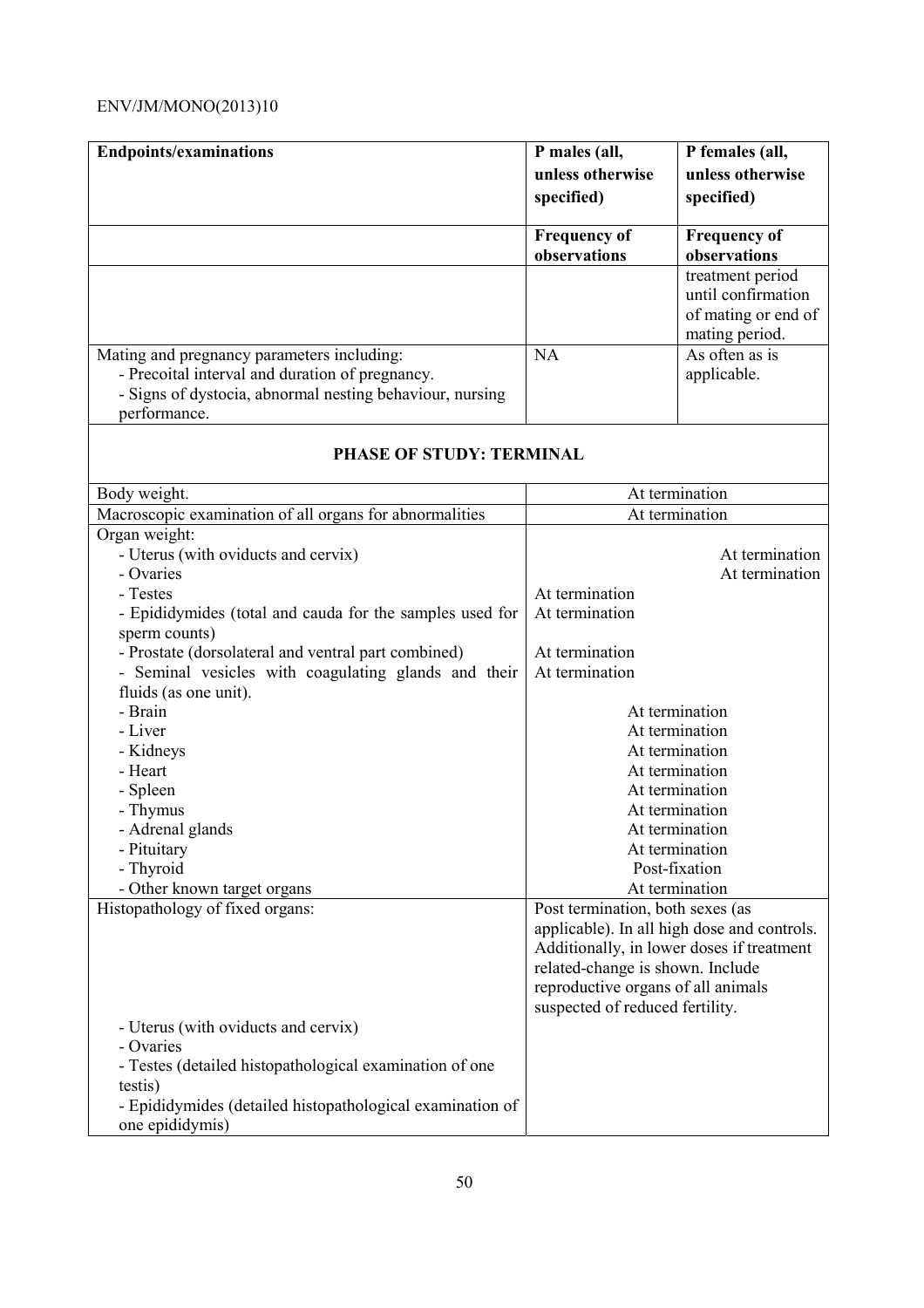| <b>Endpoints/examinations</b>                       | P males (all,                       | P females (all,     |
|-----------------------------------------------------|-------------------------------------|---------------------|
|                                                     | unless otherwise                    | unless otherwise    |
|                                                     | specified)                          | specified)          |
|                                                     | <b>Frequency of</b>                 | <b>Frequency of</b> |
|                                                     | observations                        | observations        |
| - Prostate (dorsolateral and ventral)               |                                     |                     |
| - Seminal vesicles (and coagulating glands)         |                                     |                     |
| - Brain                                             |                                     |                     |
| - Liver                                             |                                     |                     |
| - Kidneys                                           |                                     |                     |
| - Heart                                             |                                     |                     |
| - Spleen                                            |                                     |                     |
| - Thymus                                            |                                     |                     |
| - Adrenal glands                                    |                                     |                     |
| - Pituitary                                         |                                     |                     |
| - Thyroid (and parathyroid)                         |                                     |                     |
| - Peripheral nerve                                  |                                     |                     |
| - Muscle                                            |                                     |                     |
| - Spinal cord                                       |                                     |                     |
| - Eye (and optic nerve)                             |                                     |                     |
| - Gastrointestinal tract                            |                                     |                     |
| - Urinary bladder                                   |                                     |                     |
| - Lung                                              |                                     |                     |
| - Trachea                                           |                                     |                     |
| - Bone marrow                                       |                                     |                     |
| - Vas deferens (males)                              |                                     |                     |
| - Mammary gland (males and females)                 |                                     |                     |
| - Vagina                                            |                                     |                     |
| - Other known target organs                         |                                     |                     |
| Examination of the uteri for presence and number of | <b>NA</b>                           | At termination      |
| implantation sites.                                 |                                     |                     |
| Oestrous cycle stage (by vaginal cytology)          | NA                                  | At termination      |
| Sperm parameters:                                   | At or post                          | <b>NA</b>           |
| - Enumeration of cauda epididymis sperm reserves.   | termination.                        |                     |
| - Evaluation of sperm motility and morphology.      |                                     |                     |
| Clinical biochemistry (including):                  | 10 animals/sex/group at termination |                     |
| - Glucose                                           | (post-fasting).                     |                     |
| - Total cholesterol                                 |                                     |                     |
| - Urea                                              |                                     |                     |
| - Creatinine                                        |                                     |                     |
| - Total protein                                     |                                     |                     |
| - Albumin                                           |                                     |                     |
| - Two enzymes indicative of hepatocellular effects  |                                     |                     |
| Haematology:                                        | 10 animals/sex/group at termination |                     |
| - Haematocrit,                                      | (post-fasting).                     |                     |
| - Haemoglobin concentration                         |                                     |                     |
| - Erythrocyte count                                 |                                     |                     |
| - Total and differential leukocyte count            |                                     |                     |
| - Platelet count                                    |                                     |                     |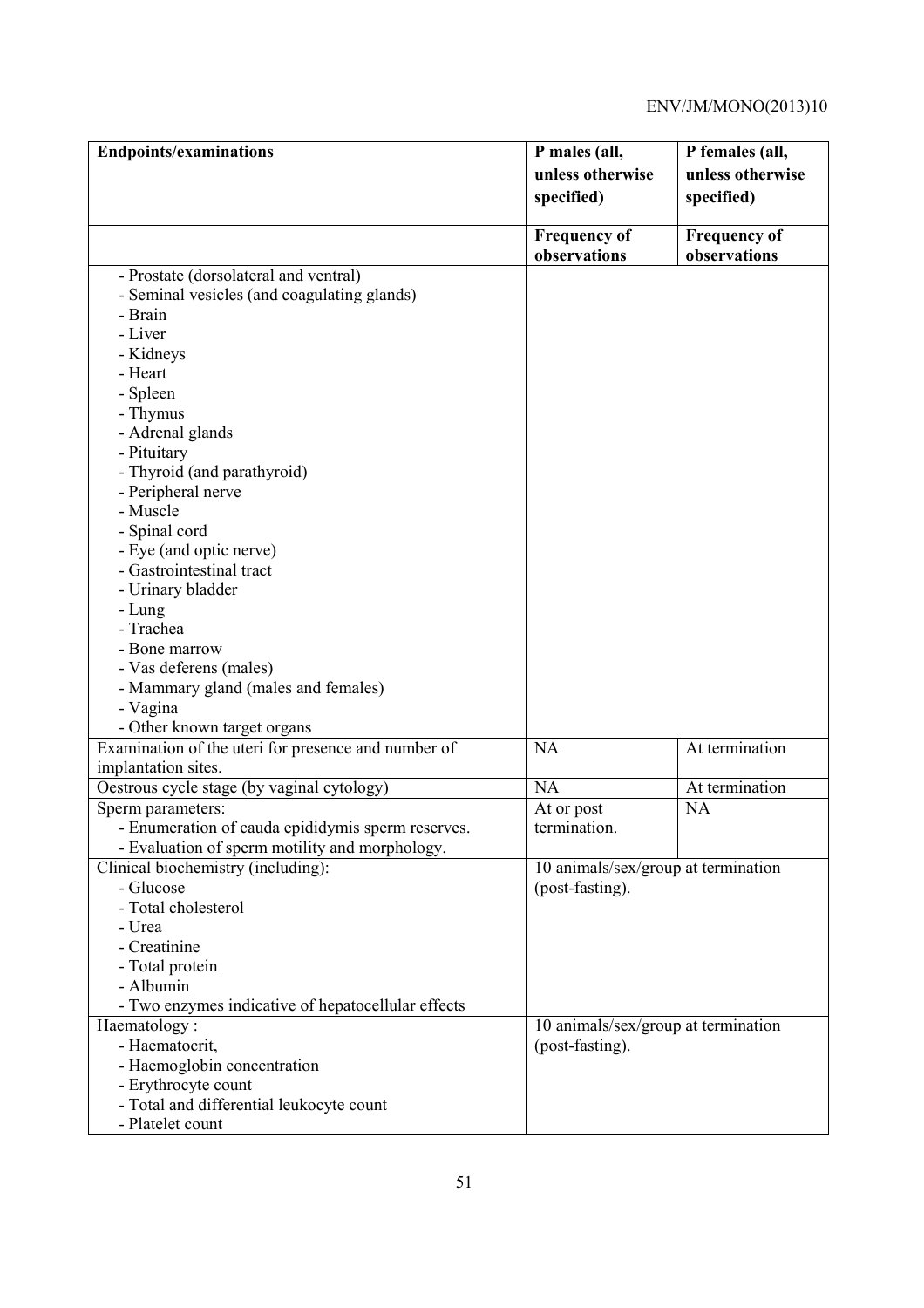| <b>Endpoints/examinations</b>   | P males (all,<br>unless otherwise<br>specified)                                      | P females (all,<br>unless otherwise<br>specified) |  |
|---------------------------------|--------------------------------------------------------------------------------------|---------------------------------------------------|--|
|                                 | <b>Frequency of</b><br>observations                                                  | <b>Frequency of</b><br>observations               |  |
| - Blood clotting time/potential |                                                                                      |                                                   |  |
| Thyroid hormones (T4 and TSH)   | 10 animals/sex/group at termination (post<br>fasting) or at a pre-termination bleed. |                                                   |  |

NA : not applicable

Annex Table 1.2. Endpoints and examinations required in F1 litters (and F2 if triggered) up to weaning.

| <b>Endpoints/examinations</b>                           | F1 (and F2) males                             | $F1$ (and $F2$ )                    |  |  |
|---------------------------------------------------------|-----------------------------------------------|-------------------------------------|--|--|
|                                                         | (all, unless                                  | females (all,                       |  |  |
|                                                         | otherwise                                     | unless otherwise                    |  |  |
|                                                         | specified)                                    | specified)                          |  |  |
|                                                         |                                               |                                     |  |  |
|                                                         | <b>Frequency of</b><br>observations           | <b>Frequency of</b><br>observations |  |  |
| <b>PHASE OF STUDY: IN-LIFE</b>                          |                                               |                                     |  |  |
| General observations:                                   |                                               |                                     |  |  |
| - Behavioural changes                                   |                                               | Once a day                          |  |  |
| - All signs of toxicity                                 |                                               |                                     |  |  |
| - Morbidity                                             |                                               |                                     |  |  |
| - Mortality                                             |                                               |                                     |  |  |
| Body weight                                             | On PND 0 or PND 1 and regularly               |                                     |  |  |
|                                                         | thereafter (at least on PND 4, 7, 14 $\&$ 21) |                                     |  |  |
| Litter examination including:                           | As soon as possible after birth.              |                                     |  |  |
| - Number and sex of pups, stillbirths and live births.  | Live pups are to be counted on PND 4, 7,      |                                     |  |  |
| - Presence of gross anomalies (externally visible       |                                               | 14 and 21                           |  |  |
| abnormalities, including cleft palate; subcutaneous     |                                               |                                     |  |  |
| haemorrhages; abnormal skin colour or texture; presence |                                               |                                     |  |  |
| of umbilical cord; lack of milk in stomach; presence of |                                               |                                     |  |  |
| dried secretions).                                      |                                               |                                     |  |  |
| Clinical examination of the neonates, e.g.              |                                               | As often as is applicable and when  |  |  |
| - Qualitative assessment of body temperature, state of  |                                               | weighed.                            |  |  |
| activity and reaction to handling.                      |                                               |                                     |  |  |
| - External abnormalities, changes in skin, fur, eyes,   |                                               |                                     |  |  |
| mucous membranes, occurrence of secretions and          |                                               |                                     |  |  |
| excretions and autonomic activity.                      |                                               |                                     |  |  |
| - Changes in gait, posture, response to handling.       |                                               |                                     |  |  |
| -Clonic or tonic movements, stereotypy or bizarre       |                                               |                                     |  |  |
| behavior.                                               |                                               |                                     |  |  |
| - Abnormalities of genital organs. e.g. hypospadias or  |                                               |                                     |  |  |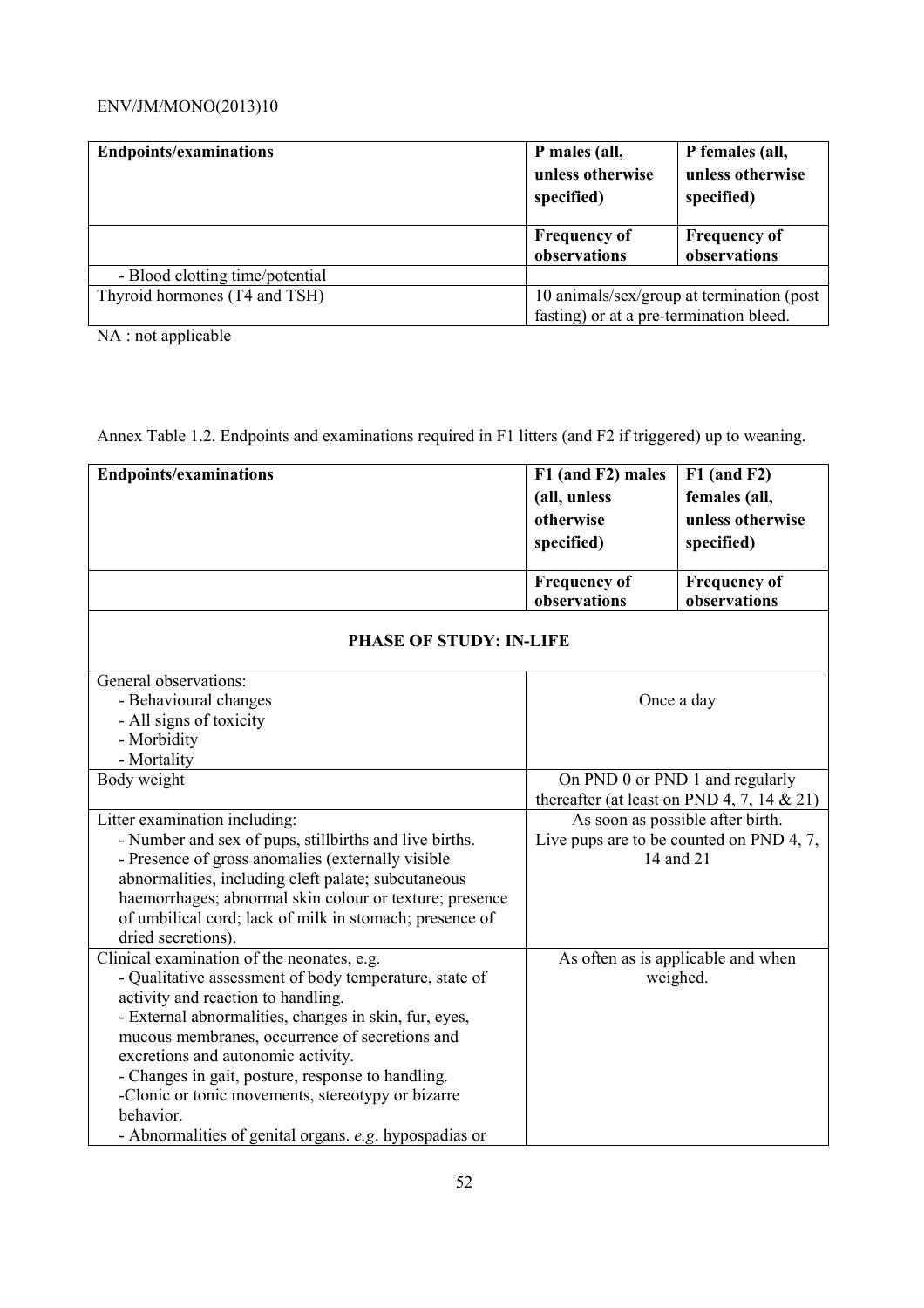| <b>Endpoints/examinations</b>                                                       | F1 (and F2) males                   | $F1$ (and $F2$ )                    |  |  |
|-------------------------------------------------------------------------------------|-------------------------------------|-------------------------------------|--|--|
|                                                                                     | (all, unless                        | females (all,                       |  |  |
|                                                                                     | otherwise                           | unless otherwise                    |  |  |
|                                                                                     | specified)                          | specified)                          |  |  |
|                                                                                     |                                     |                                     |  |  |
|                                                                                     | <b>Frequency of</b>                 | <b>Frequency of</b>                 |  |  |
|                                                                                     | observations                        | observations                        |  |  |
| cleft penis                                                                         |                                     |                                     |  |  |
| Anogenital distance in pups.                                                        |                                     | Between PND 0 and 4 (all pups to be |  |  |
|                                                                                     | measured on the same PND day).      |                                     |  |  |
| Presence and number of nipples/areolae in male pups (see                            | On PND 12 or 13                     |                                     |  |  |
| GD 151, Section 3).                                                                 | (all male pups to                   |                                     |  |  |
|                                                                                     | be examined on the                  |                                     |  |  |
|                                                                                     | same PND day);                      |                                     |  |  |
|                                                                                     | this timing may                     |                                     |  |  |
|                                                                                     | vary depending on<br>strain         |                                     |  |  |
|                                                                                     |                                     |                                     |  |  |
| <b>PHASE OF STUDY: TERMINAL</b>                                                     |                                     |                                     |  |  |
| Surplus pups after standardisation at PND 4                                         |                                     |                                     |  |  |
| Body weight, gross necropsy, thyroid hormones (T4 and                               | At termination                      |                                     |  |  |
| TSH).                                                                               |                                     |                                     |  |  |
|                                                                                     |                                     |                                     |  |  |
| Surplus pups not allocated to Cohorts (at weaning) and F2 generation (if triggered) |                                     |                                     |  |  |
| Body weight.                                                                        | At termination                      |                                     |  |  |
| Macroscopic examination of all organs for abnormalities                             |                                     | At termination                      |  |  |
| Organ weight and/or retention for possible histopathology:                          |                                     | 10 pups/sex/group at termination    |  |  |
| - Brain                                                                             |                                     |                                     |  |  |
| - Spleen                                                                            |                                     |                                     |  |  |
| - Thymus                                                                            |                                     |                                     |  |  |
| - Mammary tissues                                                                   |                                     |                                     |  |  |
| - Other organs as appropriate                                                       |                                     |                                     |  |  |
| Thyroid hormones (T4 and TSH)                                                       | 10 animals/sex/group at termination |                                     |  |  |
| NA: not applicable                                                                  |                                     |                                     |  |  |

Annex Table 1.3. Endpoints and examinations required in the offspring generation(s) post weaning, when

| selection of pups to cohorts has taken place               |                 |                                  |          |  |  |  |  |  |
|------------------------------------------------------------|-----------------|----------------------------------|----------|--|--|--|--|--|
| <b>Endpoints/examinations</b>                              | <b>Cohort 1</b> | Cohort 2                         | Cohort 3 |  |  |  |  |  |
| PHASE OF STUDY: IN-LIFE. ENDPOINTS NOT SPECIFIC TO COHORTS |                 |                                  |          |  |  |  |  |  |
|                                                            |                 | <b>Frequency of observations</b> |          |  |  |  |  |  |
| General observations:                                      |                 |                                  |          |  |  |  |  |  |
| - Behavioural changes                                      | Once a day      |                                  |          |  |  |  |  |  |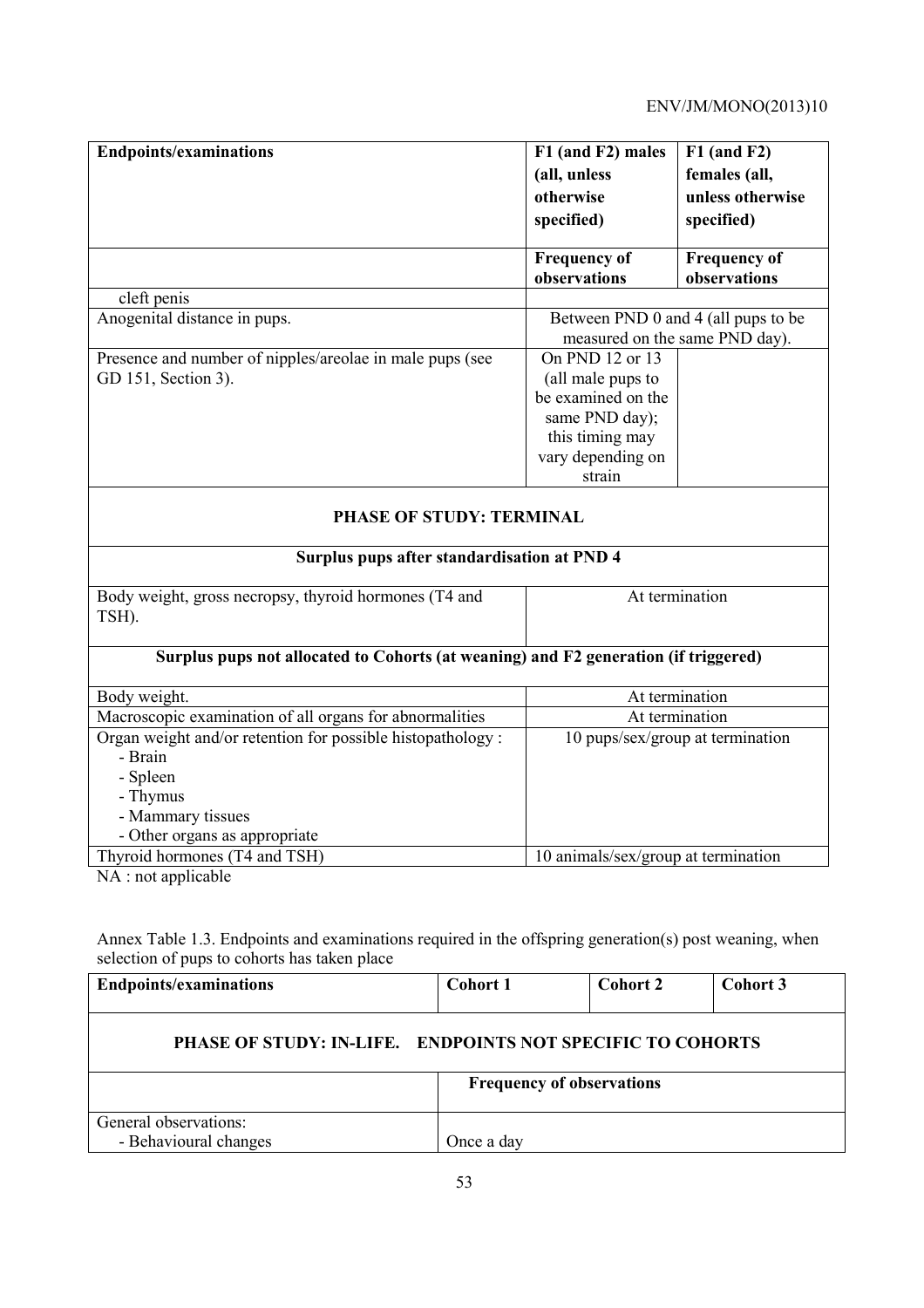| <b>Endpoints/examinations</b>                  | <b>Cohort 1</b>                                 | <b>Cohort 2</b> | <b>Cohort 3</b>                                          |
|------------------------------------------------|-------------------------------------------------|-----------------|----------------------------------------------------------|
| - All signs of toxicity                        |                                                 |                 |                                                          |
| - Morbidity                                    |                                                 |                 |                                                          |
| - Mortality                                    |                                                 |                 |                                                          |
| Body weight                                    |                                                 |                 | All cohorts. At least weekly and on day of attainment of |
|                                                | vaginal patency or balano-preputial separation. |                 |                                                          |
| Clinical observations including:               | All cohorts. When animals are weighed           |                 |                                                          |
| - Changes in skin, fur, eyes, mucous           |                                                 |                 |                                                          |
| membranes, occurrence of secretions and        |                                                 |                 |                                                          |
| excretions and autonomic activity $(e.g.,)$    |                                                 |                 |                                                          |
| lacrimation, piloerection, pupil size, unusual |                                                 |                 |                                                          |
| respiratory pattern).                          |                                                 |                 |                                                          |
| - Changes in gait, posture, response to        |                                                 |                 |                                                          |
| handling, presence of clonic or tonic          |                                                 |                 |                                                          |
| movements, stereotypy (e.g. excessive          |                                                 |                 |                                                          |
| grooming, repetitive circling) or bizarre      |                                                 |                 |                                                          |
| behaviour (e.g. self-mutilation, walking       |                                                 |                 |                                                          |
| backwards).                                    |                                                 |                 |                                                          |
| - Abnormalities of genital organs e.g.         |                                                 |                 |                                                          |
| hypospadias or cleft penis                     |                                                 |                 |                                                          |
| Food consumption (or water consumption, if     | All cohorts. At least weekly.                   |                 |                                                          |
| substance administered in the drinking water)  |                                                 |                 |                                                          |
| Sexual maturity:                               | All cohorts, except 2B. Daily examination until |                 |                                                          |
| - vaginal patency (females)                    | achieved.                                       |                 |                                                          |
| - balano-preputial separation (males)          |                                                 |                 |                                                          |

# **PHASE OF STUDY: IN-LIFE. ENDPOINTS SPECIFIC TO COHORTS 1, 2 OR 3**

|                                                                                                                                                                              | <b>Frequency of</b><br>observations                                                                                                                                                                                | <b>Frequency of</b><br>observations | <b>Frequency of</b><br>observations |
|------------------------------------------------------------------------------------------------------------------------------------------------------------------------------|--------------------------------------------------------------------------------------------------------------------------------------------------------------------------------------------------------------------|-------------------------------------|-------------------------------------|
| Oestrous cyclicity (by vaginal cytology)                                                                                                                                     | Cohort 1A.<br>Daily from onset of<br>vaginal patency<br>until $1st$ oestrus<br>- Daily, for 2<br>weeks from around<br><b>PND 75</b><br>Cohort 1B.<br>If mated:<br>From pairing until<br>confirmation of<br>mating. | Not determined                      | Not determined                      |
| Mating and pregnancy parameters including:<br>- Precoital interval and duration of<br>pregnancy.<br>- Signs of dystocia, abnormal nesting<br>behaviour, nursing performance. | Cohort 1B.<br>If mated:<br>As often as is<br>applicable                                                                                                                                                            | Not determined                      | Not determined                      |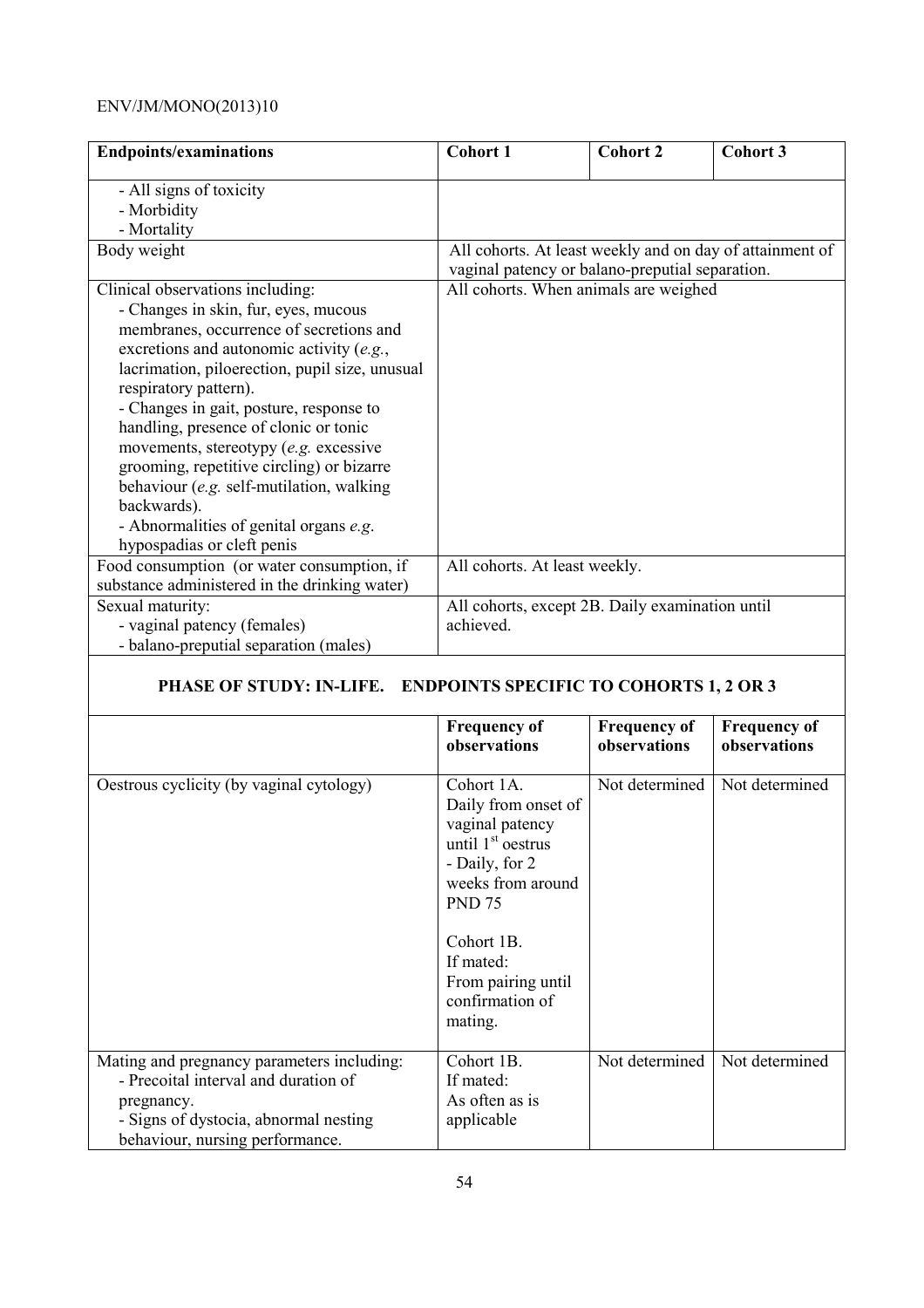| <b>Endpoints/examinations</b>                                                                                                                                                                                                                                                                                                                              | <b>Cohort 1</b>                                                 | <b>Cohort 2</b>                                          | <b>Cohort 3</b> |
|------------------------------------------------------------------------------------------------------------------------------------------------------------------------------------------------------------------------------------------------------------------------------------------------------------------------------------------------------------|-----------------------------------------------------------------|----------------------------------------------------------|-----------------|
| Litter parameters including:<br>- Number and sex of pups, stillbirths and live<br><b>births</b><br>- Presence of gross anomalies (externally<br>visible abnormalities, including cleft palate;<br>subcutaneous haemorrhages; abnormal skin<br>colour or texture; presence of umbilical cord;<br>lack of milk in stomach; presence of dried<br>secretions). | Cohort 1B.<br>F <sub>2</sub> pups: As often<br>as is applicable | Not determined                                           | Not determined  |
| Assessment of neurotoxicity:<br>- Auditory startle test<br>- Functional observation battery<br>- Motor activity (determined at least once)                                                                                                                                                                                                                 | Not determined                                                  | Cohort 2A.<br>PND 24 or 25.<br>Between PND<br>63 and 75. | Not determined  |

# **PHASE OF STUDY: TERMINAL. ENDPOINTS NOT SPECIFIC TO COHORTS**

| Body weight                                    | All cohorts.    |
|------------------------------------------------|-----------------|
|                                                | At termination. |
| Oestrous cycle stage (by vaginal cytology)     | All cohorts.    |
|                                                | At termination. |
| Examination of external organs (especially sex | All cohorts.    |
| organs) for structural abnormalities           | At termination. |
| Macroscopic examination of all internal organs | All cohorts.    |
| for abnormalities                              | At termination. |
|                                                |                 |

# **PHASE OF STUDY: TERMINAL. ENDPOINTS SPECIFIC TO COHORTS 1, 2 OR 3**

| Organ weight:                              |                |                |                |
|--------------------------------------------|----------------|----------------|----------------|
| - Uterus (with oviducts and cervix)        | Cohort 1A & 1B |                | Not determined |
| - Ovaries                                  | Cohort 1A &1B  |                |                |
| - Testes                                   | Cohort 1A &1B  |                |                |
| - Epididymides (total and cauda for the    | Cohort 1A &1B  |                |                |
| samples used for sperm counts cohort 1A)   |                |                |                |
| - Prostate (dorsolateral and ventral part  | Cohort 1A &1B  |                |                |
| combined)                                  | Cohort 1A &1B  | Cohort 2A &    |                |
| - Seminal vesicles with coagulating glands |                | 2B. Brain      |                |
| and their fluids (as one unit)             | Cohort 1A      | weight only    |                |
| - Brain                                    | Cohort 1A      | determined.    |                |
| - Liver                                    | Cohort 1A      |                |                |
| - Kidneys                                  | Cohort 1A      |                |                |
| - Heart                                    | Cohort 1A      |                |                |
| - Spleen                                   | Cohort 1A      |                |                |
| - Thymus                                   | Cohort 1A      |                |                |
| - Adrenal glands                           | Cohort 1A &1B  |                |                |
| - Pituitary                                | Cohort 1A      |                |                |
| - Thyroid (post-fixation)                  | Cohort 1A &1B  |                |                |
| - Other known target organs                | Cohort 1A &1B  |                |                |
| Histopathology of fixed organs:            | Cohort 1A.     | Neurohistopath | Not determined |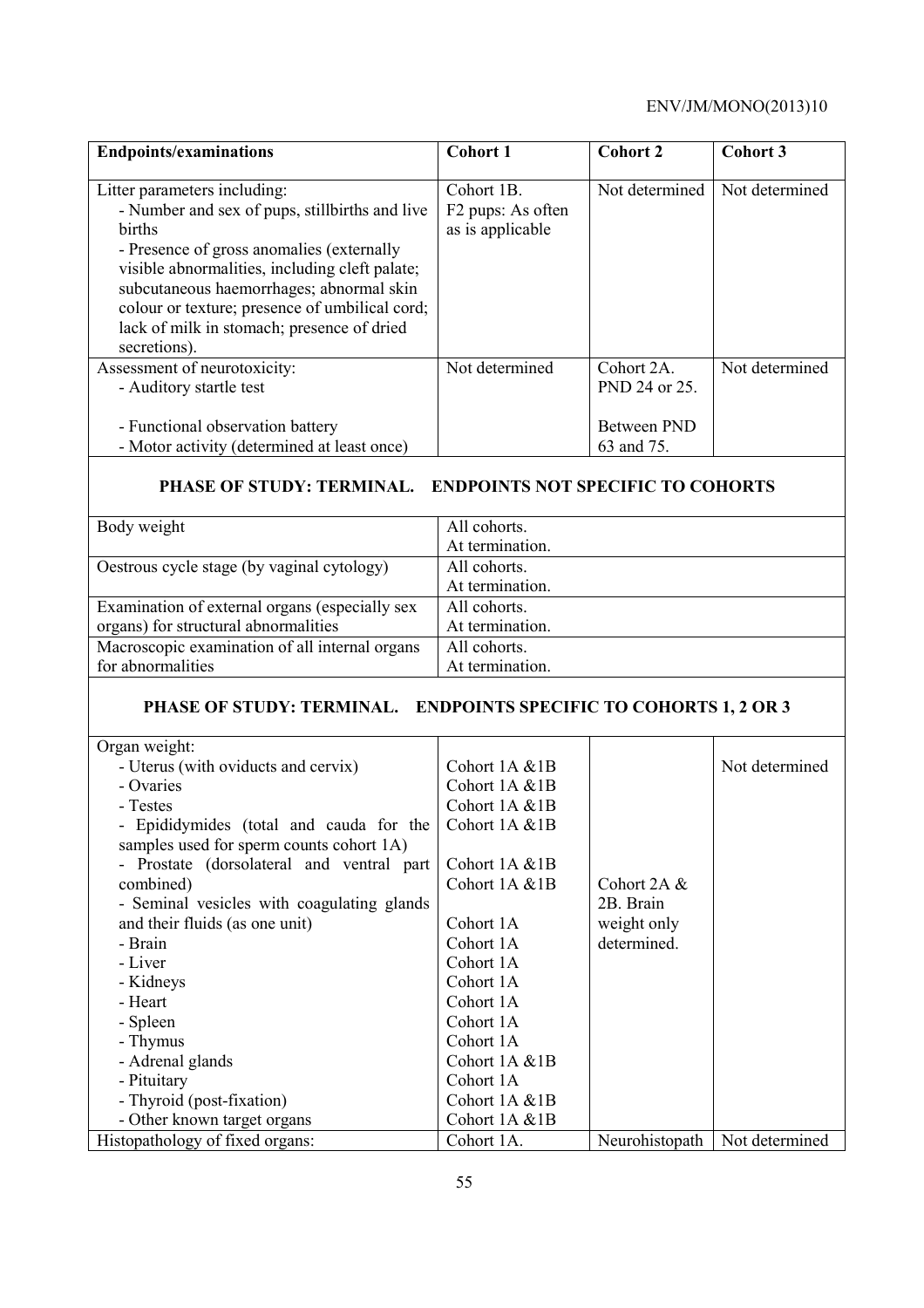| <b>Endpoints/examinations</b>                                                                                                                                                                                                                                                                                                                                                                                                                                                                                                                                                                                                                                                                                                                                          | <b>Cohort 1</b>                                                                                                                                                                                                                                                                                                                                                                                                                                                                  | <b>Cohort 2</b>                                                                                                                                                                       | <b>Cohort 3</b> |
|------------------------------------------------------------------------------------------------------------------------------------------------------------------------------------------------------------------------------------------------------------------------------------------------------------------------------------------------------------------------------------------------------------------------------------------------------------------------------------------------------------------------------------------------------------------------------------------------------------------------------------------------------------------------------------------------------------------------------------------------------------------------|----------------------------------------------------------------------------------------------------------------------------------------------------------------------------------------------------------------------------------------------------------------------------------------------------------------------------------------------------------------------------------------------------------------------------------------------------------------------------------|---------------------------------------------------------------------------------------------------------------------------------------------------------------------------------------|-----------------|
|                                                                                                                                                                                                                                                                                                                                                                                                                                                                                                                                                                                                                                                                                                                                                                        |                                                                                                                                                                                                                                                                                                                                                                                                                                                                                  |                                                                                                                                                                                       |                 |
| - Uterus (with oviducts and cervix)<br>- Ovaries (including enumeration of follicles<br>and corpora lutea)<br>- Testes (detailed histopathological<br>examination of one test s cohort 1A)<br>Epididymides (detailed histopathological<br>examination of one epididymis cohort 1A)<br>- Prostate (dorsolateral and ventral)<br>- Seminal vesicles (and coagulating glands)<br>- Brain<br>- Liver<br>- Kidneys<br>- Heart<br>- Spleen<br>- Thymus<br>- Adrenal glands<br>- Pituitary<br>- Thyroid (and parathyroid)<br>- Peripheral nerve<br>- Muscle<br>- Spinal cord<br>- Eye (and optic nerve)<br>- Gastrointestinal tract<br>- Urinary bladder<br>- Lung<br>- Trachea<br>- Bone marrow<br>- Vas deferens (males)<br>- Vagina<br>- Mammary gland (males and females) | Histopathology of<br>all tissues for high<br>dose and control.<br>In lower dose<br>groups if treatment<br>related findings.<br>Cohort 1B.<br>Histopathology in<br>case of suspected<br>repro or endocrine<br>toxicant and/or if<br>results from cohort<br>1A are equivocal.<br>Organs preserved<br>are vagina, uterus,<br>cervix, ovaries,<br>testes,<br>epididymides,<br>seminal vesicles,<br>coagulating glands,<br>prostate, pituitary,<br>other identified<br>target organs. | ology assessed<br>in Cohorts 2A<br>and 2B (see<br>below).                                                                                                                             |                 |
| - Known target organs<br>Assessment of neurohistopathology:<br>(Using qualitative and quantitative methods)<br>- Olfactory bulbs<br>- Cerebral cortex<br>- Hippocampus<br>- Basal ganglia<br>- Thalamus<br>- Hypothalamus<br>- Mid-brain (thecum, tegmentum, cerebral<br>peduncles)<br>- Brain-stem<br>- Cerebellum                                                                                                                                                                                                                                                                                                                                                                                                                                                    | Not determined                                                                                                                                                                                                                                                                                                                                                                                                                                                                   | Cohort 2A.<br>between PND<br>75 and 90.<br>Cohort 2B:<br>on PND21 or<br>22.<br>All endpoints<br>required for<br>cohort 2A.<br>Eyes,<br>peripheral<br>nerve, muscle<br>and spinal cord | Not determined  |
| - Eyes, (retina and optic nerve)<br>- Peripheral nerve<br>- Muscle<br>- Spinal cord                                                                                                                                                                                                                                                                                                                                                                                                                                                                                                                                                                                                                                                                                    |                                                                                                                                                                                                                                                                                                                                                                                                                                                                                  | not required<br>for cohort 2B.<br>Note that                                                                                                                                           |                 |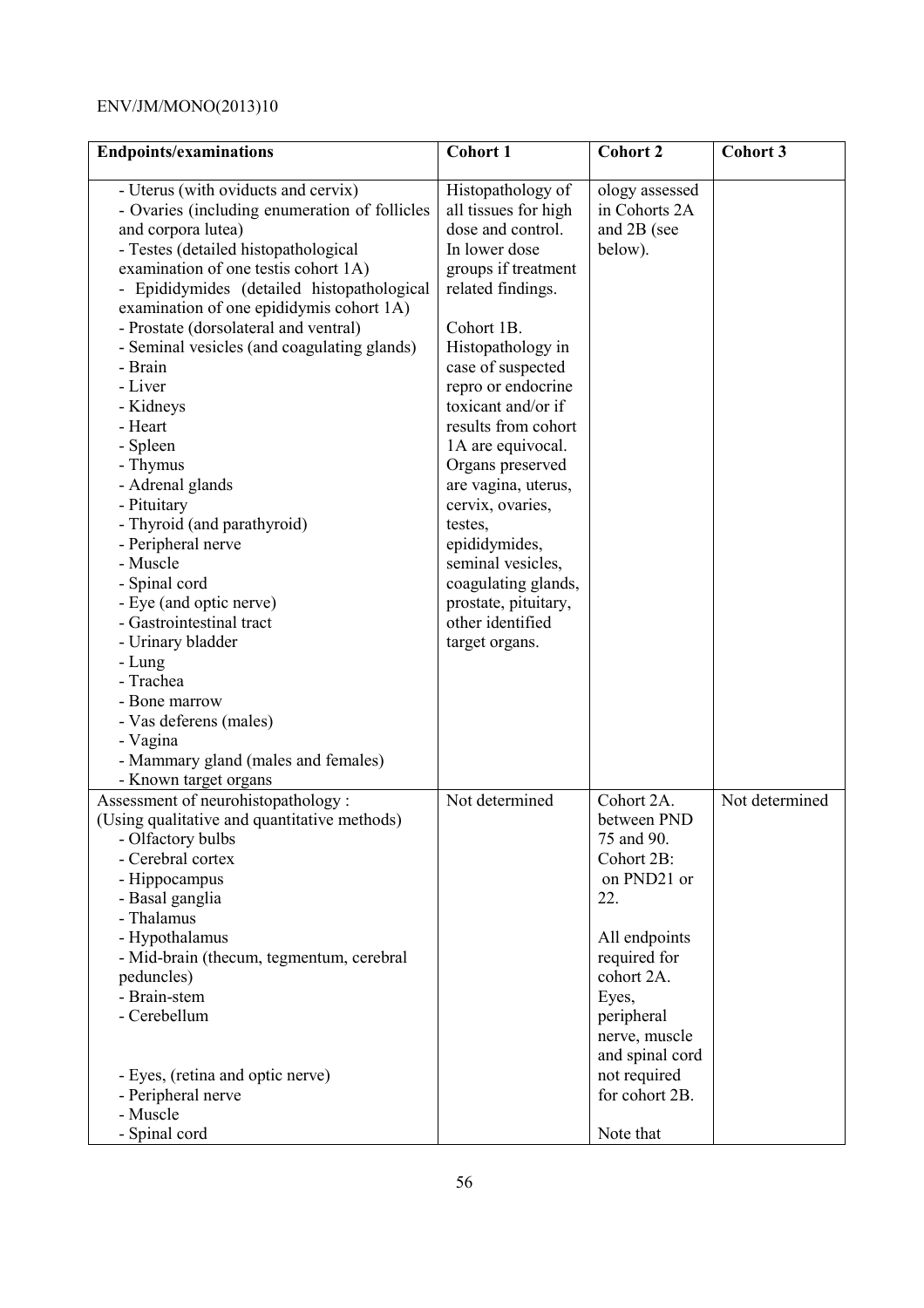| <b>Endpoints/examinations</b>                                                                                                                                                               | <b>Cohort 1</b>                                                                                            | <b>Cohort 2</b>                                                                                        | <b>Cohort 3</b>                                                                                               |
|---------------------------------------------------------------------------------------------------------------------------------------------------------------------------------------------|------------------------------------------------------------------------------------------------------------|--------------------------------------------------------------------------------------------------------|---------------------------------------------------------------------------------------------------------------|
|                                                                                                                                                                                             |                                                                                                            |                                                                                                        |                                                                                                               |
|                                                                                                                                                                                             |                                                                                                            | assessment is<br>done for<br>control and<br>high dose<br>animals and in<br>lower doses if<br>treatment |                                                                                                               |
|                                                                                                                                                                                             |                                                                                                            | related changes<br>are shown.                                                                          |                                                                                                               |
| Examination of the uteri for presence and<br>number of implantation sites (at termination)                                                                                                  | Cohort 1B.<br>If mated.                                                                                    | Not determined                                                                                         | Not determined                                                                                                |
| Sperm parameters:<br>- Enumeration of cauda epididymis sperm<br>reserves.<br>- Evaluation of sperm motility and<br>morphology.                                                              | Cohort 1A:<br>At or post<br>termination.                                                                   | Not determined                                                                                         | Not determined                                                                                                |
| Clinical biochemistry (including):<br>- Glucose<br>- Total cholesterol<br>- Urea<br>- Creatinine,<br>- Total protein,<br>- Albumin<br>- Two enzymes indicative of hepatocellular<br>effects | Cohort 1A:<br>10<br>animals/sex/group<br>at termination.                                                   | Not determined                                                                                         | Not determined                                                                                                |
| Haematology:<br>- Haematocrit,<br>- Haemoglobin concentration,<br>- Erythrocyte count,<br>- Total and differential leukocyte count                                                          | Cohort 1A.<br>10<br>animals/sex/group<br>at termination                                                    | Not determined                                                                                         | Not determined                                                                                                |
| Thyroid hormones (T4 and TSH)                                                                                                                                                               | Cohort $1\overline{A}$ .<br>10<br>animals/sex/group<br>at termination or at<br>a pre-termination<br>bleed. | Not determined                                                                                         | Not determined                                                                                                |
| Assessment of immunotoxicity:<br>- primary IgM antibody response to a T cell<br>dependant antigen (immunization with antigen<br>is part of the test)                                        | Not determined                                                                                             | Not determined                                                                                         | Cohort 3.<br>On PND 56, T-<br>cell dependant<br>antibody<br>response assay<br>on 10<br>animals/sex/<br>group. |
| Assessment of immunotoxicity:<br>- Splenic lymphocyte subpopulation analysis<br>(CD4+ and CD8+ T lymphocytes, B<br>lymphocytes and NK cells) using one half of<br>the spleen.               | Cohort 1A.<br>10 animals/sex/<br>group at<br>termination.                                                  | Not determined                                                                                         | Not determined                                                                                                |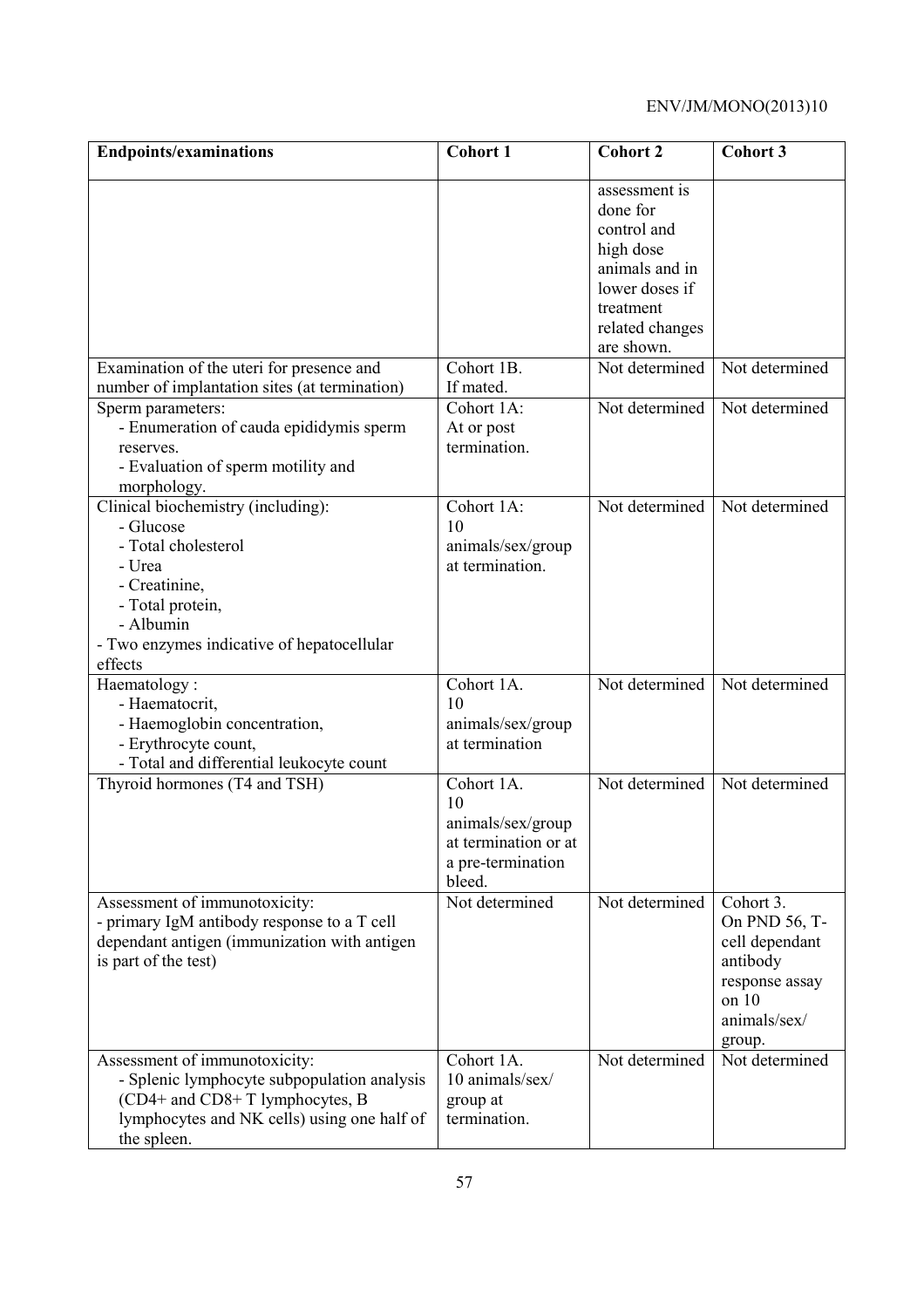| <b>Endpoints/examinations</b>                                                      | Cohort 1 | Cohort 2 | Cohort 3 |
|------------------------------------------------------------------------------------|----------|----------|----------|
| - Weight of lymph nodes associated with and<br>distant from the route of exposure. |          |          |          |
| - Histopathology on the collected lymph<br>nodes and bone marrow.                  |          |          |          |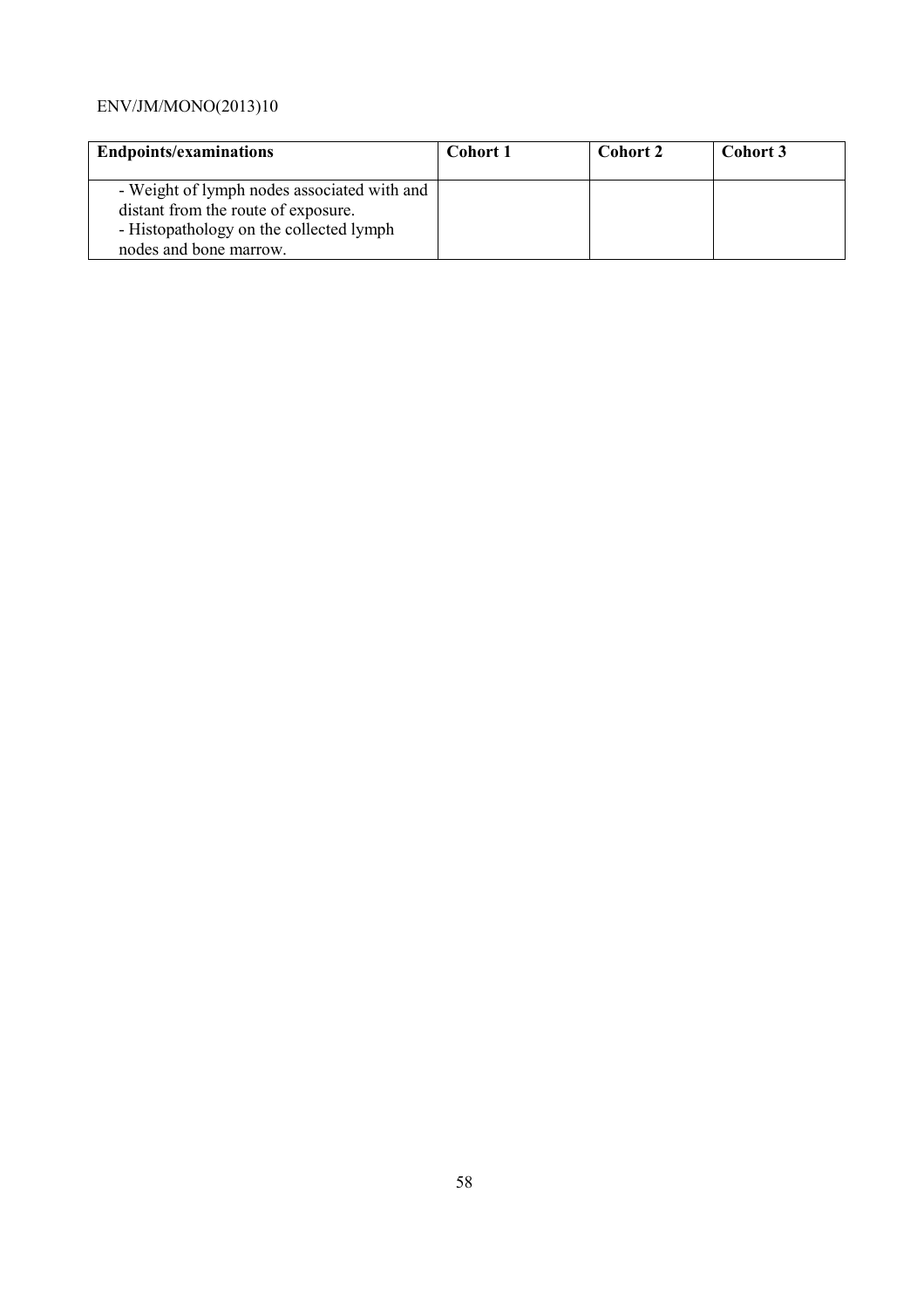# **ANNEX 2. ANALYSIS OF THE EFFECT OF DECREASED BODY WEIGHT (VIA DIETARY MODULATION) ON ABSOLUTE ORGAN WEIGHT IN RATS**

# Objective

Ax2.1. The objective of this analysis is to aid interpretation of rat organ weight data from the EOGRTS when body weight (BW) is reduced, by providing numerical data from literature studies.

### Methods

Ax2.2. A literature search was conducted for papers where the effect of dietary modulation on organ weight had been studied in rats. Data were then extracted and analysed from suitable papers. Papers considered to be suitable were those where feed restriction or where different proprietary diets that had been modified with the intention of producing different body weights had been used. Papers using diets with nutrient deficiencies or supplements were excluded.

Although the protocols for dietary modulation varied, the common parameters of terminal body weights and organ weights were compared across studies. As the EOGRTS involves dosing for at least one month, only studies of approximately  $\geq$  one month were selected in order to make the data more relevant. The studies are a mixture of reproductive and non-reproductive with varying methods of feed restriction/dietary modulation. In this analysis, however, these variables are acknowledged, but not accounted for.

Ax2.3. Organ weight and terminal body weight data for adult rats were selected from the publications. The protocols used in the studies are summarised below. The percentage decreases in terminal body weight compared to the relevant control group were then calculated. The treatment groups across all the studies were then assigned to categories of 5%, 10%, 15%, 20%, 30% and 40% decrease in terminal body weight compared to control values. The percentage decreases in organ weights compared to the relevant control group were then calculated as

> control organ weight – treated organ weight x 100 control organ weight

and the data tabulated according to the body weight decrease category. Organ weight data from categories of terminal body weight reduction less than 5% or greater than 40% of control values were not used in this analysis (using rounded figures). The boundaries were set based on the questionable relevance of effects below 5% and that substance-induced effects in the EOGRTS above 40% would be highly unlikely and undesirable if dose setting has been done properly.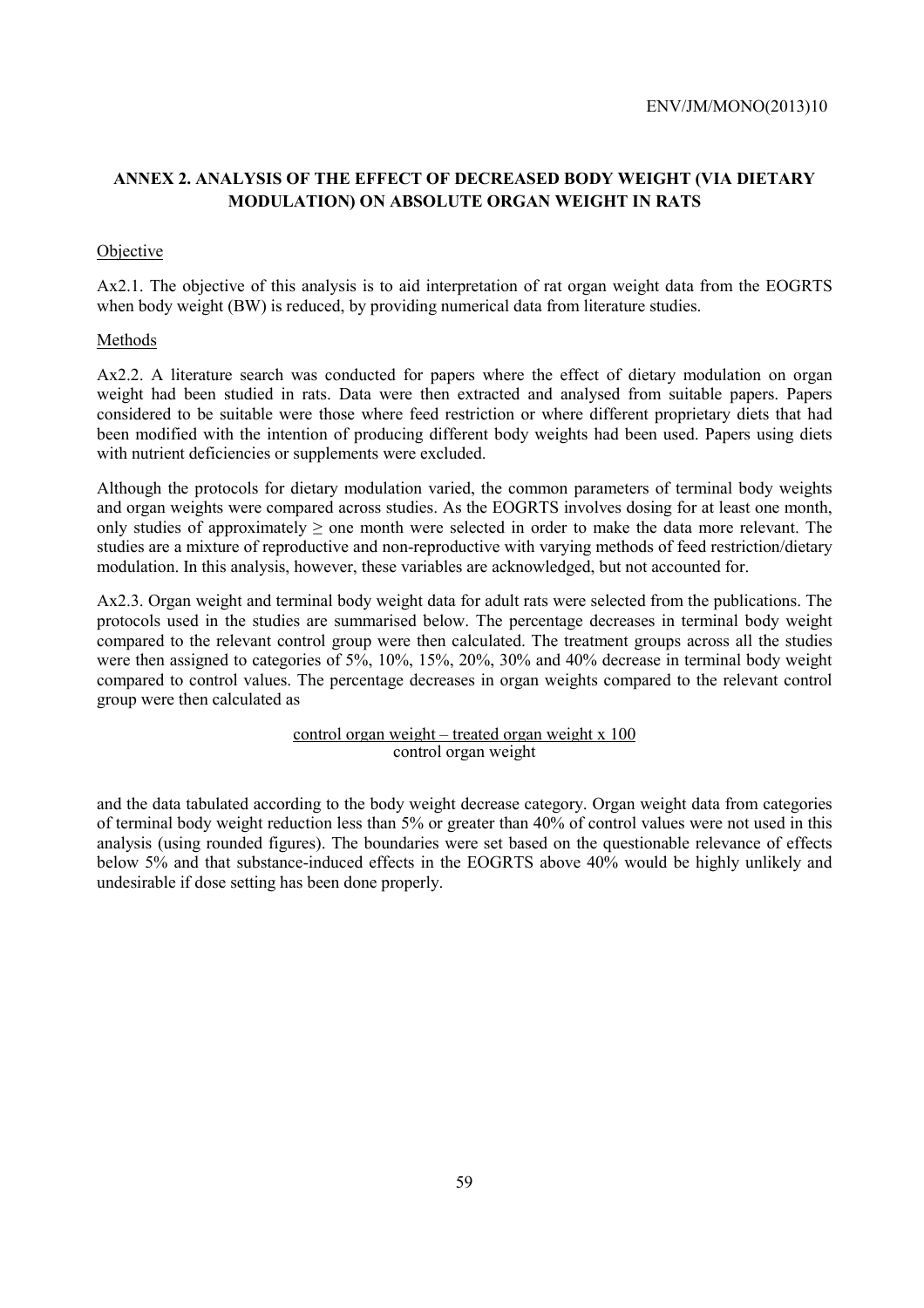# Descriptions of protocols

Ax2.4. The papers selected for this analysis are listed below. The relevant protocol details are summarised but it should be noted that all the papers used in this analysis contain many other experiments.

Scharer, 1977.

Wistar rats (males only) were feed restricted (FR) for up to 13 weeks. Rats had an initial BW of 110 g (age not given) at onset of treatment. Food allowance was varied to achieve a target BW of 250g after 13 weeks treatment. Weeks at which FR took place varied by group. Groups used in Tables 1-4 are: Ad libitum (ad lib) (control group); FR from weeks 0-13 to achieve BW of 250g; FR from weeks 5-13 to achieve BW of 250g; FR from weeks 10-13 to achieve BW of 250g,  $N=12$ rats per sex per group.

# Chapin et al, 1993.

SD rats (males and females) were maintained at 90, 80 & 70% of control BW by FR. Rats were approximately 10 weeks old at onset of treatment. Food allowance was based on a pilot study initially, then varied to achieve the target weights. Males were killed after 15 weeks treatment (at 25 weeks old), females were mated and killed at GD 14 (age 27 weeks old), total treatment time for females was 17 weeks. Groups used in Tables 1-4 are: Ad lib (control group); FR to achieve 90% of control BW; FR to achieve 80% of control BW; FR to achieve 70% of control BW; N=20 rats per sex per group.

## Keenan et al, 1994.

SD rats (males and females) were maintained on different proprietary diets (PMI 5002 and PMI 5002-9) with ad lib and feed restricted groups for each diet. PMI 5002-9 had a lower metabolisable energy value than PMI 5002. PMI 5002 was considered to be the "control" group for comparative purposes and statistical evaluation. Rats were 36 days old, males weighed 115-175g and females 91-156g, at onset of treatment. Animals were killed after 52 weeks treatment. Groups used in Tables 1-4 are: Ad lib PMI 5002 (control group); PMI 5002 FR by feeding for 6.5h per day; PMI 5002 FR by feeding 65% of control food consumption; ad lib PMI 5002-9; PMI 5002-9 FR to achieve the same caloric intake as the PMI 5002 FR 65% group. N=10 rats per sex per group.

Seki et al, 1997.

SD rats (males and females) were feed restricted for 13 weeks. Rats were 6-weeks old at onset of treatment. Rats were feed restricted such that the amount of feed they received was 85%, 70% and 55 % of the food consumption (FC) of the ad lib control group. Animals were killed after 13 weeks treatment. Groups used in Tables 1-4 are: Ad lib (control group); FR to 85% of control food consumption; FR to 70% of control food consumption; FR to 55% of control food consumption. N=10 rats per sex per group.

### Odum et al (2001)

Pregnant Wistar rats were maintained on different proprietary diets (PMI 5001 and RM1/RM3) from day 1 of pregnancy. RM1/RM3 had a lower metabolisable energy value than PMI 5001. There was no feed restriction but the diets resulted in body weight differences. PMI 5001 was designated to be the "control" group for comparative purposes and statistical evaluation. After weaning, F1 pups were then maintained on the diets. Males only were killed on PND 68. Groups used in Tables 1-4 are: Ad lib PMI 5001 (control group); ad lib RM1/RM3. N=5 or 6 litters (19 pups) per sex per group.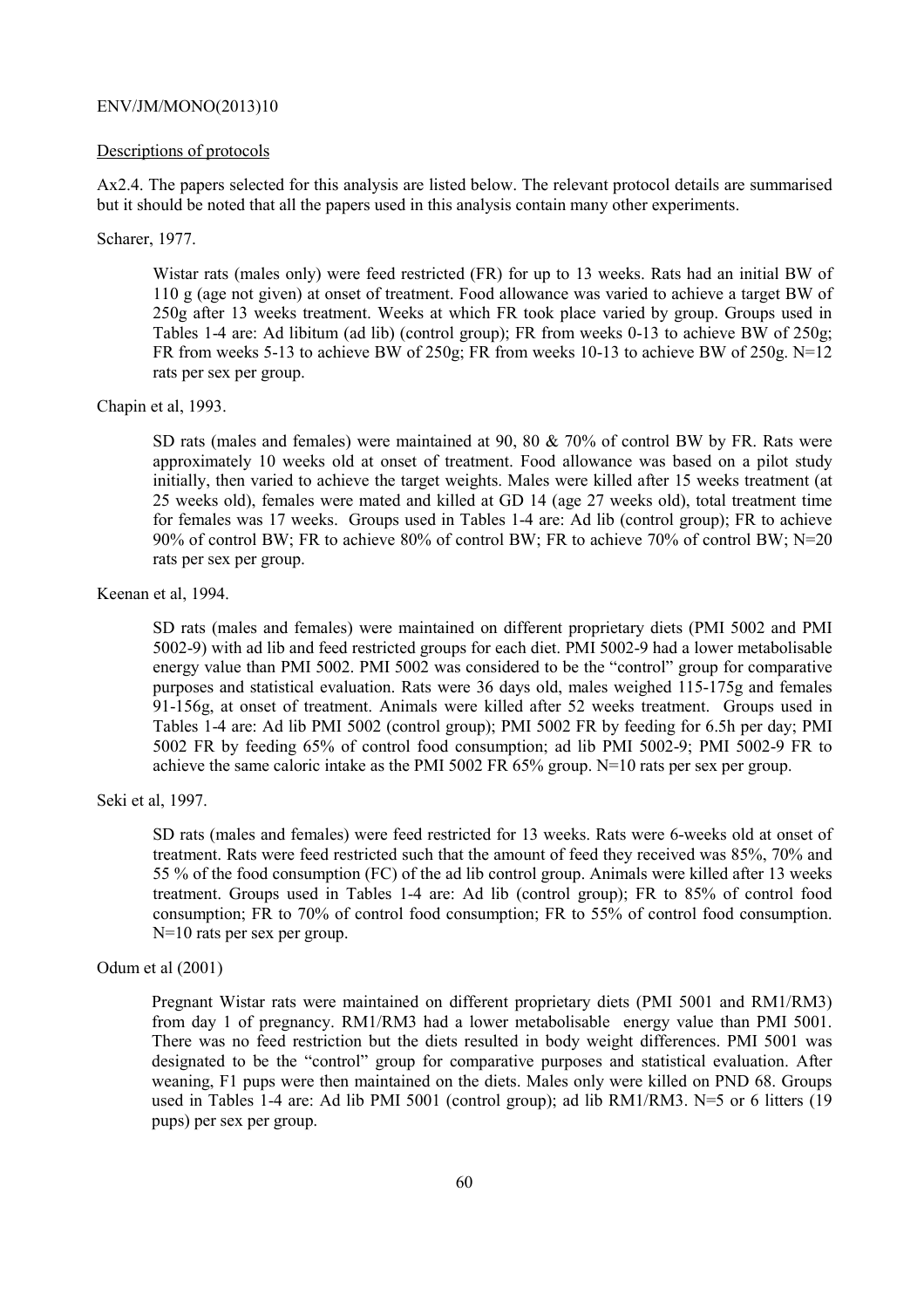# Marty et al., 2003.

CD rats (males only) were feed restricted from PND 23. Food was restricted to achieve and maintain a 10% reduction in body weight compared to controls. Rats were killed at PND 45 or 59. Treatment duration was 22, or 36 days. Groups used in Tables 1-4 are: Ad lib from PND 22-45 (control group); FR from PND 22-45 to achieve a 10% reduction in body weight (90% control BW); Ad lib from PND 22-59 (control group); FR from PND 22-59 to achieve a 10% reduction in body weight (90% control BW). N=12 rats per group.

#### Carney et al., 2004.

Pregnant SD rats were feed restricted from GD 7 through lactation. Rats were feed restricted such that FC was reduced by 10, 30 and 50 % of that consumed by an ad lib control group. F1 male and female pups were killed at 21 weeks old. Groups used in Tables 1-4 are: Ad lib (control group); FR such that FC was 30% less than controls (70% of control FC); FR such that FC was 50% less than controls (50% of control FC). N=24-26 litters. Numeric terminal body weights are not given in the publication but the authors supplied additional data.

# Laws et al., 2007.

Male Wistar rats were feed restricted from PND 23 to 53, female rats were feed restricted from PND 22 to 41. Rats were fed 10, 20, 30 and 40 % less than the amount consumed by control rats. Male rats were killed at PND 53 and female rats at PND 41. Groups used in Tables 1-4 are: Ad lib (control group); FR such that FC was 20% less than controls (80% of control FC); FR such that FC was 30% less than controls (70% of control FC); FR such that FC was 40% less than controls (60% of control FC). N=13 rats per group.

## Results

Ax2.5. The different methods of feed restriction/ dietary modulation resulted in varying terminal body weights which provided a reasonable distribution of body weight reduction across the categories created for subsequent analysis of organ weights. Body weight decreases relative to controls in male and female rats are shown in Annex Tables 2.1 and 2.2 respectively. In the studies of Chapin et al (1993) and Marty et al (2003), where feed intake was adjusted to achieve target body weights, the degree of body weight decrease matched the target. Where animals were fed a fixed percentage of the control feed (Carney et al, 2004; Laws et al, 2007) then the percentage body weight decreases are more variable. The studies of Scharer (1977), Odum et al (2001) and Marty et al (2003) did not include adult female groups that were comparable to the other studies and therefore have been excluded from Annex Table 2.2. In male rats, all the studies produced body weight decreases that were within the rounded boundaries of 5-40%. In female rats three groups exceeded the upper boundary and therefore were not used in the subsequent analysis.

Annex Table 2.1. Terminal body weight changes and assignment to categories for male rats in the selected studies. Further details of treatment are provided in the text. Note that only results used in the analysis for Annex Table 2.3 are shown.

| Age at         | Treatment           | Body          | $\%$                     | Category | Reference |
|----------------|---------------------|---------------|--------------------------|----------|-----------|
| termination;   |                     | weight        | Decrease                 | of BW    |           |
| (duration of   |                     | at term-      | in BW                    | decrease |           |
| treatment)     |                     | ination       | relative to              | for sub- |           |
|                |                     |               | controls                 | sequent  |           |
|                |                     |               |                          | analysis |           |
| Not specified, | Ad lib (control)    | 366           | $\overline{\phantom{0}}$ |          | Scharer   |
| initial BW     | FR 0-13w to 250g BW | $243^{\circ}$ | 33.6 <sup>a</sup>        | 30%      |           |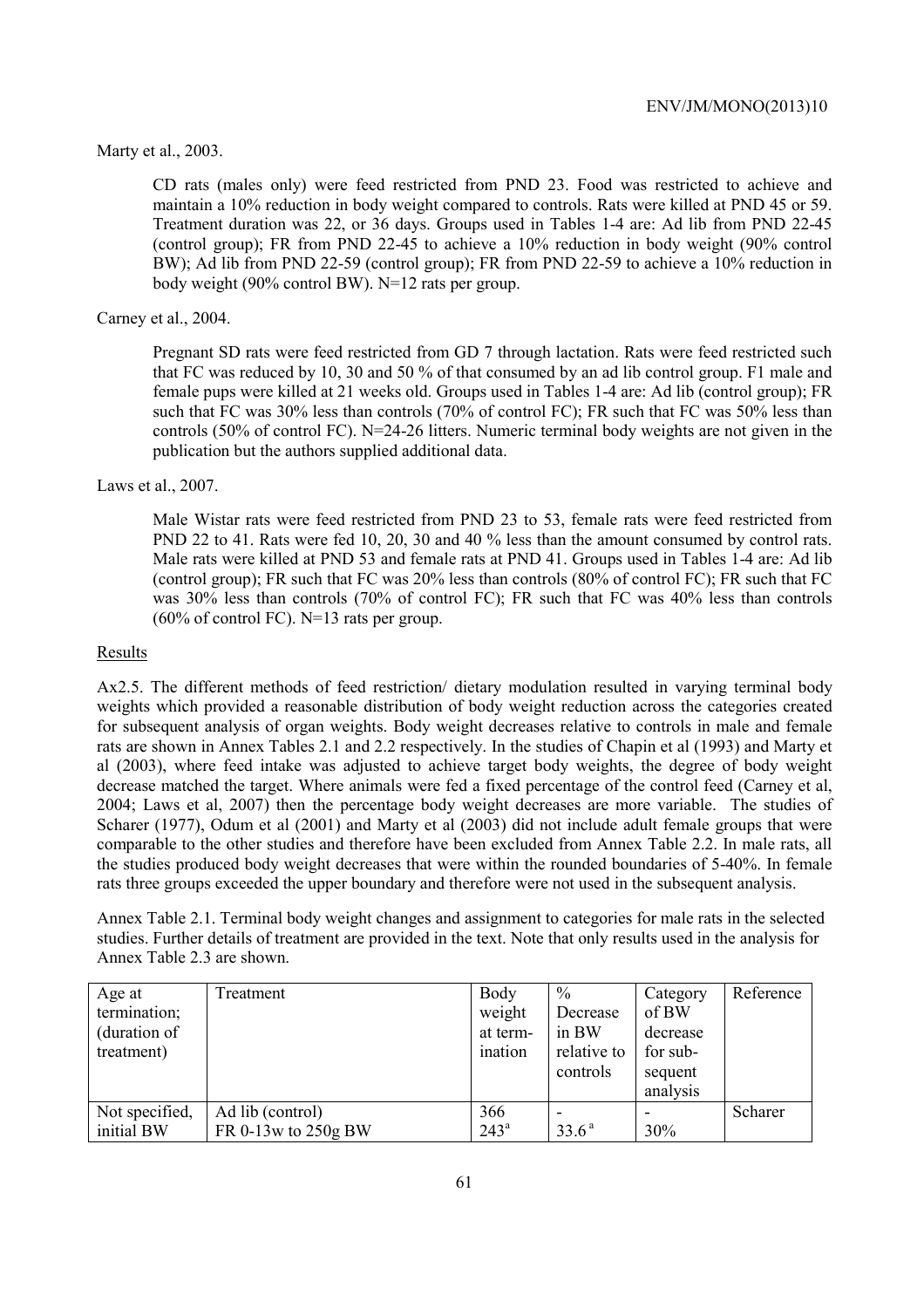| was 110g;               | FR 5-13w to 250g BW                          | 251 <sup>a</sup> | 31.4 <sup>a</sup>        | 30%   |        |
|-------------------------|----------------------------------------------|------------------|--------------------------|-------|--------|
| (13w)                   | FR 10-13w to 250g BW                         | $269^{\circ}$    | $26.5^{\text{a}}$        | 30%   |        |
| 25 weeks old;           | Ad lib (control)                             | 670.8            |                          |       | Chapin |
| $(15 \text{ weeks})$    | FR to 90% control BW                         | 592.8*           | $11.6*$                  | 10%   |        |
|                         | FR to 80% control BW                         | 536.8*           | $20.0*$                  | 20%   |        |
|                         | FR to 70% control BW                         | 468.5*           | $30.2*$                  | 30%   |        |
| 57 weeks old;           | Ad lib PMI 5002 (control)                    | 734              |                          |       | Keenan |
| $(52 \text{ weeks})$    | FR PMI 5002 6.5h/d                           | 559*             | $23.8*$                  | 20%   |        |
|                         | FR PMI 5002 to 65% control $FC^b$            | 570*             | $35.0*$                  | 30%   |        |
|                         | Ad lib PMI 5002-9                            | $640*$           | $12.8*$                  | 10%   |        |
|                         | FR PMI 5002-9 to caloric intake <sup>b</sup> | $431*$           | $41.3*$                  | 40%   |        |
| 19 weeks old;           | Ad lib (control)                             | 574.2            | $\overline{\phantom{0}}$ |       | Seki   |
| $(13 \text{ weeks})$    | FR to 85% control FC                         | 466.3            | 18.8                     | 20%   |        |
|                         | FR to 70% control FC                         | 402.4            | 29.9                     | 30%   |        |
|                         | FR to 55% control FC                         | 317.5            | 44.7                     | 40%   |        |
| 68 days old;            | Ad lib PMI 5001 diet (control)               | 404.5            |                          |       | Odum   |
| $(F1, GD1-$             | Ad lib SDS RM3/RM1                           | 362.6*           | $10.4*$                  | 10%   |        |
| <b>PND 68)</b>          |                                              |                  |                          |       |        |
| 45 days old;            | Ad lib (control), to age 45d                 | 228.8            |                          |       | Marty  |
| $(22 \text{ days})$ and | FR to 90% control BW, to age 45d             | $205.2*$         | $10.3*$                  | 10%   |        |
| 59 days old;            | Ad lib (control), to age 59d                 | 340.1            |                          |       |        |
| $(36 \text{ days})$     | FR to 90% control BW, to age 59d             | 306.6*           | 9.9*                     | 10%   |        |
| 21 weeks old;           | Ad lib (control)                             | 574.7            |                          |       | Carney |
| $(F1, GD7-$             | FR to 70% control FC                         | 468.3*           | 18.5*                    | 15%   |        |
| <b>PND147</b>           | FR to 50% control FC                         | 331.8*           | 42.3%*                   | 40%   |        |
| 53 days old;            | Ad lib (control)                             | 296.9            | $\overline{\phantom{0}}$ |       | Laws   |
| $(31 \text{ days})$     | FR to 80% control FC                         | 283.8            | 4.4                      | $5\%$ |        |
|                         | FR to 70% control FC                         | 259.8*           | $12.5*$                  | 15%   |        |
|                         | FR to 60% control FC                         | 235.4*           | $20.7*$                  | 20%   |        |

FR: Feed restriction; FC: food consumption; BW: body weight

\*Statistical significance was taken from the reference (publication)

<sup>a</sup>Statistical significance was not determined<br><sup>b</sup>Caloric intake was determined for group "FR PMI 5002 to 65% control FC" and was matched in group "FR PMI 5002-9 to caloric intake $b$ "

Annex Table 2.2. Terminal body weight changes and assignment to categories for female rats in the selected studies. Further details of treatment are provided in the text. Note that only results used in the analysis for Table 4 are shown (with the exception of groups annotated NA.

| Age at               | Treatment                 | Body     | $\frac{0}{0}$            | Category | Reference |
|----------------------|---------------------------|----------|--------------------------|----------|-----------|
| termination;         |                           | weight   | Decrease                 | of BW    |           |
| (duration of         |                           | at term- | in BW                    | decrease |           |
| treatment)           |                           | ination  | relative to              | for sub- |           |
|                      |                           |          | controls                 | sequent  |           |
|                      |                           |          |                          | analysis |           |
| 27 weeks old;        | Ad lib (control)          | 431.3    |                          |          | Chapin    |
| $(17 \text{ weeks})$ | FR to 90% control BW      | 389.4*   | $9.7*$                   | 10%      |           |
|                      | FR to 80% control BW      | $347.6*$ | $19.4*$                  | 20%      |           |
|                      | FR to 70% control BW      | 283.0*   | $34.4*$                  | 30%      |           |
| 57 weeks old;        | Ad lib PMI 5002 (control) | 456      | $\overline{\phantom{0}}$ |          | Keenan    |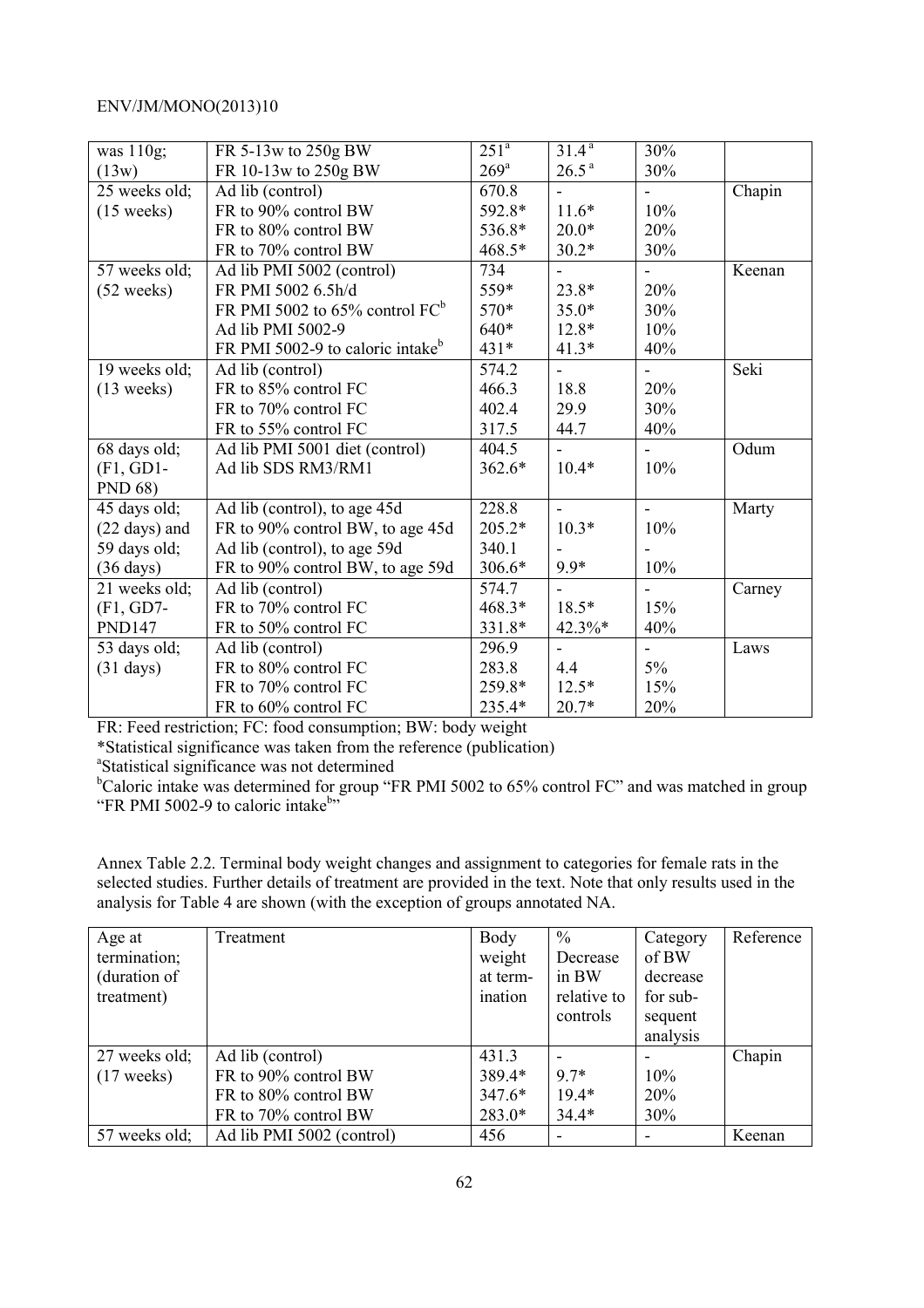| $(52 \text{ weeks})$ | FR PMI 5002 6.5h/d                           | $309*$   | $32.2*$   | 30%             |        |
|----------------------|----------------------------------------------|----------|-----------|-----------------|--------|
|                      | FR PMI 5002 to 65% control $FC^b$            | 286*     | $60.1*$   | NA <sup>c</sup> |        |
|                      | Ad lib PMI 5002-9                            | $380*$   | $16.7*$   | 15%             |        |
|                      | FR PMI 5002-9 to caloric intake <sup>b</sup> | $244*$   | $46.5*$   | NA <sup>c</sup> |        |
| 19 weeks old;        | Ad lib (control)                             | 321.6    |           |                 | Seki   |
| $(13 \text{ weeks})$ | FR to 85% control FC                         | 253.8*   | $21.1*$   | 20%             |        |
|                      | FR to 70% control FC                         | $220.5*$ | $31.4*$   | 30%             |        |
|                      | FR to 55% control FC                         | $171.5*$ | $46.7*$   | NA <sup>c</sup> |        |
| 21 weeks old;        | Ad lib (control)                             | 285.3    |           |                 | Carney |
| $(F1, GD7-$          | FR to 70% control FC                         | 239.2*   | $16.2*$   | 15%             |        |
| <b>PND147</b>        | FR to 50% control FC                         | $180.6*$ | $36.7\%*$ | 40%             |        |
| 41 days old;         | Ad lib (control)                             | 154.8    |           |                 | Laws   |
| $(21 \text{ days})$  | FR to 80% control FC                         | 147.4    | 4.8       | $5\%$           |        |
|                      | FR to 70% control FC                         | $136.0*$ | $12.1*$   | 15%             |        |
|                      | FR to 60% control FC                         | $123.6*$ | $20.2*$   | 20%             |        |

FR: Feed Restriction; FC: food consumption; BW: body weight

\*Statistical significance was taken from the reference (publication)

a Statistical significance was not determined

<sup>b</sup>Caloric intake was determined for group "FR PMI 5002 to 65% control FC" and was matched in group "FR PMI 5002-9 to caloric intake<sup>b</sup>"

NA: not applicable. Only body weight decreases up to approximately 40% of control values were analysed.

Ax2.6. The percentage decreases in absolute organ weights compared to control values, across the studies analysed are presented in Annex Tables 2.3 and 2.4. Each column of the tables represents a category of body weight decrease. Data was not available from every study for every organ.

Annex Table 2.3. Decrease in organ weights occurring in male rats with decreased body weights, as a consequence of dietary modulation. Body weights decreases across studies are grouped into % intervals as shown in Annex Table 2.1. Rows where study data for an organ weight were not reported are not shown.

| Rat age at<br>termin-<br>ation of<br>study | LIVER (Males): % decrease in organ weight |                    |                    |                    |                    |                    |         |  |  |
|--------------------------------------------|-------------------------------------------|--------------------|--------------------|--------------------|--------------------|--------------------|---------|--|--|
|                                            | 5% BW<br>decrease <sup>1</sup>            | 10% BW<br>decrease | 15% BW<br>decrease | 20% BW<br>decrease | 30% BW<br>decrease | 40% BW<br>decrease | Ref     |  |  |
| <b>Not</b>                                 |                                           |                    |                    |                    | $48.1*$            |                    | Scharer |  |  |
| specified,                                 |                                           |                    |                    |                    | $54.5*$            |                    |         |  |  |
| adult                                      |                                           |                    |                    |                    | $52.4*$            |                    |         |  |  |
| 25 w                                       |                                           | $15.6*$            |                    | $30.4*$            | $43.7*$            |                    | Chapin  |  |  |
| 19 <sub>w</sub>                            |                                           |                    |                    | 28.6               | 41.3               | 55.6               | Seki    |  |  |
| 68 d (F1)                                  |                                           | 11.6               |                    |                    |                    |                    | Odum    |  |  |
| 45 d                                       |                                           | $22.7*$            |                    |                    |                    |                    | Marty   |  |  |
| 59 d                                       |                                           | 15.8*              |                    |                    |                    |                    |         |  |  |
| 21 w (F1)                                  |                                           |                    | $32.4*$            |                    |                    | $54.2*$            | Carney  |  |  |
| 53 d                                       | $14.5*$                                   |                    | $22.0*$            | $32.8*$            |                    |                    | Laws    |  |  |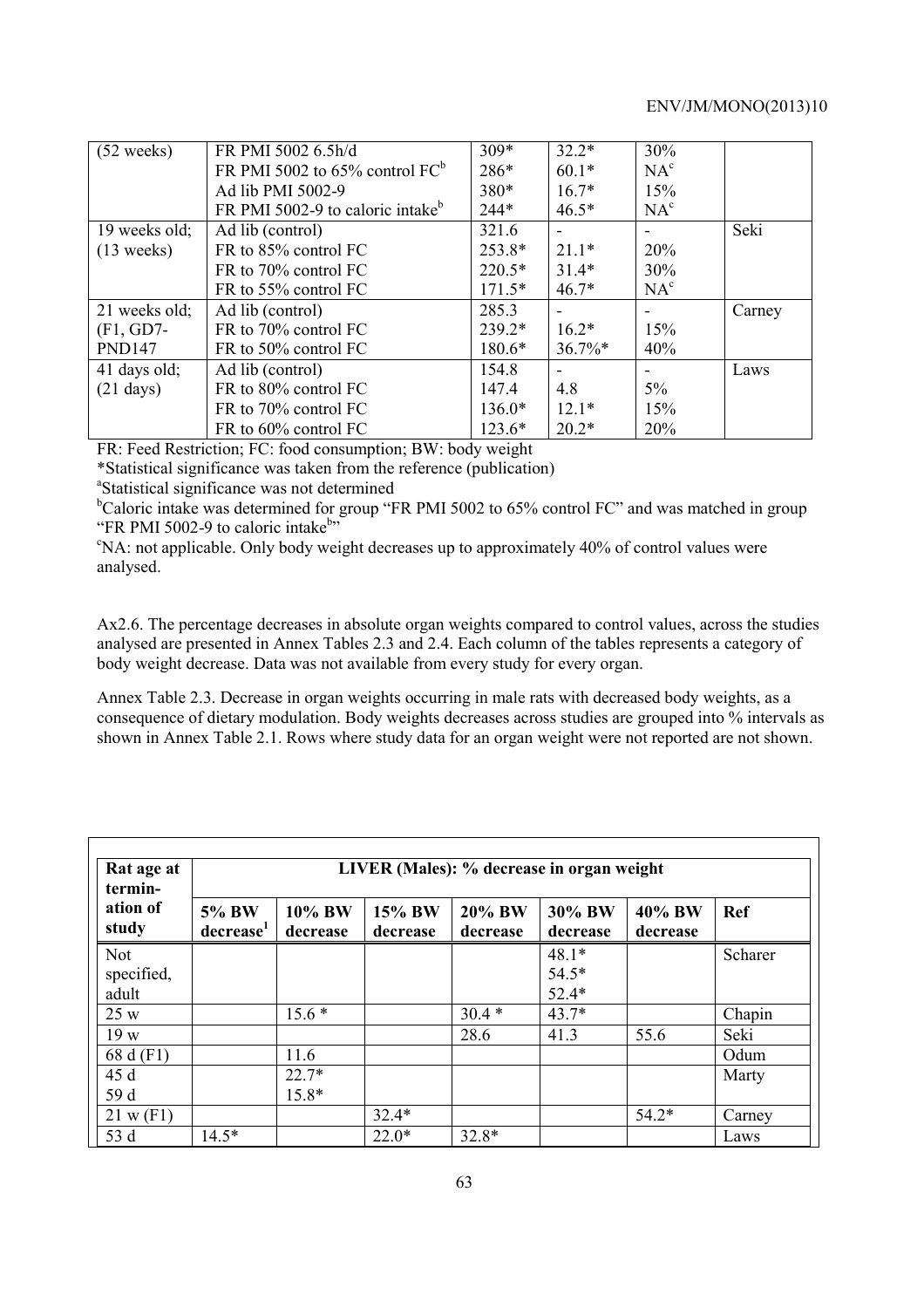| Rat age at<br>termin-                 | KIDNEY WEIGHT (Males): % decrease in organ weight |        |         |         |                                                            |         |            |  |  |  |
|---------------------------------------|---------------------------------------------------|--------|---------|---------|------------------------------------------------------------|---------|------------|--|--|--|
| ation of<br>study                     | 5%<br>BW <sup>1</sup>                             | 10% BW | 15% BW  | 20% BW  | 30% BW                                                     | 40% BW  | <b>Ref</b> |  |  |  |
| Not                                   |                                                   |        |         |         | $32.6*$                                                    |         | Scharer    |  |  |  |
| specified,                            |                                                   |        |         |         | $34.0*$                                                    |         |            |  |  |  |
| adult                                 |                                                   |        |         |         | $23.5*$                                                    |         |            |  |  |  |
| 25 w                                  |                                                   | $5.5*$ |         | $15.0*$ | $26.8*$                                                    |         | Chapin     |  |  |  |
| $\overline{19}$ w                     |                                                   |        |         | $12.8*$ | $29.1*$                                                    | 42.9    | Seki       |  |  |  |
| 68 d (F1)                             |                                                   | 28.6   |         |         |                                                            |         | Odum       |  |  |  |
| $\frac{21}{\text{W}}\sqrt{\text{F1}}$ |                                                   |        | $24.4*$ |         |                                                            | $46.6*$ | Carney     |  |  |  |
| 53d                                   | $11.5*$                                           |        | $15.6*$ | $27.1*$ |                                                            |         | Laws       |  |  |  |
| Rat age at                            |                                                   |        |         |         | THYMUS WEIGHT (Males): % decrease in organ weight          |         |            |  |  |  |
| termin-                               |                                                   |        |         |         |                                                            |         |            |  |  |  |
| ation of<br>study                     | 5%<br>BW <sup>1</sup>                             | 10% BW | 15% BW  | 20% BW  | 30% BW                                                     | 40% BW  | Ref        |  |  |  |
| 19 <sub>w</sub>                       |                                                   |        |         | 0.0     | 11.6                                                       | 13.1    | Seki       |  |  |  |
| 21 w (F1)                             |                                                   |        | $23.0*$ |         |                                                            | $30.6*$ | Carney     |  |  |  |
|                                       |                                                   |        |         |         |                                                            |         |            |  |  |  |
| Rat age at<br>termin-                 |                                                   |        |         |         | SPLEEN WEIGHT (Males): % decrease in organ weight          |         |            |  |  |  |
| ation of<br>study                     | 5%<br>BW <sup>1</sup>                             | 10% BW | 15% BW  | 20% BW  | 30% BW                                                     | 40% BW  | <b>Ref</b> |  |  |  |
| Not                                   |                                                   |        |         |         |                                                            | $32.0*$ | Scharer    |  |  |  |
| specified,                            |                                                   |        |         |         |                                                            | 38.5*   |            |  |  |  |
| adult                                 |                                                   |        |         |         |                                                            | 38.6*   |            |  |  |  |
| 19 <sub>w</sub>                       |                                                   |        |         | $12.7*$ | 21.9*                                                      | 38.9*   | Seki       |  |  |  |
| 21 w (F1)                             |                                                   |        | 19.8*   |         |                                                            | 38.3*   | Carney     |  |  |  |
|                                       |                                                   |        |         |         |                                                            |         |            |  |  |  |
| Rat age at<br>termin-                 |                                                   |        |         |         | <b>ADRENALS WEIGHT (Males): % decrease in organ weight</b> |         |            |  |  |  |
| ation of<br>study                     | $5\%$<br>BW <sup>1</sup>                          | 10% BW | 15% BW  | 20% BW  | 30% BW                                                     | 40% BW  | Ref        |  |  |  |
| <b>Not</b>                            |                                                   |        |         |         | 11.4                                                       |         | Scharer    |  |  |  |
| specified,                            |                                                   |        |         |         | $-5.7$                                                     |         |            |  |  |  |
| adult                                 |                                                   |        |         |         | $-2.1$                                                     |         |            |  |  |  |
| 19 <sub>w</sub>                       |                                                   |        |         | $10.4*$ | 9.2                                                        | $23.9*$ | Seki       |  |  |  |
| 21 w (F1)                             |                                                   |        | $12.3*$ |         |                                                            | $10.5*$ | Carney     |  |  |  |
| $\overline{53}$ d                     | 11.6                                              |        | 18.5*   | $26.8*$ |                                                            |         | Laws       |  |  |  |
|                                       |                                                   |        |         |         |                                                            |         |            |  |  |  |
| Rat age at<br>termin-                 |                                                   |        |         |         | <b>BRAIN WEIGHT (Males): % decrease in organ weight</b>    |         |            |  |  |  |
| ation of<br>study                     | 5%<br>BW <sup>1</sup>                             | 10% BW | 15% BW  | 20% BW  | 30% BW                                                     | 40% BW  | Ref        |  |  |  |
| <b>Not</b>                            |                                                   |        |         |         | $7.4*$                                                     |         | Scharer    |  |  |  |
| specified,                            |                                                   |        |         |         | $6.5*$                                                     |         |            |  |  |  |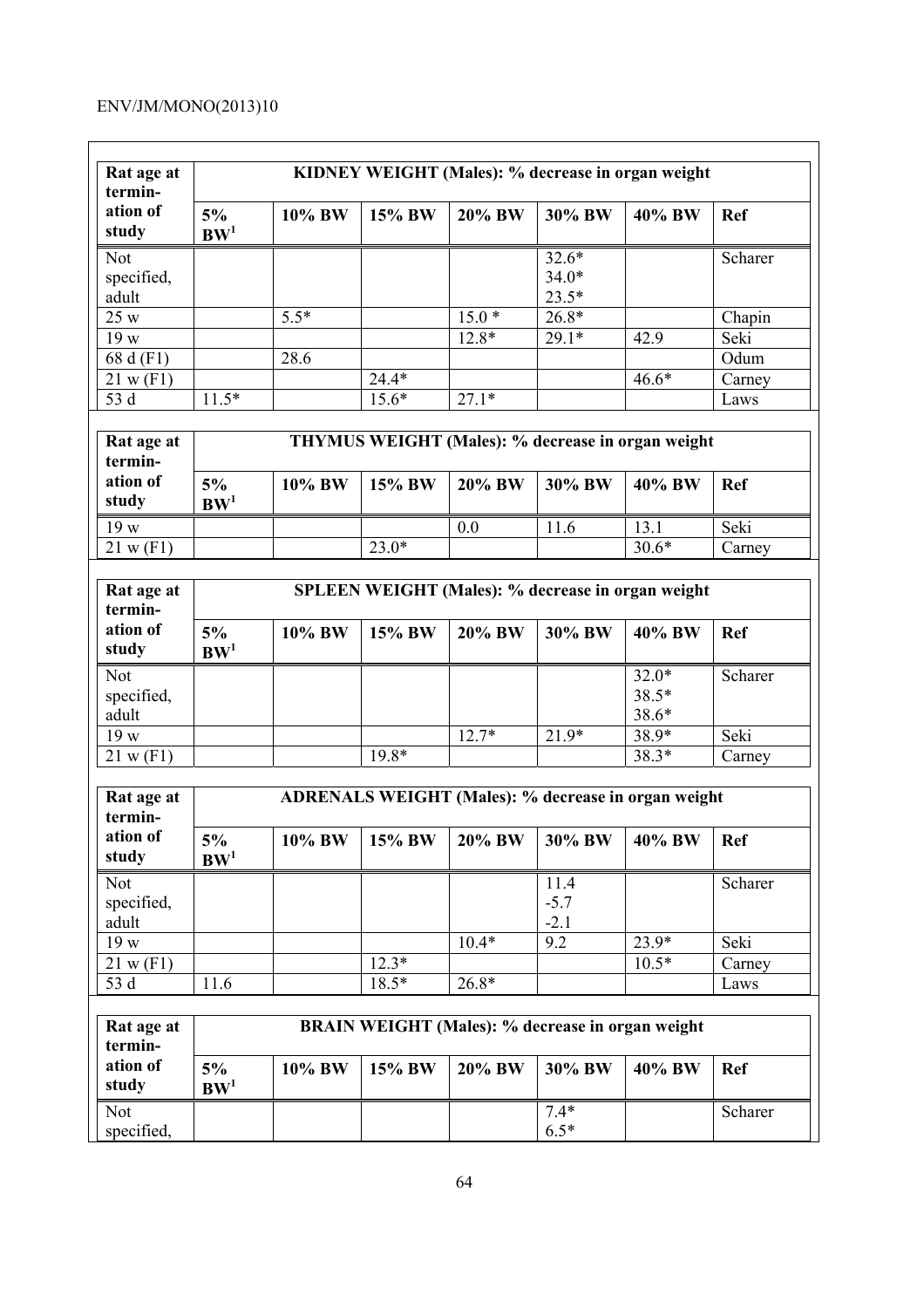| adult                    |                          |                                                         |                                                            |         | $6.3*$                                                   |                    |            |
|--------------------------|--------------------------|---------------------------------------------------------|------------------------------------------------------------|---------|----------------------------------------------------------|--------------------|------------|
| 57 w                     |                          | 0.9                                                     |                                                            | 3.4     | 0.0                                                      | 1.7                | Keenan     |
| 19 <sub>W</sub>          |                          |                                                         |                                                            | 1.1     | 3.1                                                      | $4.4*$             | Seki       |
| 21 w (F1)                |                          |                                                         | $3.5*$                                                     |         |                                                          | $12.4*$            | Carney     |
|                          |                          |                                                         |                                                            |         |                                                          |                    |            |
| Rat age at               |                          |                                                         |                                                            |         | THYROID WEIGHT (Males): % decrease in organ weight       |                    |            |
| termin-                  |                          |                                                         |                                                            |         |                                                          |                    |            |
| ation of                 | 5%                       | 10% BW                                                  | 15% BW                                                     | 20% BW  | 30% BW                                                   | 40% BW             | <b>Ref</b> |
| study                    | BW <sup>1</sup>          |                                                         |                                                            |         |                                                          |                    |            |
| <b>Not</b>               |                          |                                                         |                                                            |         | $21.7*$                                                  |                    | Scharer    |
| specified,               |                          |                                                         |                                                            |         | $23.0*$                                                  |                    |            |
| adult                    |                          |                                                         |                                                            |         | 18.9*                                                    |                    |            |
| 57 w                     |                          | 2.9                                                     |                                                            | 14.3    | 28.6                                                     | $31.\overline{4*}$ | Keenan     |
| 19 w                     |                          |                                                         |                                                            | 19.8    | $27.8*$                                                  | $42.3*$            | Seki       |
|                          |                          |                                                         |                                                            |         |                                                          |                    |            |
| Rat age at<br>termin-    |                          |                                                         |                                                            |         | <b>TESTIS WEIGHT (Males): % decrease in organ weight</b> |                    |            |
| ation of                 |                          |                                                         |                                                            |         |                                                          |                    |            |
| study                    | 5%<br>BW <sup>1</sup>    | 10% BW                                                  | 15% BW                                                     | 20% BW  | 30% BW                                                   | 40% BW             | <b>Ref</b> |
|                          |                          |                                                         |                                                            |         |                                                          |                    |            |
| Not<br>specified,        |                          |                                                         |                                                            |         | 8.5<br>11.5                                              |                    | Scharer    |
| adult                    |                          |                                                         |                                                            |         | 13.2                                                     |                    |            |
| 25 w                     |                          | 1.1                                                     |                                                            | 2.1     | $-3.2$                                                   |                    | Chapin     |
| 57 w                     |                          | $-13.3$                                                 |                                                            | $-0.3$  | $-15.4$                                                  | $-10.8$            | Keenan     |
| 19 w                     |                          |                                                         |                                                            | 4.7     | 3.6                                                      | 5.1                | Seki       |
| 68d(F1)                  |                          | 0.0                                                     |                                                            |         |                                                          |                    | Odum       |
| 45 d                     |                          | $-1.1$                                                  |                                                            |         |                                                          |                    | Marty      |
| 59d                      |                          | 3.0                                                     |                                                            |         |                                                          |                    |            |
| 21 w (F1)                |                          |                                                         | 11.9                                                       |         |                                                          | $24.3*$            | Carney     |
| 53 d                     | 1.4                      |                                                         | 2.1                                                        | 4.9     |                                                          |                    | Laws       |
|                          |                          |                                                         |                                                            |         |                                                          |                    |            |
| Rat age at               |                          | EPIDIDYMIDES WEIGHT (Males): % decrease in organ weight |                                                            |         |                                                          |                    |            |
| termin-                  |                          |                                                         |                                                            |         |                                                          |                    |            |
| ation of<br>study        | $5\%$<br>BW <sup>1</sup> | 10% BW                                                  | 15% BW                                                     | 20% BW  | 30% BW                                                   | 40% BW             | Ref        |
| 25 w                     |                          | 1.4                                                     |                                                            | 0.6     | 1.1                                                      |                    | Chapin     |
| 68 d (F1)                |                          | 3.1                                                     |                                                            |         |                                                          |                    | Odum       |
| 45 d                     |                          | $2.4*$                                                  |                                                            |         |                                                          |                    | Marty      |
| 59d                      |                          | $4.7*$                                                  |                                                            |         |                                                          |                    |            |
| 21 w (F1)                |                          |                                                         | 10.8                                                       |         |                                                          | $23.9*$            | Carney     |
| 53 d                     | 3.6                      |                                                         | 3.2                                                        | $10.4*$ |                                                          |                    | Laws       |
|                          |                          |                                                         |                                                            |         |                                                          |                    |            |
|                          |                          |                                                         |                                                            |         |                                                          |                    |            |
| Rat age at               |                          |                                                         | <b>PROSTATE WEIGHT (Males): % decrease in organ weight</b> |         |                                                          |                    |            |
| termin-                  |                          |                                                         |                                                            |         |                                                          |                    |            |
| ation of                 | 5%                       | 10% BW                                                  | 15% BW                                                     | 20% BW  | 30% BW                                                   | 40% BW             | <b>Ref</b> |
| study                    | BW <sup>1</sup>          |                                                         |                                                            |         |                                                          |                    |            |
| <b>Not</b><br>specified, |                          |                                                         |                                                            |         | $31.5*$<br>53.9*                                         |                    | Scharer    |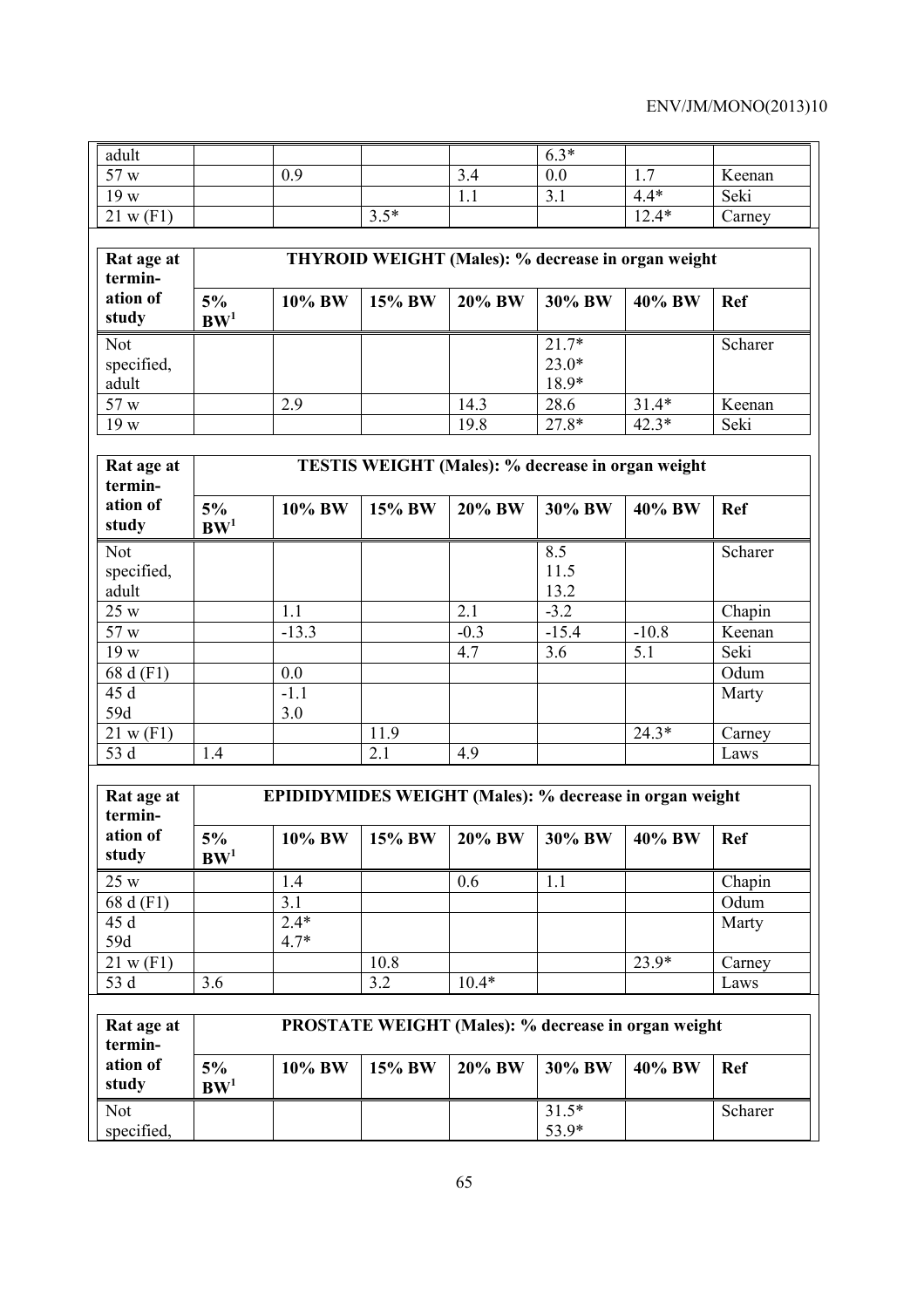| adult     |     |         |         |         | $47.5*$ |         |        |
|-----------|-----|---------|---------|---------|---------|---------|--------|
| 25 w      |     | $19.0*$ |         | $21.9*$ | $36.2*$ |         | Chapin |
| 57 w      |     | $-13.8$ |         | 0.0     | 21.5    | 21.5    | Keenan |
| 19 w      |     |         |         | 1.6     | $18.6*$ | $41.5*$ | Seki   |
| 68 d (F1) |     | 4.9     |         |         |         |         | Odum   |
| 45 d      |     | 17.8*   |         |         |         |         | Marty  |
| 59d       |     | $7.0*$  |         |         |         |         |        |
| 21 w (F1) |     |         | $17.3*$ |         |         | $40.0*$ | Carney |
| 53 d      | 6.7 |         | 12.6    | $23.3*$ |         |         | Laws   |

| Rat age at<br>termin-<br>ation of<br>study | <b>SEMINAL VESICLES WEIGHT (Males): % decrease in organ weight</b> |         |         |         |         |         |        |  |  |
|--------------------------------------------|--------------------------------------------------------------------|---------|---------|---------|---------|---------|--------|--|--|
|                                            | 5%<br>BW <sup>1</sup>                                              | 10% BW  | 15% BW  | 20% BW  | 30% BW  | 40% BW  | Ref    |  |  |
| 25 w                                       |                                                                    | $10.3*$ |         | $15.5*$ | $24.0*$ |         | Chapin |  |  |
| 68 d (F1)                                  |                                                                    | 6.5     |         |         |         |         | Odum   |  |  |
| 45 d                                       |                                                                    | $22.7*$ |         |         |         |         | Marty  |  |  |
| 59d                                        |                                                                    | $8.6*$  |         |         |         |         |        |  |  |
| $21 \text{ w} (F1)$                        |                                                                    |         | $20.5*$ |         |         | $43.6*$ | Carney |  |  |
| 53 d                                       | 2.7                                                                |         | 11.4    | $30.7*$ |         |         | Laws   |  |  |

<sup>1</sup>Percentage decrease in terminal body weight with respect to control body weight

BW : body weight

 $\mathbf{r}$ 

\* Statistical significance was taken from reference (publication)

Blank cells indicate no data available

Annex Table 2.4. Decrease in organ weights occurring in female rats with decreased body weights as a consequence of dietary modulation.

| Rat age at<br>termin-<br>ation of<br>study | LIVER WEIGHT (Females): % decrease in organ weight |        |         |                                                     |         |         |        |  |  |  |
|--------------------------------------------|----------------------------------------------------|--------|---------|-----------------------------------------------------|---------|---------|--------|--|--|--|
|                                            | 5%<br>BW <sup>1</sup>                              | 10% BW | 15% BW  | 20% BW                                              | 30% BW  | 40% BW  | Ref    |  |  |  |
| 25 w                                       |                                                    | 8.3    |         | $16.6*$                                             | $37.3*$ |         | Chapin |  |  |  |
|                                            |                                                    |        |         | $21.4*$                                             | $28.2*$ | $47.8*$ | Seki   |  |  |  |
| 21 w (F1)                                  |                                                    |        | $28.5*$ |                                                     |         | $50.0*$ | Carney |  |  |  |
| 53 d                                       |                                                    |        | $16.8*$ | $29.5*$                                             |         |         |        |  |  |  |
|                                            | 13.4                                               |        |         |                                                     |         |         | Laws   |  |  |  |
|                                            |                                                    |        |         | KIDNEY WEIGHT (Females): % decrease in organ weight |         |         |        |  |  |  |
| Rat age at<br>termin-<br>ation of<br>study | 5%<br>BW <sup>1</sup>                              | 10% BW | 15% BW  | 20% BW                                              | 30% BW  | 40% BW  | Ref    |  |  |  |
|                                            |                                                    | 4.0    |         | $13.3*$                                             | $24.3*$ |         | Chapin |  |  |  |
|                                            |                                                    |        |         | $14.0*$                                             | $20.7*$ |         | Seki   |  |  |  |
| 25 w<br>21 w (F1)                          |                                                    |        | $16.5*$ |                                                     |         | $41.4*$ | Carney |  |  |  |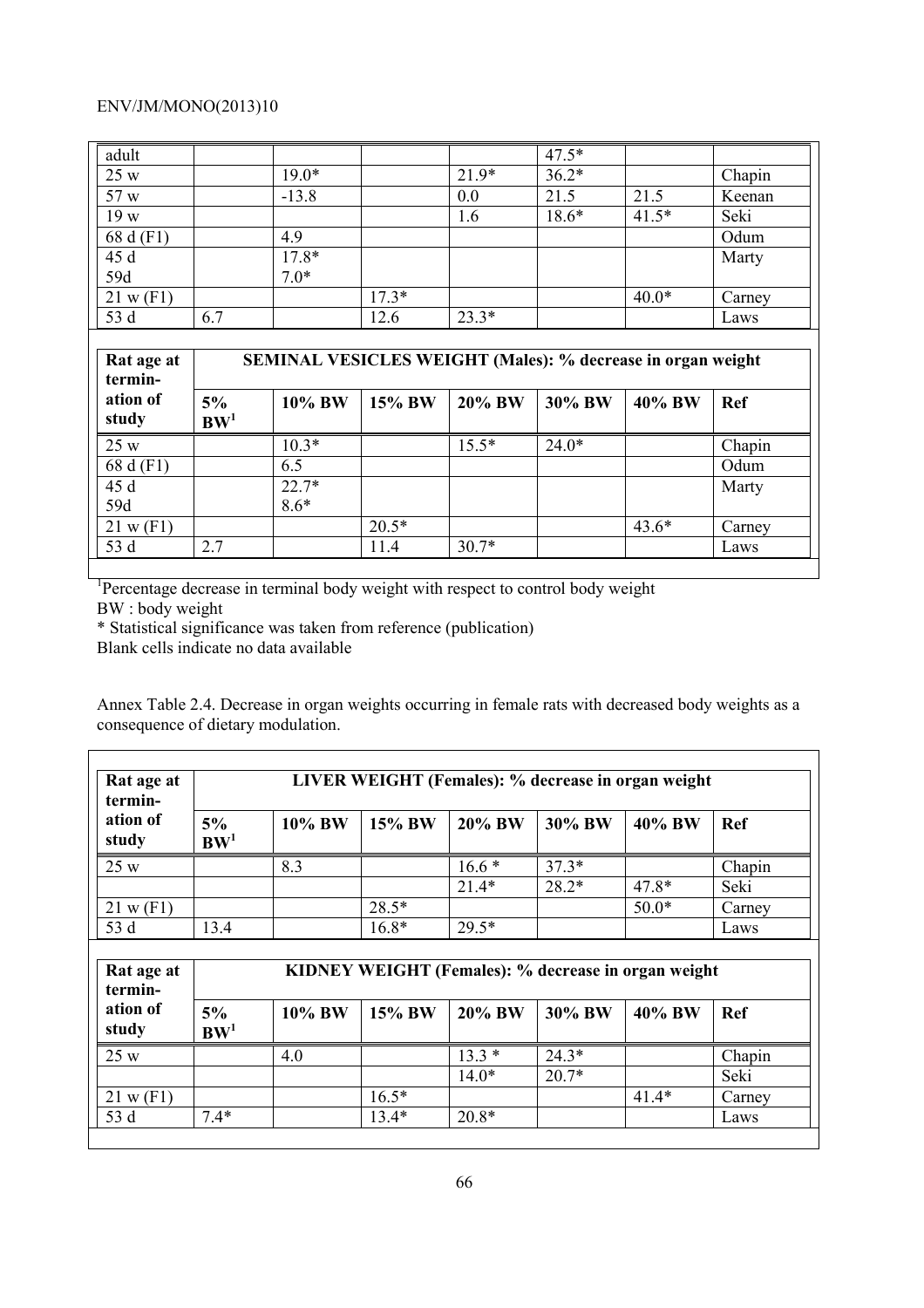| Rat age at<br>termin- |                       | THYMUS WEIGHT (Females): % decrease in organ weight          |         |                                                   |         |                                                           |                |  |  |
|-----------------------|-----------------------|--------------------------------------------------------------|---------|---------------------------------------------------|---------|-----------------------------------------------------------|----------------|--|--|
| ation of<br>study     | 5%<br>BW <sup>1</sup> | 10% BW                                                       | 15% BW  | 20% BW                                            | 30% BW  | 40% BW                                                    | <b>Ref</b>     |  |  |
| 25 w                  |                       |                                                              |         | $17.9*$                                           | 14.7    |                                                           | Seki           |  |  |
| $21 \overline{w(F1)}$ |                       |                                                              | 23.8    |                                                   |         | $31.0*$                                                   | Carney         |  |  |
| 53d                   |                       |                                                              |         |                                                   |         |                                                           | Laws           |  |  |
|                       |                       |                                                              |         |                                                   |         |                                                           |                |  |  |
| Rat age at<br>termin- |                       |                                                              |         |                                                   |         | SPLEEN WEIGHT (Females): % decrease in organ weight       |                |  |  |
| ation of<br>study     | 5%<br>BW <sup>1</sup> | 10% BW                                                       | 15% BW  | 20% BW                                            | 30% BW  | 40% BW                                                    | <b>Ref</b>     |  |  |
| 25 w                  |                       |                                                              |         | 11.2                                              | $16.1*$ |                                                           | Seki           |  |  |
| 21 w (F1)             |                       |                                                              | $15.5*$ |                                                   |         | $32.3*$                                                   | Carney         |  |  |
| 53d                   |                       |                                                              |         |                                                   |         |                                                           | Laws           |  |  |
|                       |                       |                                                              |         |                                                   |         |                                                           |                |  |  |
| Rat age at<br>termin- |                       | <b>ADRENALS WEIGHT (Females): % decrease in organ weight</b> |         |                                                   |         |                                                           |                |  |  |
| ation of<br>study     | 5%<br>BW <sup>1</sup> | 10% BW                                                       | 15% BW  | 20% BW                                            | 30% BW  | 40% BW                                                    | <b>Ref</b>     |  |  |
| 25 w                  |                       |                                                              |         | 4.2                                               | $16.3*$ |                                                           | Seki           |  |  |
| 21 w (F1)             |                       |                                                              | $-6.6$  |                                                   |         | $27.9*$                                                   | Carney         |  |  |
| $\overline{53}$ d     | 7.1                   |                                                              | $13.6*$ | $17.0*$                                           |         |                                                           | Laws           |  |  |
|                       |                       |                                                              |         |                                                   |         |                                                           |                |  |  |
| Rat age at<br>termin- |                       |                                                              |         |                                                   |         | <b>BRAIN WEIGHT (Females): % decrease in organ weight</b> |                |  |  |
| ation of<br>study     | 5%<br>BW <sup>1</sup> | 10% BW                                                       | 15% BW  | 20% BW                                            | 30% BW  | 40% BW                                                    | <b>Ref</b>     |  |  |
| 25 w                  |                       |                                                              | 0.0     |                                                   | $-2.4$  |                                                           | Keenan         |  |  |
| 21 w (F1)             |                       |                                                              |         | $-1.9$                                            | 2.3     |                                                           | Seki           |  |  |
| 53 d                  |                       |                                                              | $3.1*$  |                                                   |         | $12.6*$                                                   | Carney         |  |  |
| Rat age at<br>termin- |                       |                                                              |         |                                                   |         | THYROID WEIGHT (Females): % decrease in organ weight      |                |  |  |
| ation of<br>study     | 5%<br>BW <sup>1</sup> | 10% BW                                                       | 15% BW  | 20% BW                                            | 30% BW  | 40% BW                                                    | <b>Ref</b>     |  |  |
| 68 d (F1)             |                       |                                                              | $-32.0$ |                                                   | $20.0*$ |                                                           | Keenan         |  |  |
| 21 w (F1)             |                       |                                                              |         | $20.9*$                                           | 13.7    |                                                           | Seki           |  |  |
|                       |                       |                                                              |         |                                                   |         |                                                           |                |  |  |
| Rat age at<br>termin- |                       |                                                              |         | <b>OVARIES WEIGHT: % decrease in organ weight</b> |         |                                                           |                |  |  |
| ation of<br>study     | 5%<br>BW <sup>1</sup> | 10% BW                                                       | 15% BW  | 20% BW                                            | 30% BW  | 40% BW                                                    | <b>Ref</b>     |  |  |
| 25 w                  |                       | 1.5                                                          |         | 0.7                                               | $21.1*$ |                                                           | Chapin         |  |  |
|                       |                       |                                                              | $-14.7$ |                                                   | 1.5     |                                                           | Keenan         |  |  |
| 21 w (F1)             |                       |                                                              | 2.6     | $-0.1$                                            | $15.0*$ | $13.2*$                                                   | Seki<br>Carney |  |  |